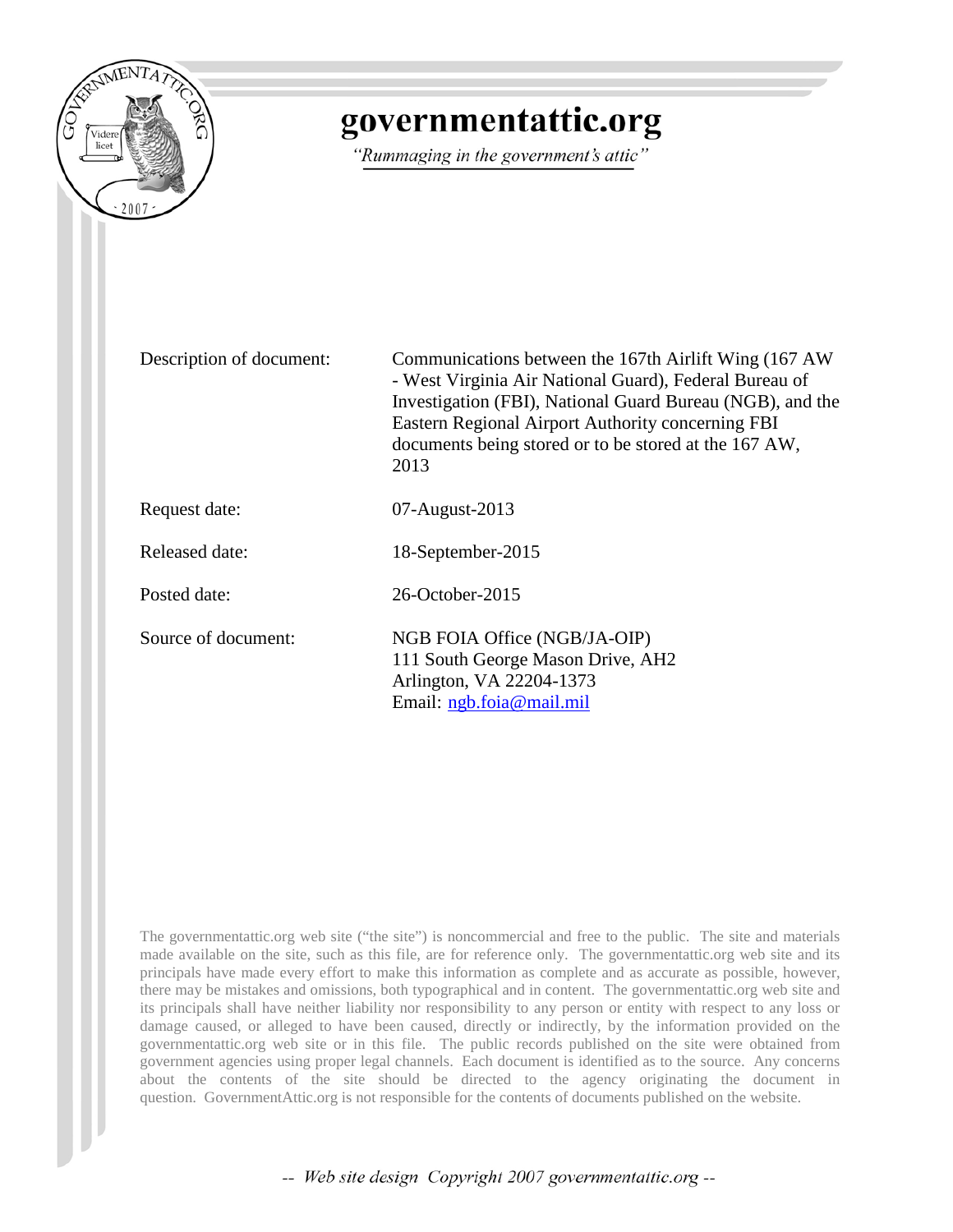

Office of Information and Privacy

SEP **18** <sup>2015</sup>

This letter is in response to your Freedom of Information Act (FOIA) request dated August 7, 2013, for records on any communication between the l 67th Airlift Wing (167 AW), Federal Bureau of Investigation (FBI), National Guard Bureau (NGB), and the Eastern Regional Airport Authority concerning FBI documents being stored or to be stored on the 167 AW. Your request was received by the Air National Guard FOIA Requester Service Center on September 4, 2013 and assigned case #2013-06067-F.

This office has finalized your request and the records you have requested are being granted in part. A search by the 167 AW revealed 46 pages responsive to your request. After a thorough review of these documents, I have determined that portions of them are exempt from disclosure under the FOIA, 5 U.S.C. § 552 (b)(6).

Exemption (b)(6) protects personnel, medical, and similar files the disclosure of which would constitute a clearly unwarranted invasion of personal privacy. Under this exemption, we are withholding the names and personally identifying information of all DoD personnel below the rank of General Officer or title of Commander or Director.

If you consider this to be an adverse action, you may appeal this determination to the Secretary of the Air Force within 60 days from the date of this letter. Your appeal should include a copy of your original request and this response, as well as a discussion of the reasons supporting your appeal. The envelope should be plainly marked to indicate that it contains a FOIA appeal. If you decide to appeal, please send your appeal to:

> Office of Information and Privacy (NGB/JA-OIP) 111 South George Mason Drive, AH2 Arlington, Virginia 22204-1373

In addition, the FBI determined portions of the records are exempt from disclosure under the FOIA, 5 U.S.C. § 552 (b)(6), (b)(7)(C) and (b)(7)(E). All withholdings using a combination of  $(b)(6)$  and  $(b)(7)(C)$  as well as any withholdings using  $(b)(7)(E)$  were made by the FBI and withholding of their information must be appealed directly to them. If you are not satisfied with their withholdings you may file an appeal within 60 days from the date of this letter. The appeal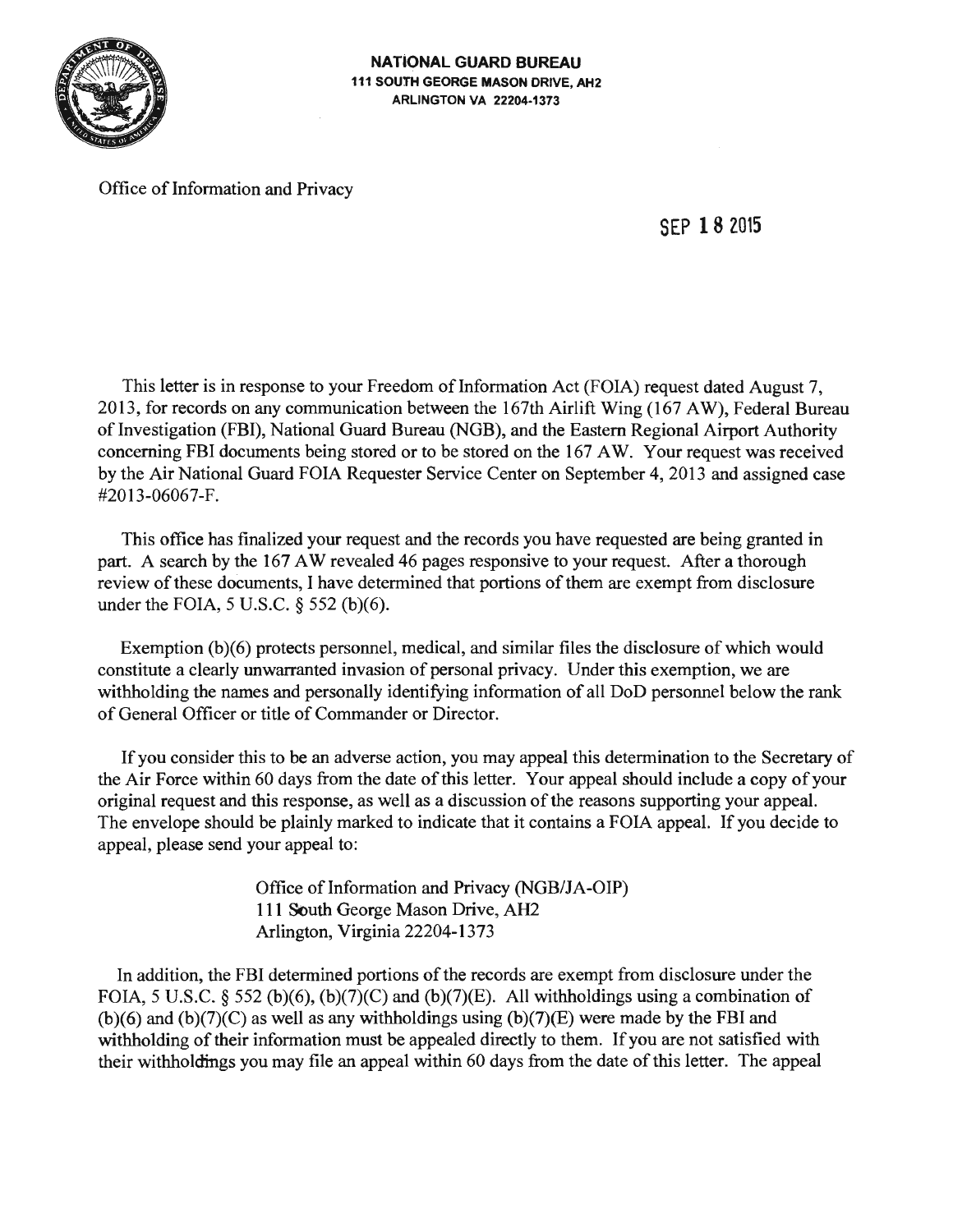should include a copy of this letter, cite FBI FOIA Case #1293621, and be filed through the FBI's eFOIA Portal at: http://www.justice.gov/oip/efoia-portal.html or in writing to:

> Director, Office of Information Policy (OIP) U.S. Department of Justice 1425 New York Avenue, NW, Suite 11050 Washington, D.C. 20530-0001

As a requestor in the 'all other' fee category, you have received the first 2 hours of search time and first 100 pages of reprographics at no cost; therefore, there are no assessable fees for processing your request.

If you have any questions regarding this request, please contact my office at (844) 573-2939 or by e-mail, NGB.FOIA@mail.mil.

Sincerely,

Jennifer Nikolaisen Chief, Office of Information and Privacy National Guard Bureau

Enclosure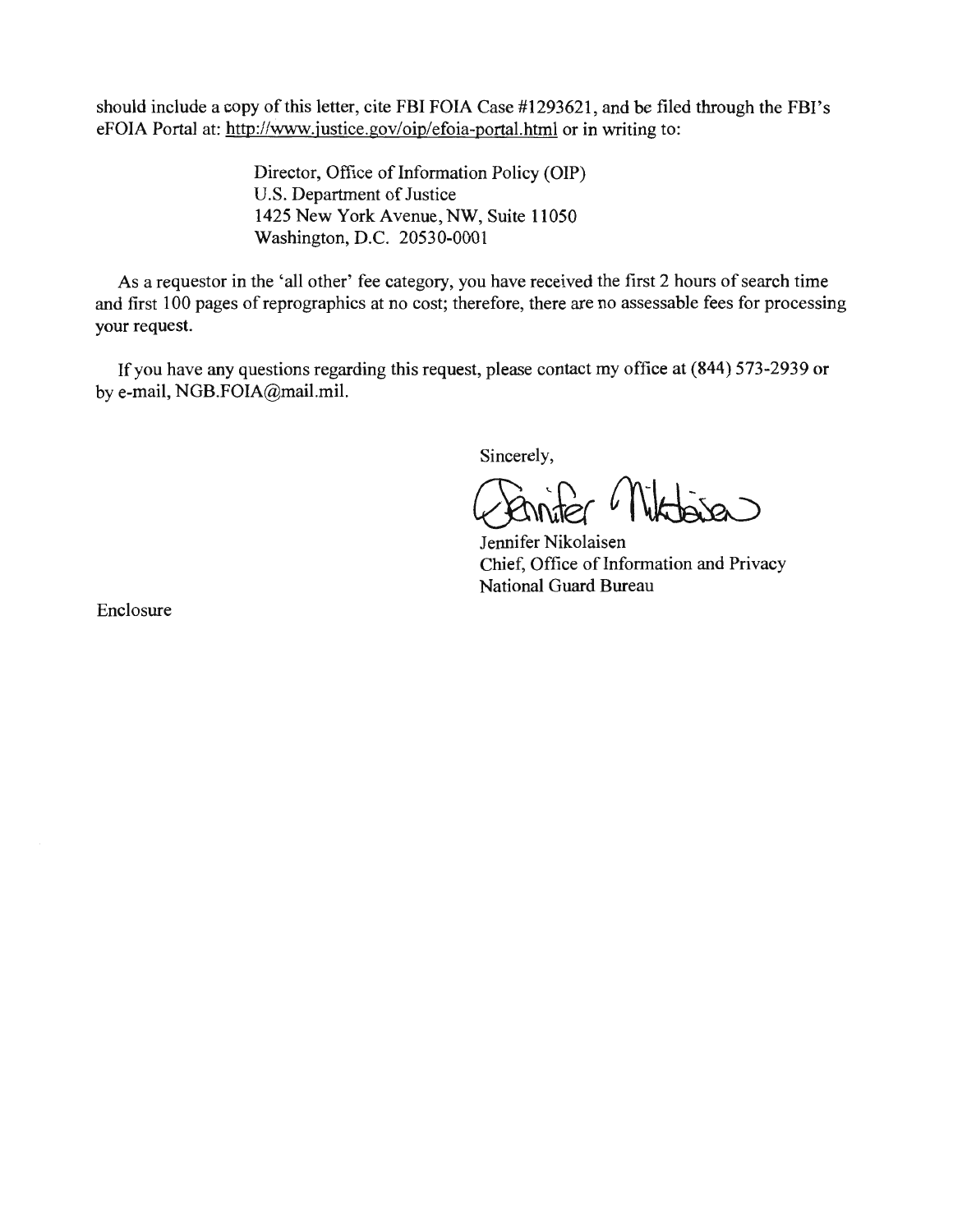$\overline{\phantom{a}}$  prin

EASTERN WV REGIONAL AIRPORT AUTHORITY MEETING

DATE: TUESDAY -APRIL Z, 20 3

TIME: 8:00 A.M.

PLACE: AIRPORT TERMINAL CONFERENCE ROOM zNo FLOOR

# AGENDA

- 1. PETITIONS FROM CITIZENS
- 2. AIR NATIONAL GUARD REQUEST FOR FBI STORAGE ON **BASE**
- 3. FIRST ENERGY PROPOSAL
- 4. WIERTON PORT AUTHORITY REPORT
- 5. OLD BUSINESS: a. DOREEN HANGAR PROPOSAL b. RESTAURANT PROPOSAL
- 6. NEW BUSINESS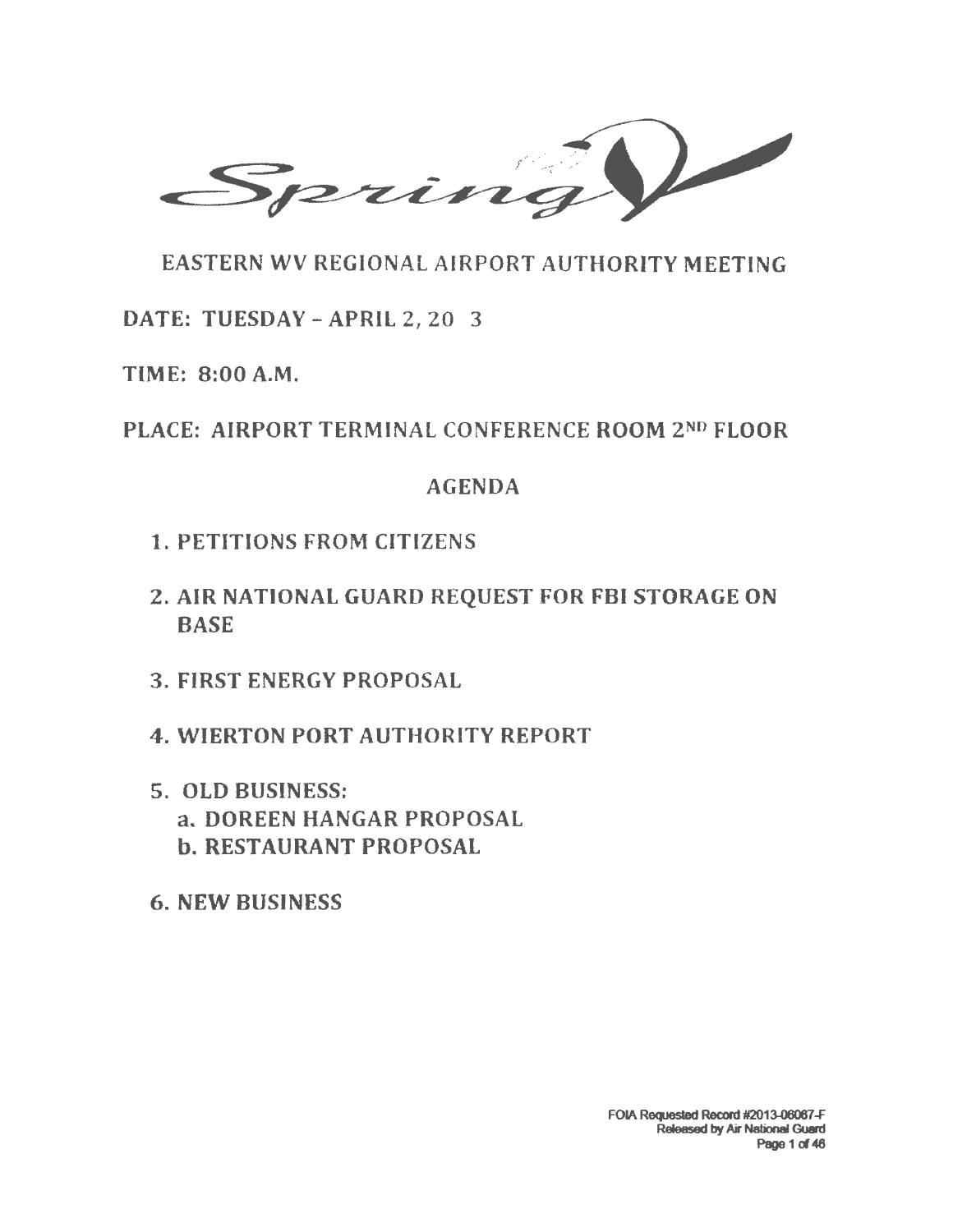.. · ........ *. , ....* ~: *....* "'

 $\mathbf{r}_\mathrm{in}$  .  $\mathbf{r}_\mathrm{in}$  ,  $\mathbf{r}_\mathrm{in}$  . The subset of

## MEMORANDUM OF AGREEMENT BETWEEN l 67th AIRLIFT WING AND FEDERAL BUREAU of INVESTIGATION (FBI)

#### PARKING AGREEMENT

#### :29 April 2013

#### ..... **1. OVERVIEW**

- A. Purpose. This Memorandum of Agreement (MOA) provides an operational scope for the 167th AW Airlift Wing (AW). a unit within the Air National Guard (ANG) based at the Eastern West Virginia Regional Airport in Martinsburg, WV, and the Federal Bureau of Investigation's (FBI) Records Management Division (RMD) located at 170 Marcel Drive. Winchester, VA, to coordinate temporary parking of 12 refrigerated trallers at the 167lh.AW.
- B. Background. A FBI records storage warehouse incurred flooding in which the damaged records were temporarily placed into ftee7.er trailers. Many of these documents are historically significant and/or remain pertinent to on·goins investigations. The records require professional freeze drying and cleaning which will enable their return to service.
- C. Description. The FBI is close to advertising a contract for restoration of the records, however, it will require **the contract award**, contractor preparation, and actual execution. During this period, the FBI needs to maintain the records in the freezer trailers.

The trailers' current parking location requires the FBI to expend additional funds for contract guards during nights and weekends.

Parking the trailers at the  $167<sup>th</sup>$  AW is proposed as a cost savings measure that would enable the FBI to reduce contract guard expenses by instead leveraging the existing physical and personnel security measures of the  $167<sup>th</sup>$  AW.

2. AUTHORITY. Dodl 4000.19 and other directives as required.

• .. •' .,~ ... '!' • -· ..... ; *:·* .. • ••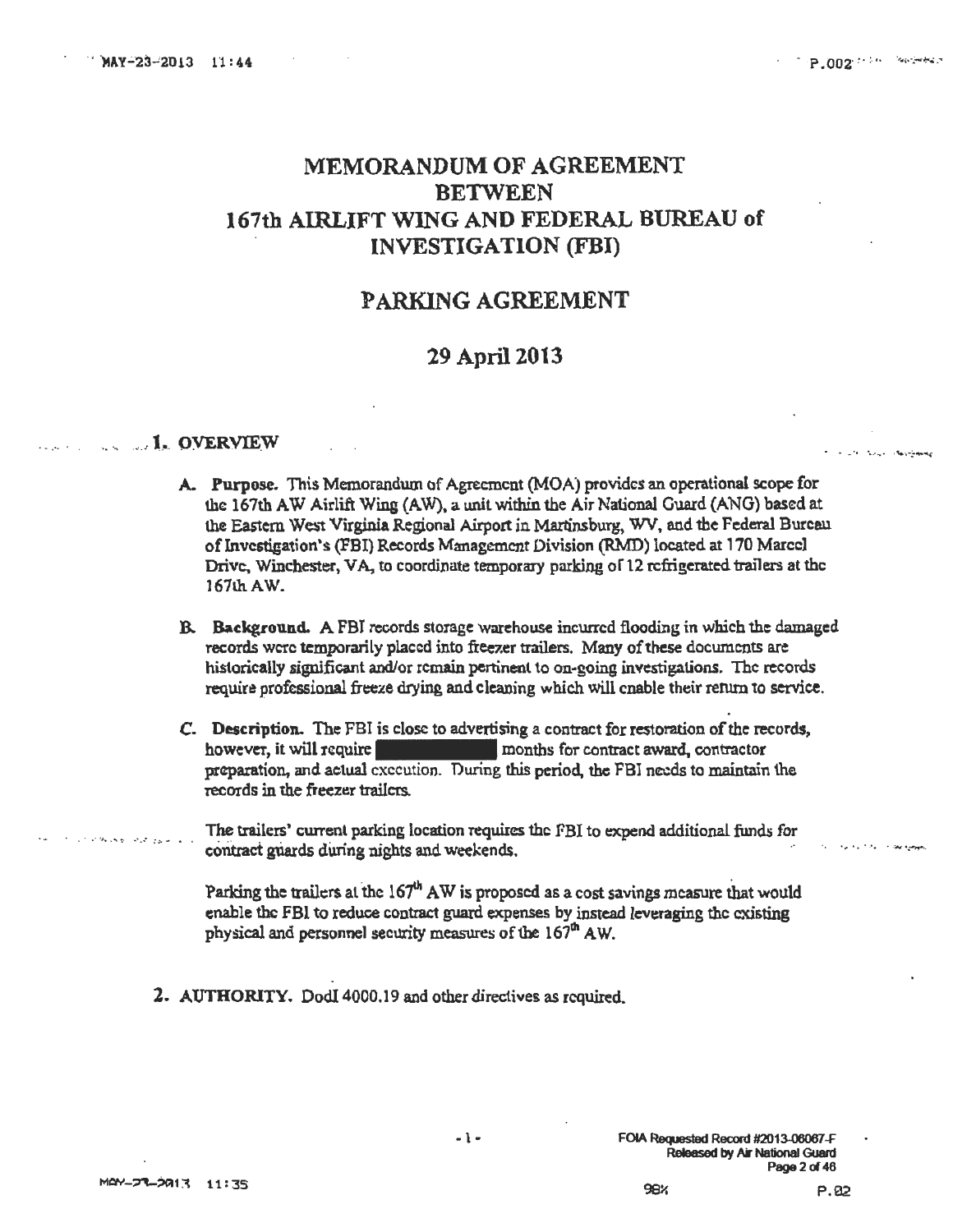~. ,. ··. . .· .... " .. • ., ..... ·... .

#### 3. GENERAL.

A. Scope. The freezer trailers and arc rented by the FBI.

The trailers are heavily loaded with records, and require stable, relatively level parking areas with gravel or asphalt base.

.' ....... • ·I' ••• •• • *J•* - - • • •• • " ..... =:.., .... ~.:~-..:.. .-~

From a security standpoint, the FBI requires the trailers be stored within the  $167<sup>th</sup>$  AW base's perimeter fence and receive periodic visual checks by on-site security personnel.

 $^{*}$  ,  $^{*}$  ,  $^{*}$  ,  $^{*}$  ,  $^{*}$  ,  $^{*}$  ,  $^{*}$  ,  $^{*}$  ,  $^{*}$  ,  $^{*}$  ,  $^{*}$  ,  $^{*}$  ,  $^{*}$  ,  $^{*}$  ,  $^{*}$  ,  $^{*}$  ,  $^{*}$  ,  $^{*}$  ,  $^{*}$  ,  $^{*}$  ,  $^{*}$  ,  $^{*}$  ,  $^{*}$  ,  $^{*}$  ,  $^{*}$  ,  $^{*}$  ,  $^{*}$  ,  $^{*}$ 

trailers

FBI personnel may occasionally perform review and sorting operations on the files.

- B. Assumptions. The 167th AW will provide:
	- 1. Adequate parking space for trailers.
	- 2. Periodic visual checks by on-site security personnel.
	- 3. Access to specific FBT personnel to check trailers
	- 4. Access to specific FBI personnel to sort and access records.
	- 5. Accessto

The FBI will provide:

- 1. FBI personnel
- 2.| 3. Continued rental of the freezer trailers.
- 4. Communication to the Air Wing Commander's Office of any change in status.
- C. Duration. This agreement will be effective for the duration of June 1, 2013 May 31. 2014 with extension only permitted in extreme circumstance with eight weeks advance notice. Should a termination of this agreement be necessary prior to May 31, 2014, advance notice of at least four weeks is required for relocation of the freezer trailers.

-2-

.. ., ,~, .• *" .. ,,.:, ,p\_.* ''.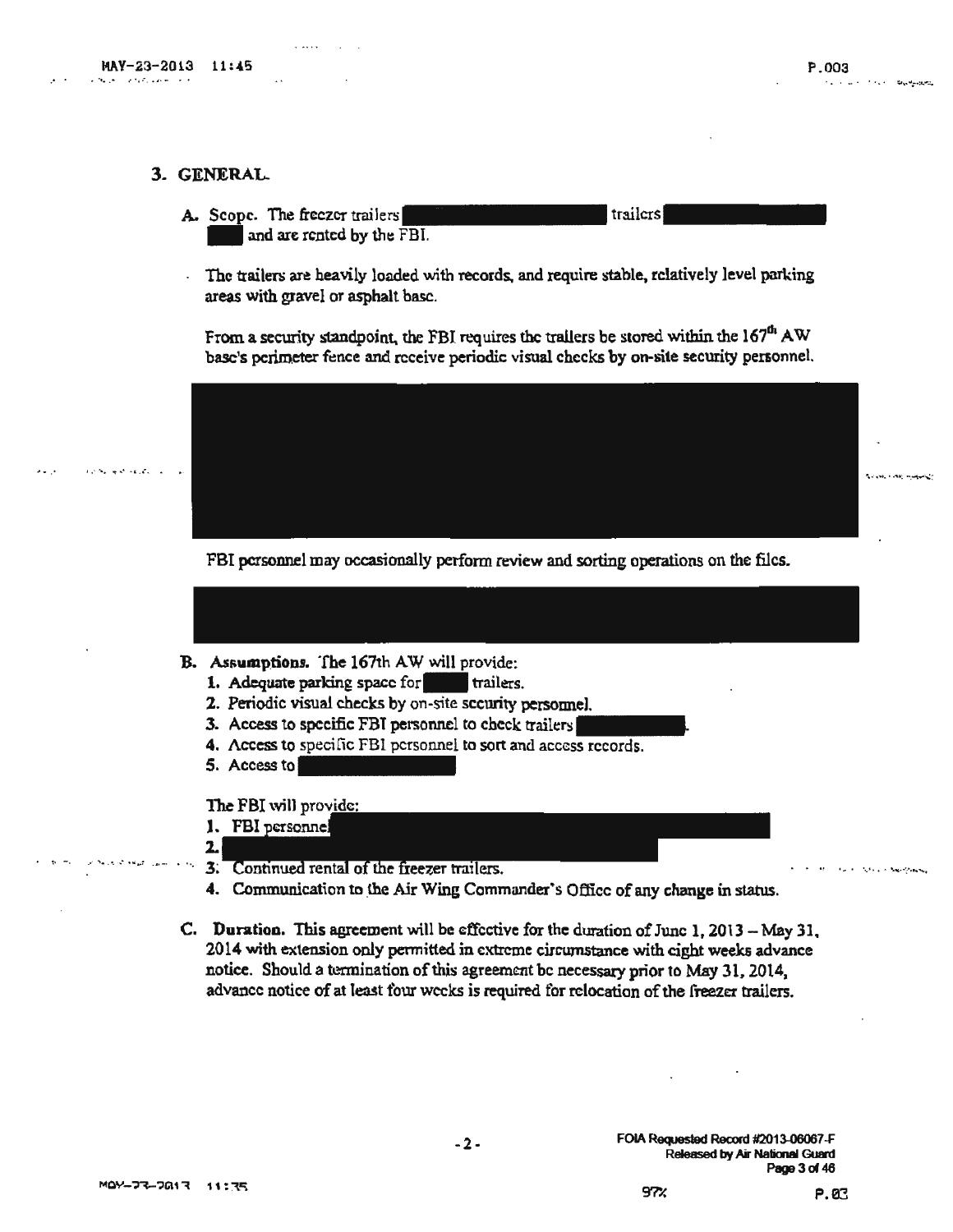• *i* ~· .

#### 4. RESPONSIBILITIES

- A. General. The FBI will maintain responsibility for the trailers and their contents, The  $167<sup>th</sup>$  AW will provide parking spaces, periodic visual checks by on-site security personnel, and access to specific FBI personnel and fuel delivery drivers, cleared in advance with the  $167<sup>th</sup>$  AW.
- B. Financial. The FBI will maintain financial responsibility for rental of the trailers Fina<br>Logi
- C. Logistics Support. None
- D- Operations Support. None
- E. Safety. The trailers are fueled with diesel fuel. Smoking will be prohibited  $\blacksquare$ ... in the vicinity of the trailers. General DOD  $\sqrt{167}^{\text{th}}$  AW base safety measures are applicable. No special safety measures are required.
- F. Environmental. The FBI will be responsible for all costs, supplies, and manpower All spills or leaks arc to be cleaned and properly disposed of in accordance with Local, State, and Federal regulations and are to be reported to  $167<sup>th</sup>$  Environmental within Civil Engineering at the time of the incident. Additonally, an MSDS is required to be submitted to the  $167<sup>th</sup>$  LRS Hazmart for any fuel or chemicals used on the installation.
- G. Manpower. No additional manpower is required.
- H. Security. The FBI asks that the trailers be located within the  $167^{\text{th}} \Lambda W$ 's perimeter fence. The FBI also requests periodic visual checks of the trailers' exterior by on-site security as part of the base's routine security perimeter checks or patrols.

. .... ~ .... ·~~------- ~- --- ----------- The FBI understands

the  $167<sup>th</sup>$  AW will perform a Limited Background Investigation (LBI) on drivers and the

.<br>· بيد الله الأرب ... .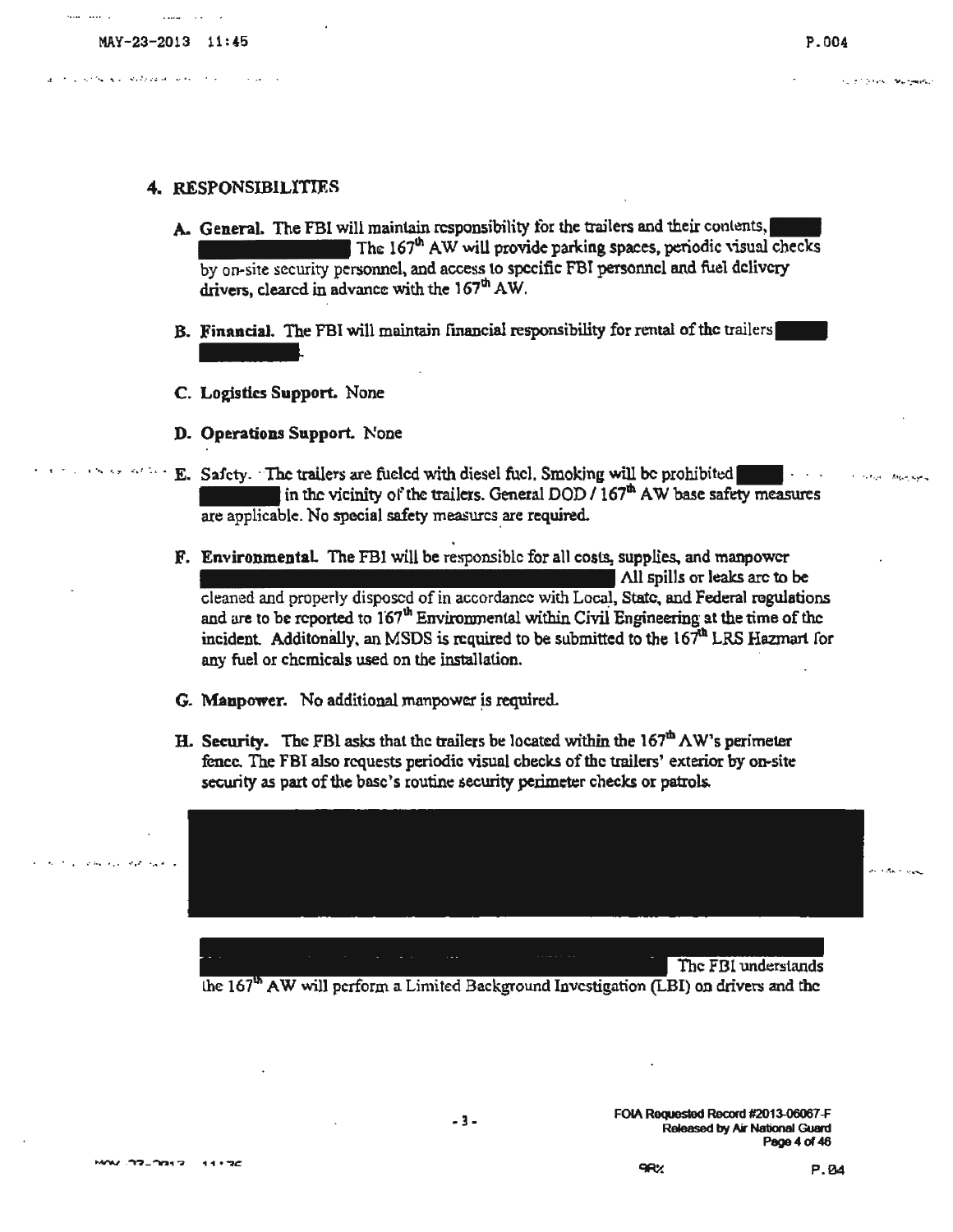. .. .... ,-..., :: .,• .· .. ·. - ...

..... - .s.

**Secondary Area Happy and Contract** 

The FBI will comply with all security procedures and requirements of the 167th AW.

The FBl point of contact (POC) for all security-related questions is

RBI POC's for logistics and transport are

**I.** Agreement and Administration. Effective June 1, 2013 - May 31, 2014 with extension only permitted in extreme circumstance with eight weeks advance notice and as approved by both parties. Should a termination of this agreement be necessary prior to May 31, 2014, advance notice of at least four weeks is required for relocation of the freezer trailers .

**Andrew Save Mauritius** 

بمعواقبها أمكنه بالراديات

ROGER L. NVE, Colonel, WVANG 167 Airlift Wing Commander

 $\omega_{\rm{max}}$  and  $\omega_{\rm{max}}$ 

Division Operations Manager Federal Bureau of Investigation Records Management Division

**Contracting Officer** Federal Bureau of Investigation Finance Division

> FOIA Requested Record #2013-06067-F **Released by Air National Guard**  $\Lambda$ L $^{46}$  , 005 96X P.05

MQY-77-7013 11:36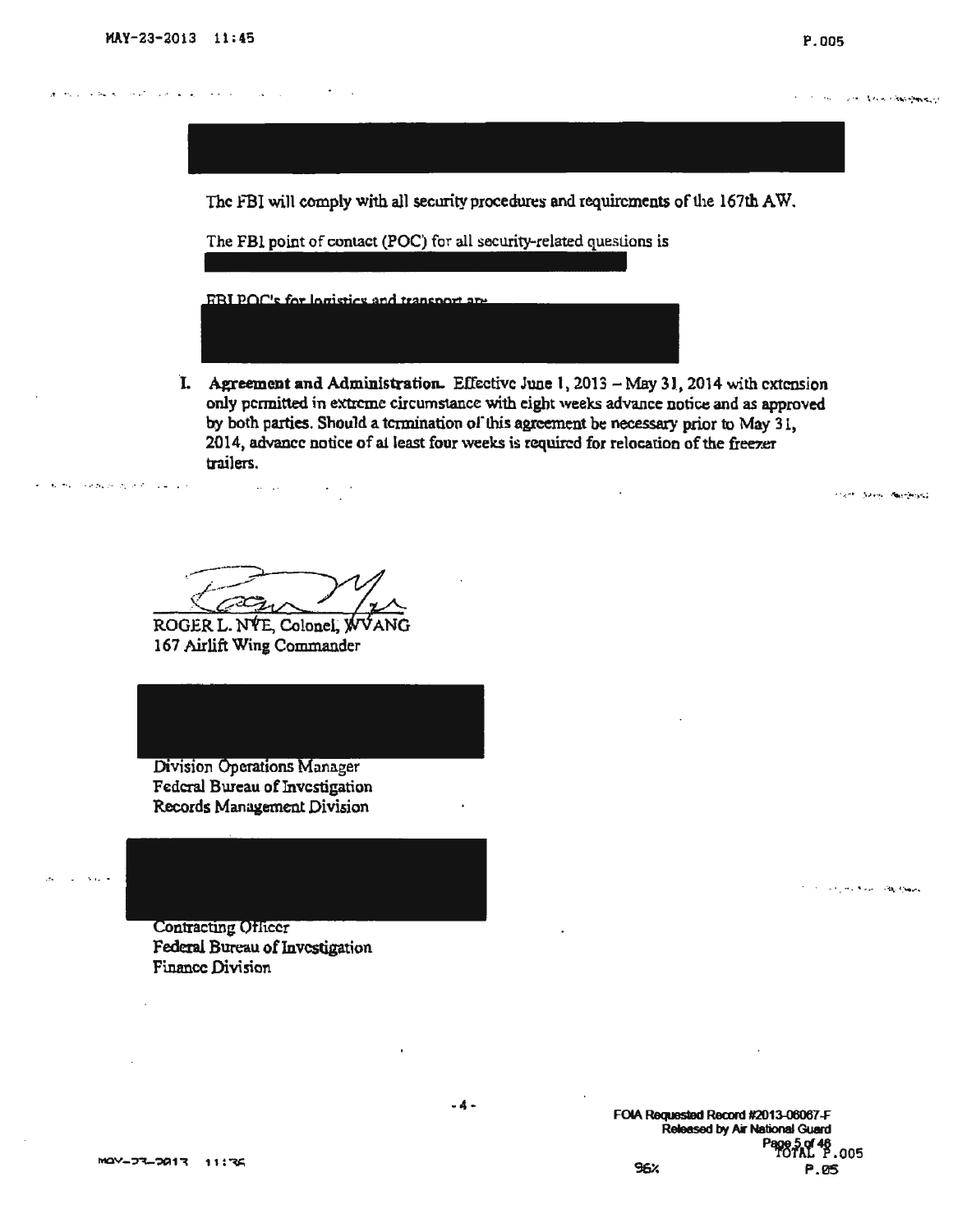# **MEMORANDUM OF AGREEMENT BETWEEN 167th AW AIRLIFT WING AND FEDERAL BUREAU of INVESTIGATION (FBI)**

# **PARKING AGREEMENT**

# **21 MARCH 2013**

#### **1. OVERVIEW**

- **A. Purpose.** This Memorandum of Agreement (MOA) provides an operational scope for the 167th AW Airlift Wing (AW), a unit within the Air National Guard (ANG) based at the Eastern West Virginia Regional Airport in Martinsburg, WV, and the Federal Bureau of Investigation's (FBI) Records Management Division (RMD) located at 170 Marcel Drive, Winchester, VA, to coordinate temporary parking of 12 refrigerated trailers at the 167th AW.
- **B. Background.** A FBI records storage warehouse incurred flooding in which the damaged records were temporarily placed into freezer trailers. Many of these documents are historically significant and/or remain pertinent to on-going investigations. The records require professional freeze drying and cleaning which will enable their return to service.
- **C. Description.** The FBI is close to advertising a contract for restoration of the records, however, it will require for contract award, contractor preparation, and actual execution. During this period, the FBI needs to maintain the records in the freezer trailers.

The trailers' current parking location requires the FBI to expend additional funds for contract guards during nights and weekends.

Parking the trailers at the  $167<sup>th</sup>$  AW is proposed as a cost savings measure that would enable the FBI to reduce contract guard expenses by instead leveraging the existing physical and personnel security measures of the  $167<sup>th</sup>$  AW.

**2. AUTHORITY.** Dodi 4000.19 and other directives as required.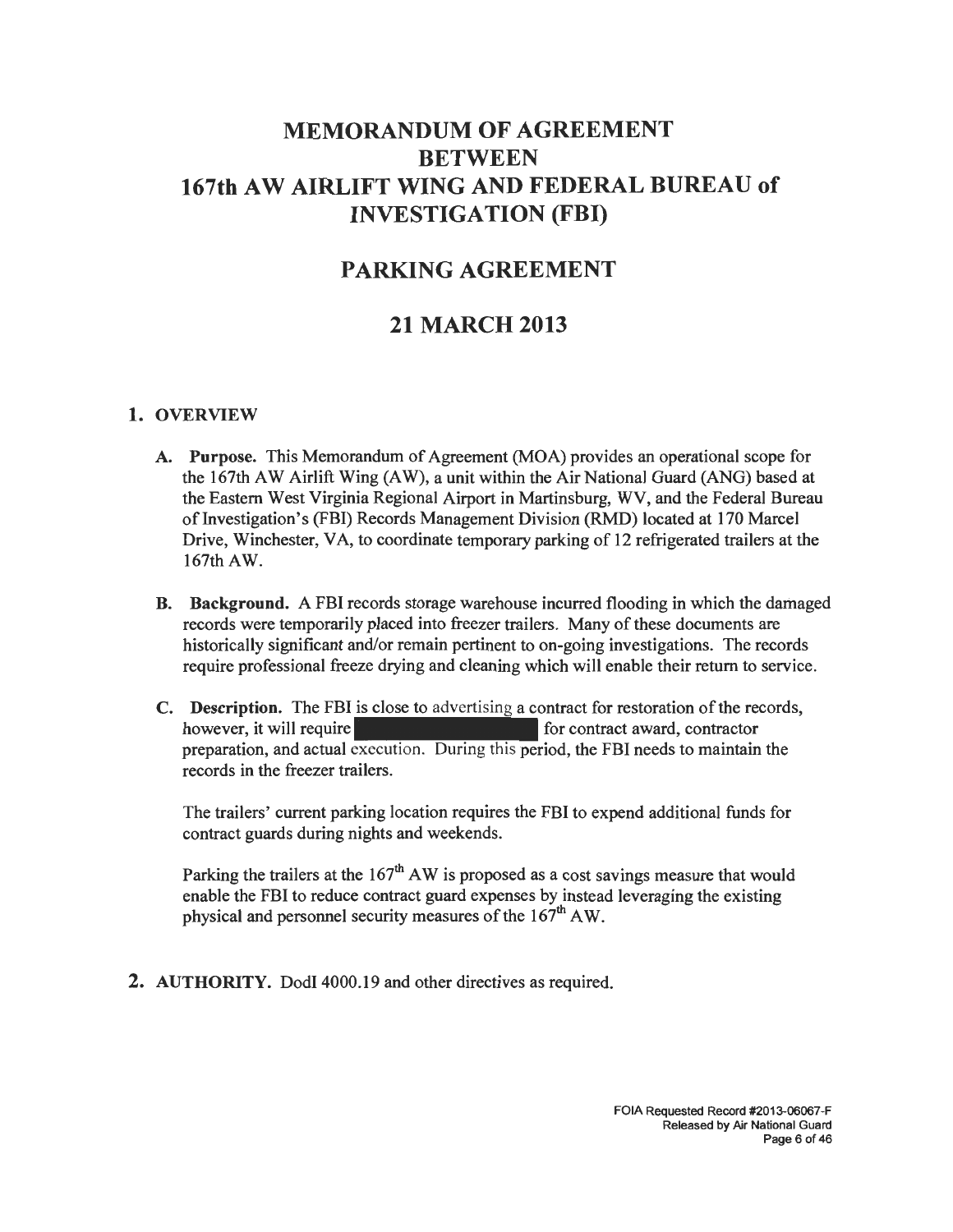#### **3. GENERAL.**

A. Scope. The freezer trailers are and are rented by the FBI. trailers with

The trailers are heavily loaded with records, and require stable, relatively level parking areas with gravel or asphalt base.

From a security standpoint, the FBI requires the trailers be stored within the 167<sup>th</sup> AW base's perimeter fence and receive periodic visual checks by on-site security personnel.



FBI personnel may occasionally perform review and sorting operations on the files.

- **B.** Assumptions. The 167th AW will provide:
	- **1.** Adequate parking space for the trailers.
	- **2.** Periodic visual checks by on-site security personnel.
	- **3.** Access to specific FBI personnel to check trailers
	- **4.** Access to specific FBI personnel to sort and access records.
	- **5.** Access

The FBI will provide:

- **1.** FBI personnel
- **2.**
- **3.** Continued rental of the freezer trailers.
- **4.** Communication to the Air Wing Commander's Office of any change in status.
- **C.** Duration. This agreement will be effective for the duration of April 1, 2013 March 31, 2014 with possible extensions as necessary. Should a termination of this agreement be necessary, advance notice of at least four weeks is required for relocation of the freezer trailers.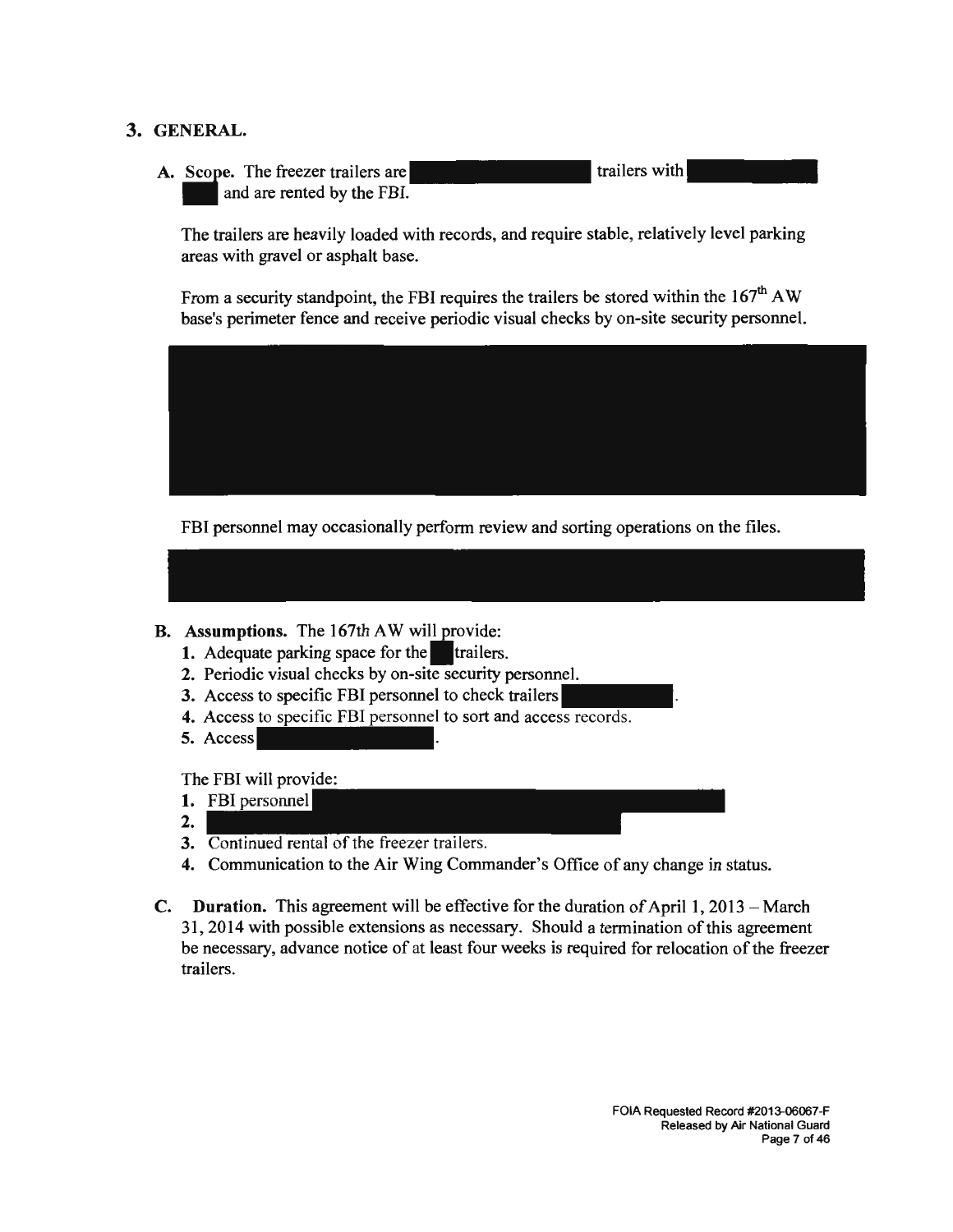#### 4. RESPONSIBILITIES

- A. General. The FBI will maintain responsibility for the trailers and their contents, The 167<sup>th</sup> AW will provide parking spaces, periodic visual checks by on-site security personnel, and access to specific FBI personnel and fuel delivery drivers, cleared in advance with the  $167<sup>th</sup> AW$ .
- B. Financial. The FBI will maintain financial responsibility for rental of the trailers
- C. Logistics Support. None
- D. Operations Support. None
- E. Safety. in the vicinity of the trailers. General DOD /  $167<sup>th</sup>$  AW base safety measures are applicable. No special safety measures are required.
- F. Manpower. No additional manpower is required
- G. Security. The FBI asks that the trailers be located within the  $167<sup>th</sup>$  AW's perimeter fence. The FBI also requests periodic visual checks of the trailers' exterior by on-site secmity as part of the base's routine security perimeter checks or patrols.

. The FBI understands the  $167^{\circ}$  AW will perform a Limited Background Investigation (LBI) on drivers and the

The FBI will comply with all security procedures and requirements of the l 67th AW.

The FBI point of contact (POC) for all security-related questions is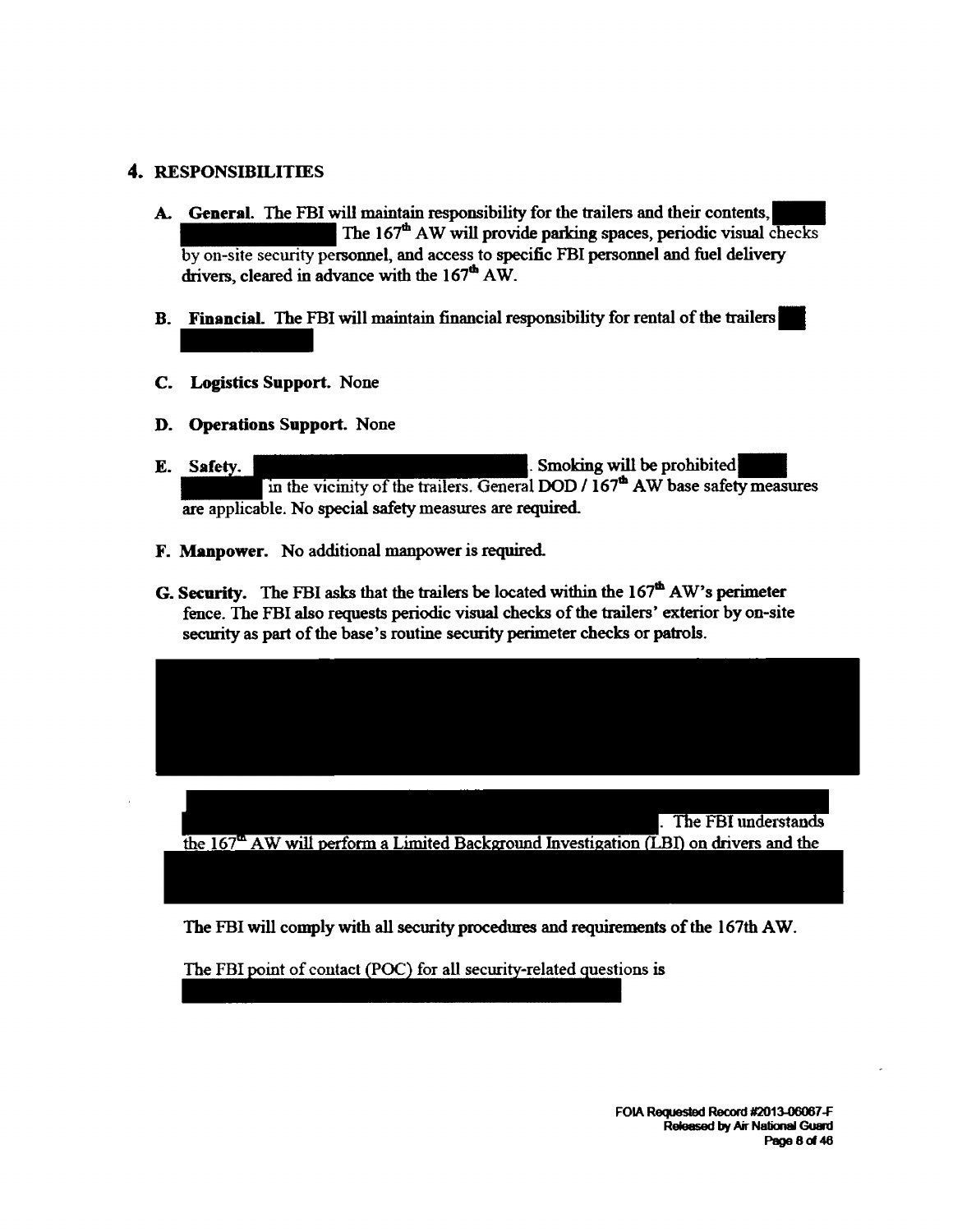FBI POC's for logistics and transport are

**H. Agreement and Administration.** Effective April 1, 2013 - March 30, 2014, with extensions as needed and as approved by both parties.

ROGER L. NYE, Colonel, WVANG 167 Airlift Wing Commander

Division Operations Manager Federal Bureau of Investigation Records Management Division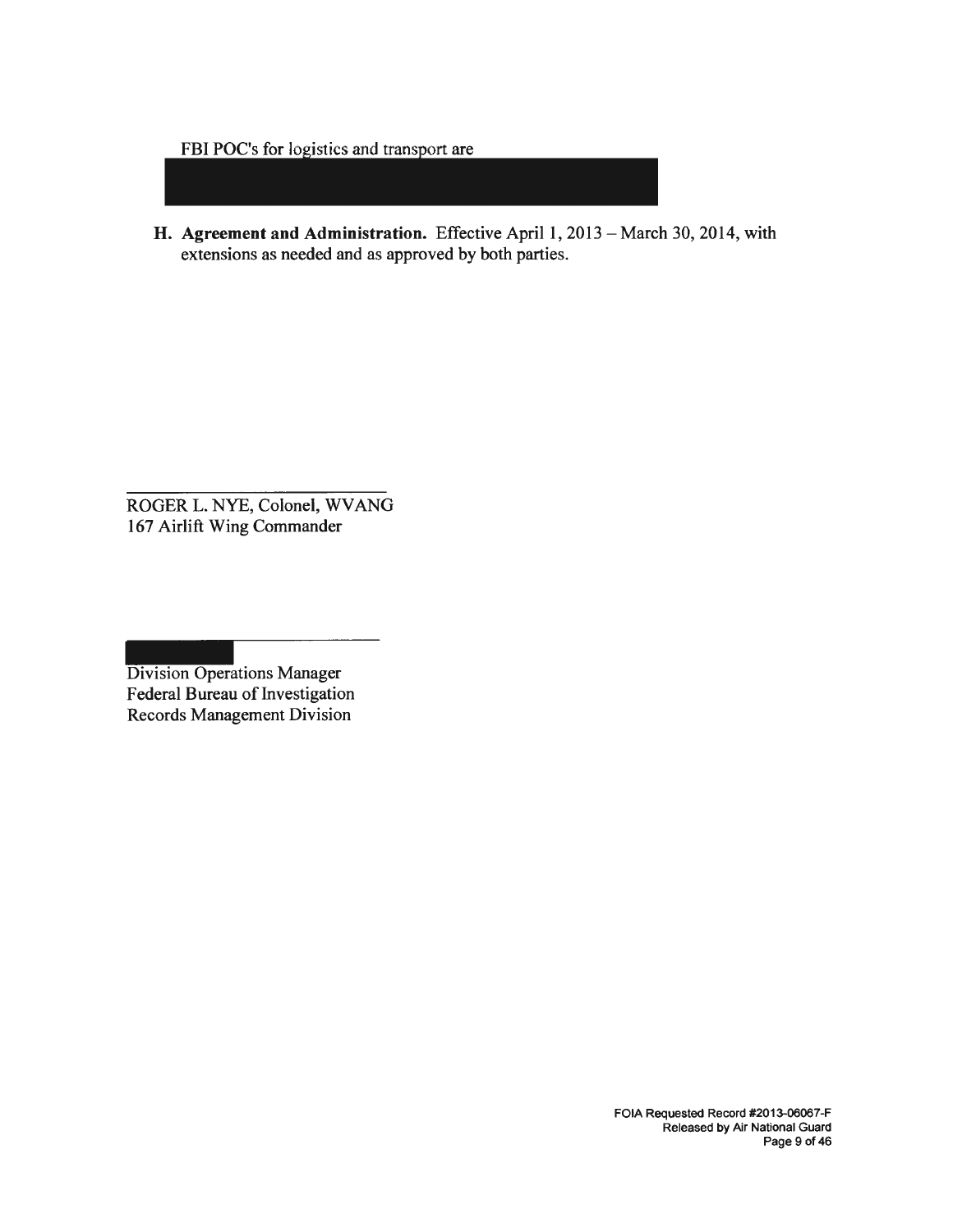# **MEMORANDUM OF AGREEMENT BETWEEN 167th AW AIRLIFT WING AND FEDERAL BUREAU of INVESTIGATION (FBI)**

# **PARKING AGREEMENT**

# **21 MARCH 2013**

#### **1. OVERVIEW**

- **A. Purpose.** This Memorandum of Agreement (MOA) provides an operational scope for the 167th AW Airlift Wing (AW), a unit within the Air National Guard (ANG) based at the Eastern West Virginia Regional Airport in Martinsburg, WV, and the Federal Bureau of Investigation's (FBI) Records Management Division (RMD) located at 170 Marcel Drive, Winchester, VA, to coordinate temporary parking of 12 refrigerated trailers at the 167th AW.
- **B. Background.** A FBI records storage warehouse incurred flooding in which the damaged records were temporarily placed into freezer trailers. Many of these documents are historically significant and/or remain pertinent to on-going investigations. The records require professional freeze drying and cleaning which will enable their return to service.
- **C. Description.** The FBI is close to advertising a contract for restoration of the records, however, it will require months for contract award, contractor preparation, and actual execution. During this period, the FBI needs to maintain the records in the freezer trailers.

The trailers' current parking location requires the FBI to expend additional funds for contract guards during nights and weekends.

Parking the trailers at the  $167<sup>th</sup>$  AW is proposed as a cost savings measure that would enable the FBI to reduce contract guard expenses by instead leveraging the existing physical and personnel security measures of the  $167<sup>th</sup> AW$ .

**2. AUTHORITY.** Dodi 4000.19 and other directives as required.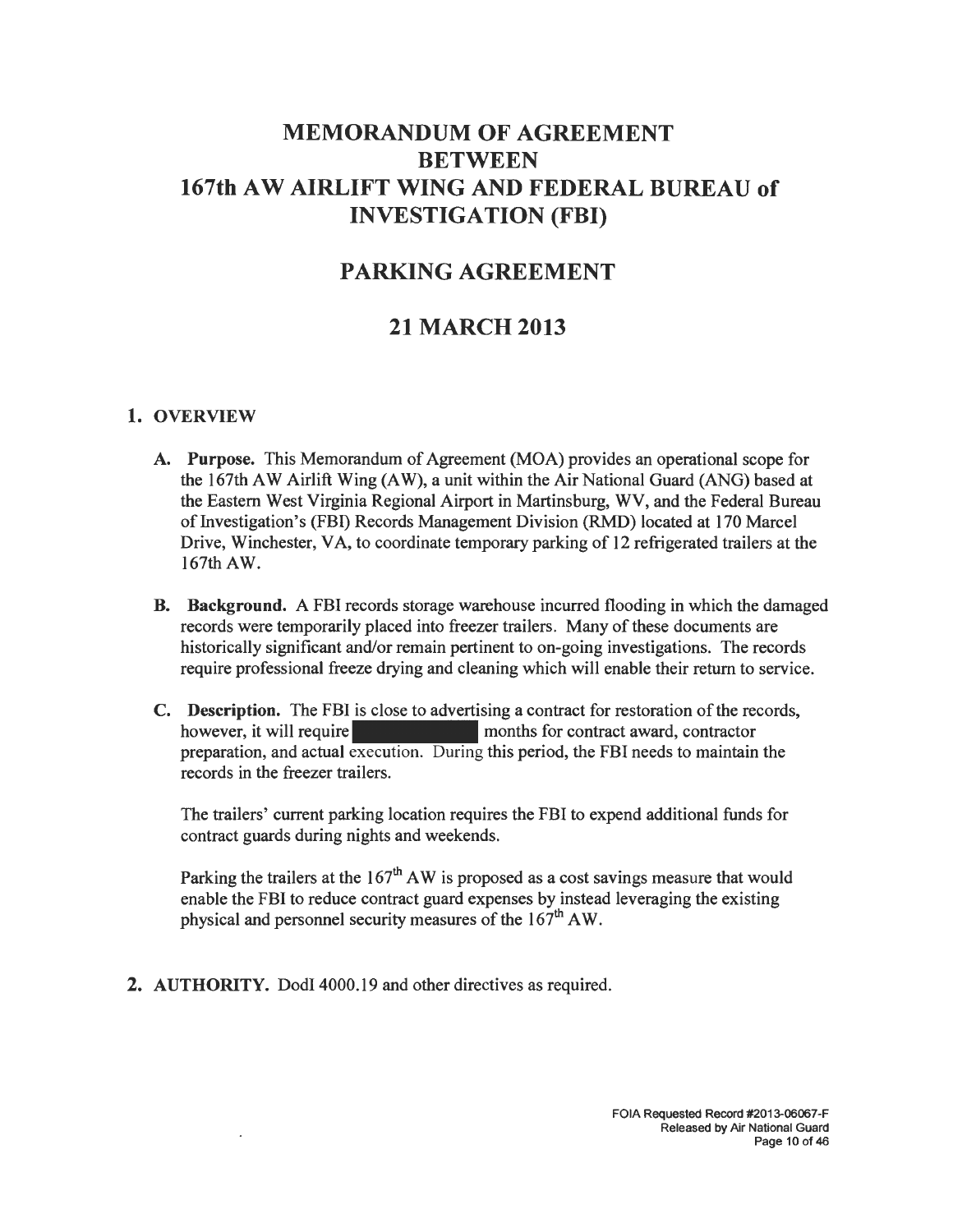#### **3. GENERAL.**

A. Scope. The freezer trailers are and are rented by the FBI. trailers with

The trailers are heavily loaded with records, and require stable, relatively level parking areas with gravel or asphalt base.

From a security standpoint, the FBI requires the trailers be stored within the  $167<sup>th</sup>$  AW base's perimeter fence and receive periodic visual checks by on-site security personnel.



FBI personnel may occasionally perform review and sorting operations on the files.

#### **B. Assumptions.** The 167th AW will provide:

- **1.** Adequate parking space for the **I** trailers.
- **2.** Periodic visual checks by on-site security personnel.
- **3.** Access to specific FBI personnel to check trailers
- **4.** Access to specific FBI personnel to sort and access records.
- **5.** Access

The FBI will provide:

- **1.** FBI personnel
- **2.**
- **3.** Continued rental of the freezer trailers.
- **4.** Communication to the Air Wing Commander's Office of any change in status.
- **C. Duration.** This agreement will be effective for the duration of April 1, 2013 March 31, 2014 with possible extensions as necessary. Should a termination of this agreement be necessary, advance notice of at least four weeks is required for relocation of the freezer trailers.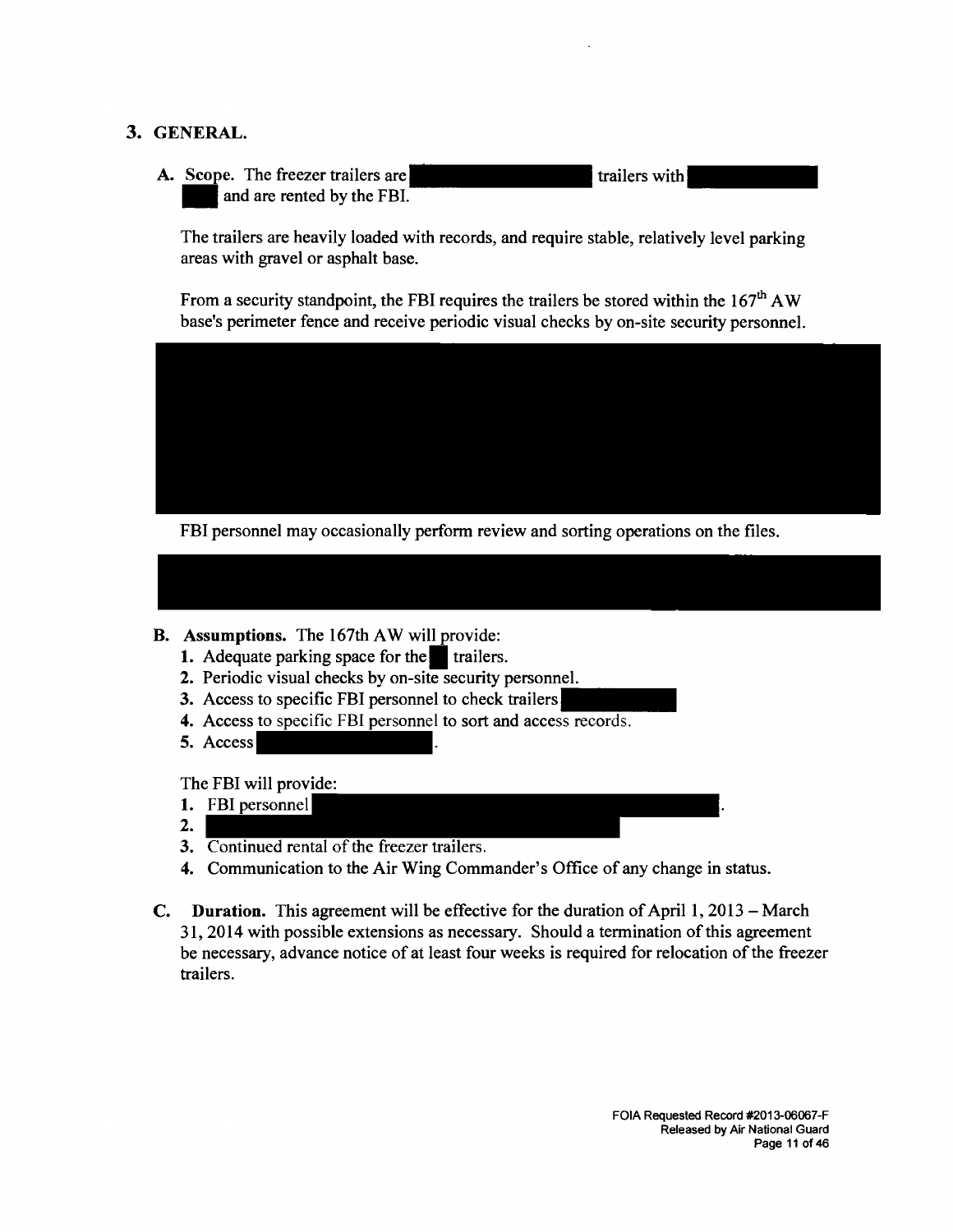#### 4. RESPONSIBILITIES

- A. General. The FBI will maintain responsibility for the trailers and their contents. The  $167<sup>th</sup>$  AW will provide parking spaces, periodic visual checks by on-site security personnel, and access to specific FBI personnel
- B. Financial. The FBI will maintain financial responsibility for rental of the trailers-. This MOA is not an obligation or commitment of funds, nor a basis for transfer of funds. Even where a party has agreed (or later does agree) to assume a particular financial responsibility, the party's express written approval must be obtained before the incmring by another party of each expense associated with the responsibility. All obligations of and expenditures by the parties will be subject to their respective budgetary and fiscal processes and availability of funds pursuant to all laws, regulations, and policies applicable thereto. The parties acknowledge that there is no intimation, promise, or guarantee that funds will be available in future years.
- C. Logistics Support. None
- D. Operations Support. None
- E. Safety. **E.** Safety. in the vicinity of the trailers. General DOD / 167<sup>th</sup> AW base safety measures are applicable. No special safety measures are required.
- F. Manpower. No additional manpower is required.
- G. Security. The FBI asks that the trailers be located within the  $167<sup>th</sup>$  AW's perimeter fence. The FBI also requests periodic visual checks of the trailers' exterior by on-site security as part of the base's routine security perimeter checks or patrols.

y The FBI understands AW will perform a Limited Background Investigation (LBI) on drivers and the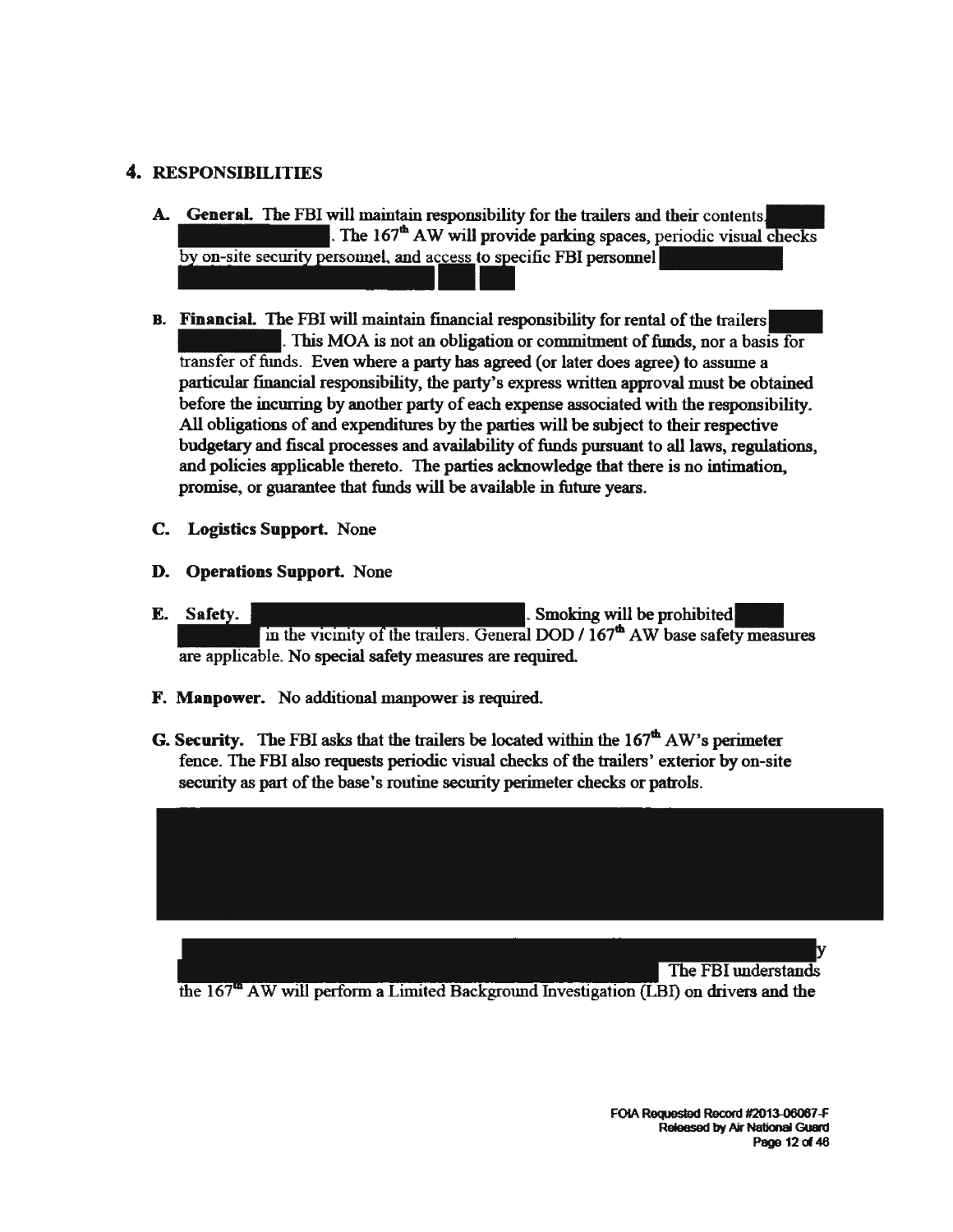The FBI will comply with all security procedures and requirements of the 167th AW.

The FBI point of contact (POC) for all security-related questions is

**FBI POC's for logistics and transport are** 

**H. Agreement and Administration.** Effective April 1, 2013 - March 30, 2014, with extensions as needed and as approved by both parties.

ROGER L. NYE, Colonel, WVANG 167 Airlift Wing Commander

Division Operations Manager Federal Bureau of Investigation Records Management Division

> FOIA Requested Record #2013-06067-F Released by Air National Guard Page 13 of 46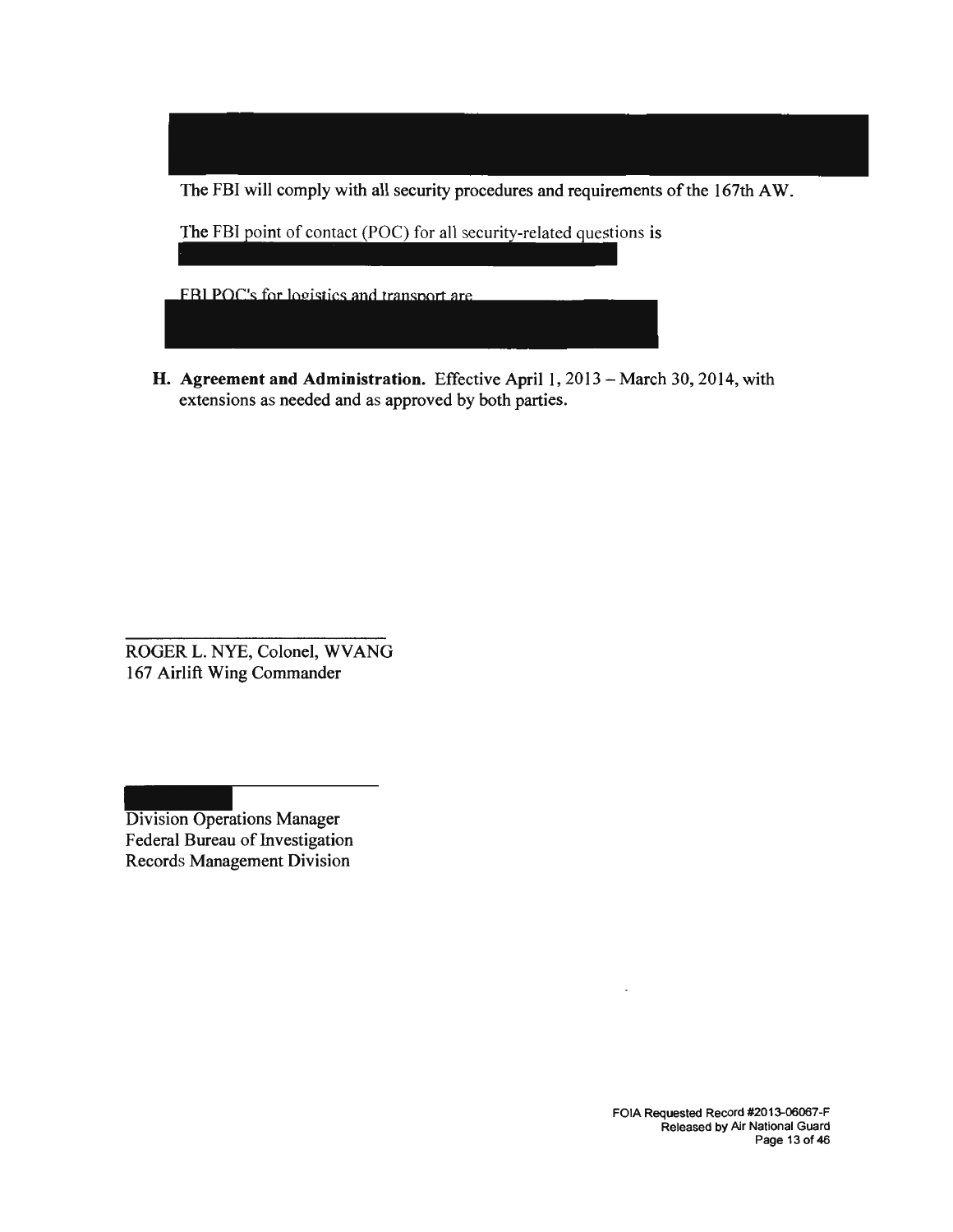# **MEMORANDUM OF AGREEMENT BETWEEN 167th AIRLIFT WING AND FEDERAL BUREAU of INVESTIGATION (FBI)**

# **PARKING AGREEMENT**

# **29 April 2013**

#### **1. OVERVIEW**

- **A. Purpose.** This Memorandum of Agreement (MOA) provides an operational scope for the 167th AW Airlift Wing  $(AW)$ , a unit within the Air National Guard  $(ANG)$  based at the Eastern West Virginia Regional Airport in Martinsburg, WV, and the Federal Bureau of Investigation's (FBI) Records Management Division (RMD) located at 170 Marcel Drive, Winchester, VA, to coordinate temporary parking of 12 refrigerated trailers at the 167thAW.
- **B. Background.** A FBI records storage warehouse incurred flooding in which the damaged records were temporarily placed into freezer trailers. Many of these documents are historically significant and/or remain pertinent to on-going investigations. The records require professional freeze drying and cleaning which will enable their return to service.
- **C. Description.** The FBI is close to advertising a contract for restoration of the records, however, it will require months for contract award, contractor preparation, and actual execution. During this period, the FBI needs to maintain the records in the freezer trailers.

The trailers' current parking location requires the FBI to expend additional funds for contract guards during nights and weekends.

Parking the trailers at the  $167<sup>th</sup>$  AW is proposed as a cost savings measure that would enable the FBI to reduce contract guard expenses by instead leveraging the existing physical and personnel security measures of the  $167<sup>th</sup>$  AW.

**2. AUTHORITY.** DodI 4000.19 and other directives as required.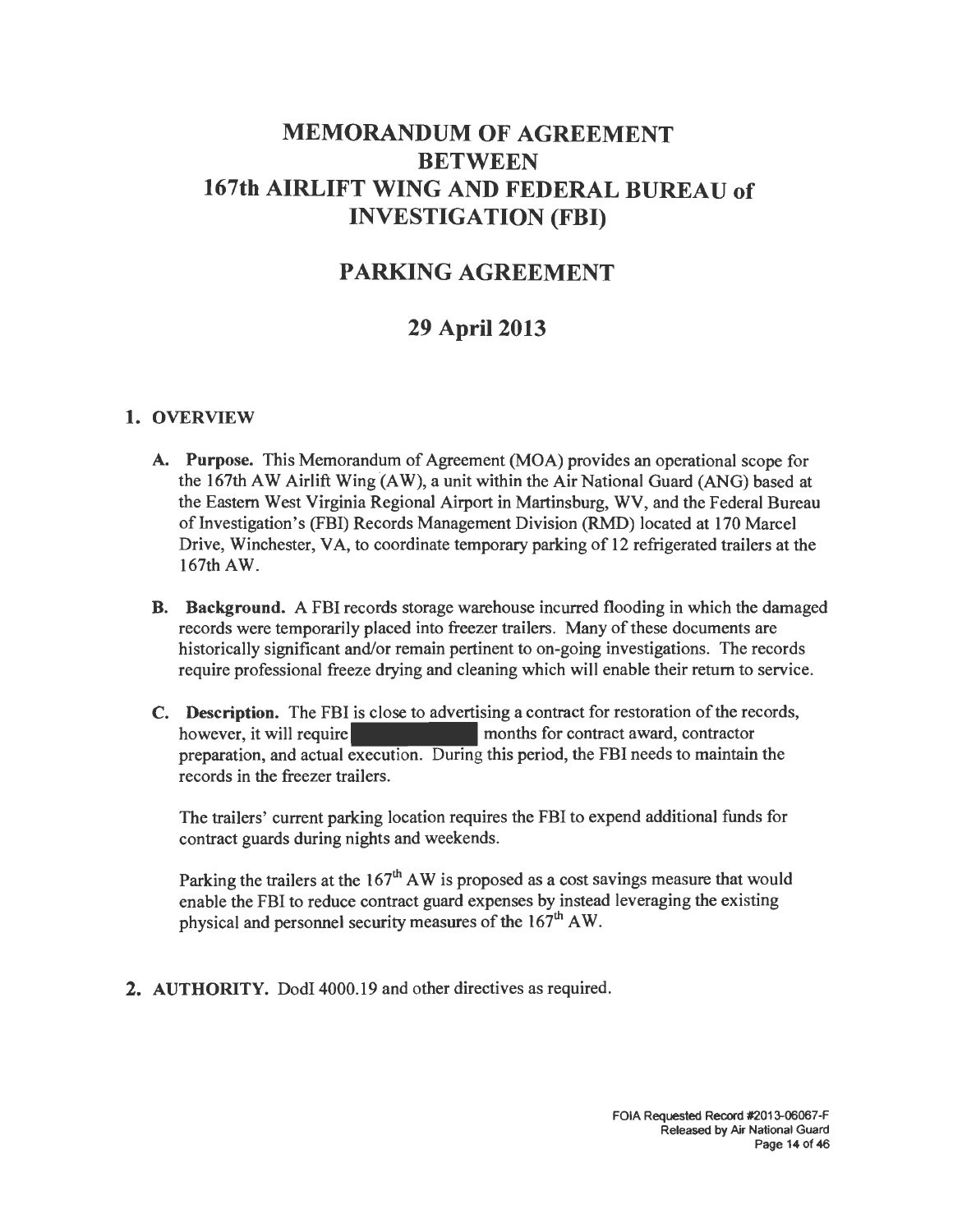### **3. GENERAL.**

A. Scope. The freezer trailers are and are rented by the FBI. trailers with

The trailers are heavily loaded with records, and require stable, relatively level parking areas with gravel or asphalt base.

From a security standpoint, the FBI requires the trailers be stored within the  $167<sup>th</sup>$  AW base's perimeter fence and receive periodic visual checks by on-site security personnel.



FBI personnel may occasionally perform review and sorting operations on the files.



- **B.** Assumptions. The 167th AW will provide:
	- **1.** Adequate parking space for trailers.
	- **2.** Periodic visual checks by on-site security personnel.
	- **3.** Access to specific FBI personnel to check trailers
	- **4.** Access to specific FBI personnel to sort and access records.
	- **5.** Access

The FBI will provide:

- **1.** FBI personnel
- **2.**
- **3.** Continued rental of the freezer trailers.
- **4.** Communication to the Air Wing Commander's Office of any change in status.
- **C.** Duration. This agreement will be effective for the duration of June 1, 2013 May 31, 2014 with extension only permitted in extreme circumstance with eight weeks advance notice. Should a termination of this agreement be necessary prior to May 31, 2014, advance notice of at least four weeks is required for relocation of the freezer trailers.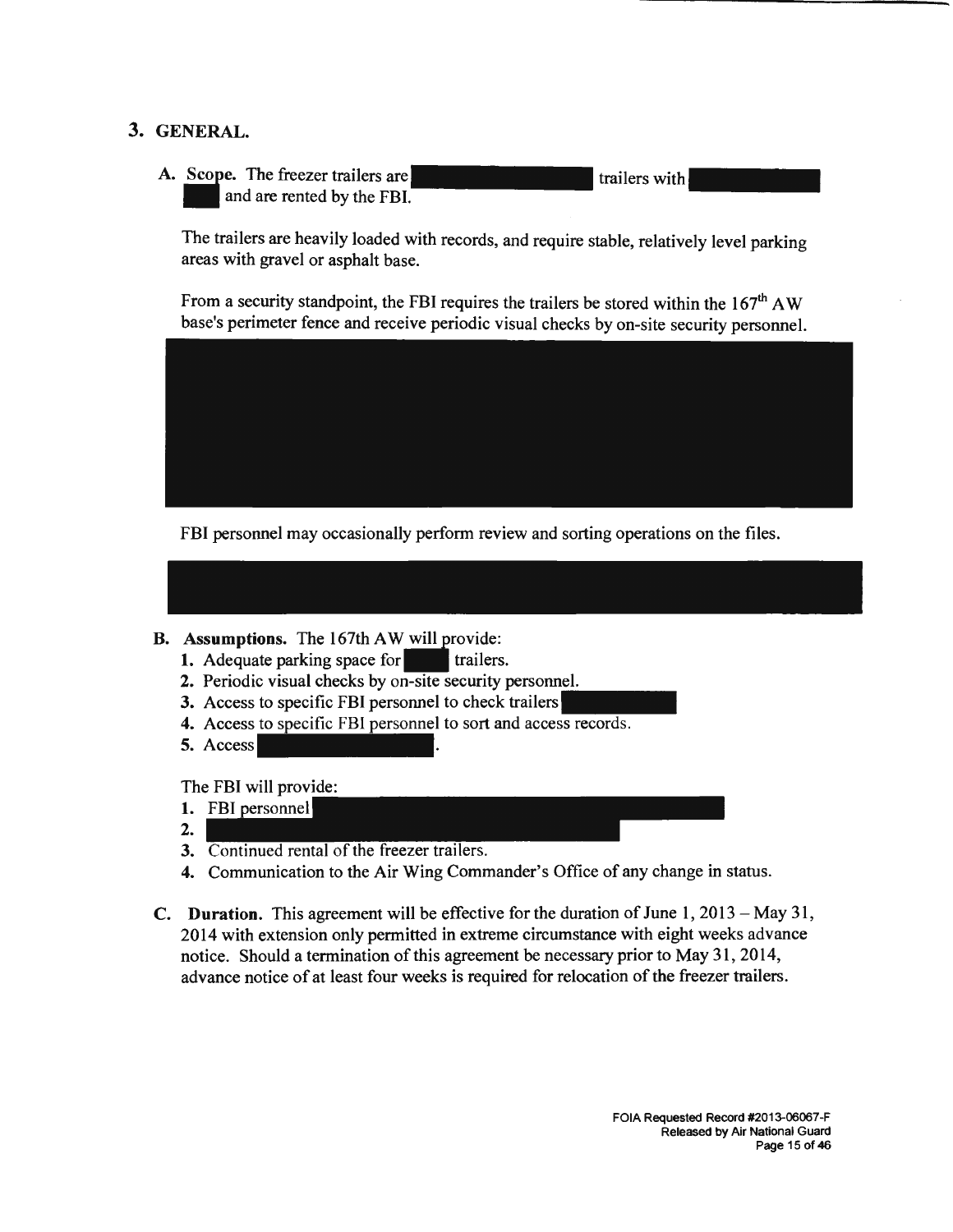#### 4. RESPONSIBILITIES

- A. General. The FBI will maintain responsibility for the trailers and their contents, The 167<sup>th</sup> AW will provide parking spaces, periodic visual checks by on-site security personnel, and access to specific FBI personnel
- B. Financial. The FBI will maintain financial responsibility for rental of the trailers
- C. Logistics Support. None
- D. Operations Support. None
- E. Safety. The same state of the state of the state of the state of the state of the state of the state of the state of the state of the state of the state of the state of the state of the state of the state of the state o in the vicinity of the trailers. General DOD  $/167<sup>th</sup>$  AW base safety measures are applicable. No special safety measures are required.
- F. Environmental. The FBI will be responsible for all costs, supplies, and manpower . All spills or leaks are to be cleaned and properly disposed of in accordance with Local, State, and Federal regulations and are to be reported to  $167<sup>th</sup>$  Environmental within Civil Engineering at the time of the incident. Additonally, an MSDS is required to be submitted to the  $167<sup>th</sup>$  LRS Hazmart for any fuel or chemicals used on the installation.
- G. Manpower. No additional manpower is required.
- H. Security. The FBI asks that the trailers be located within the  $167<sup>th</sup>$  AW's perimeter fence. The FBI also requests periodic visual checks of the trailers' exterior by on-site secmity as part of the base's routine security perimeter checks or patrols.

The FBI understands

the 167<sup>th</sup> AW will perform a Limited Background Investigation (LBI) on drivers and the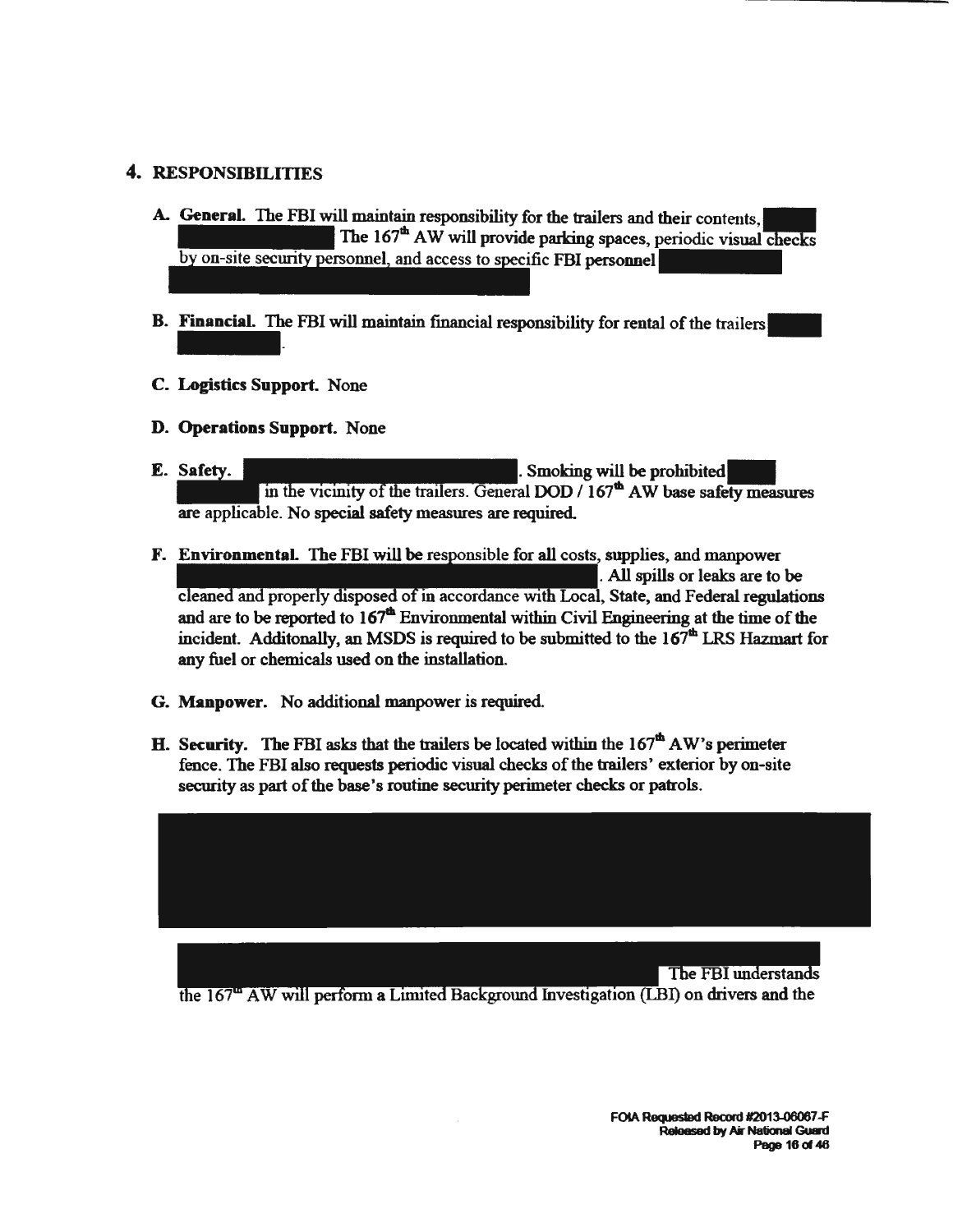The FBI will comply with all security procedures and requirements of the 167th AW.

The FBI point of contact (POC) for all security-related questions is

FBI POC's for logistics and transport are

**I. Agreement and Administration.** Effective June 1, 2013 - May 31 , 2014 with extension only permitted in extreme circumstance with eight weeks advance notice and as approved by both parties. Should a termination of this agreement be necessary prior to May 31, 2014, advance notice of at least four weeks is required for relocation of the freezer trailers.

ROGER L. NYE, Colonel, WVANG 167 Airlift Wing Commander

Division Operations Manager Federal Bureau of Investigation Records Management Division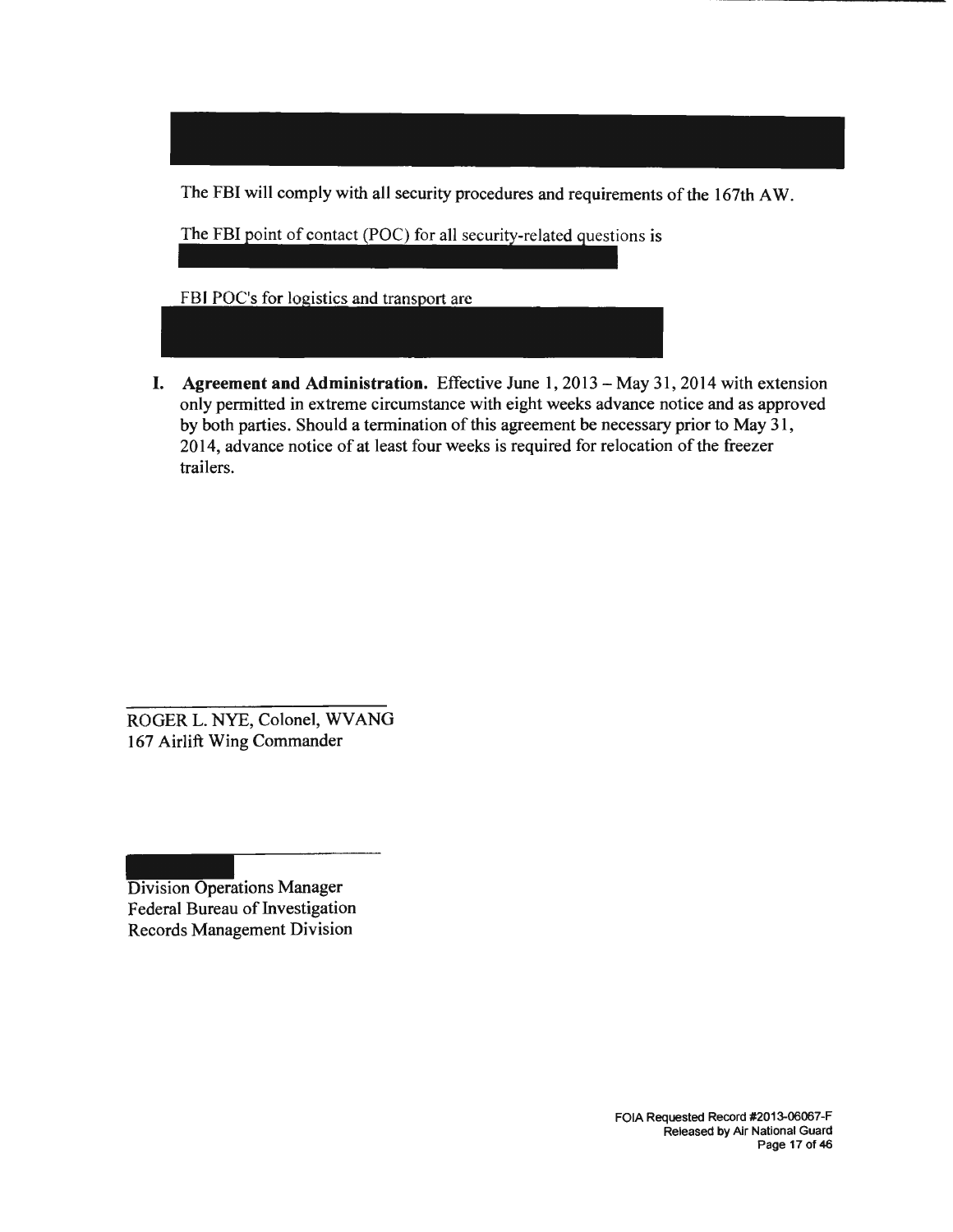| From:               | Capt USAF ANG 167 LRS/LGRDX                                  |
|---------------------|--------------------------------------------------------------|
| To:                 | @ic.fbi.gov                                                  |
| Bcc:                | T Capt USAF ANG 167 LRS/LGRDX;<br>LtCol USAF ANG 167 LRS/LGR |
| Subject:            | 167th MOU                                                    |
| Date:               | Monday, April 29, 2013 1:40:00 PM                            |
| <b>Attachments:</b> | 167th AW FBI MOU.doc                                         |

Mr. $\vert$ 

Attached you will find the finalized copy of the MOU from the 167th. Please sign and return at your convenience. Once we receive the signed copy, I will forward to the Wing commander for his signature and we should be able to move forward. If you have any questions please don't hesitate to call me.

Capt Installation Deployment Officer 167th Logistics Readiness Squadron Martinsburg, WV 25405 Office: (304) 616-5156 DSN: 242-5156 FAX: 304 616 5036

**I'**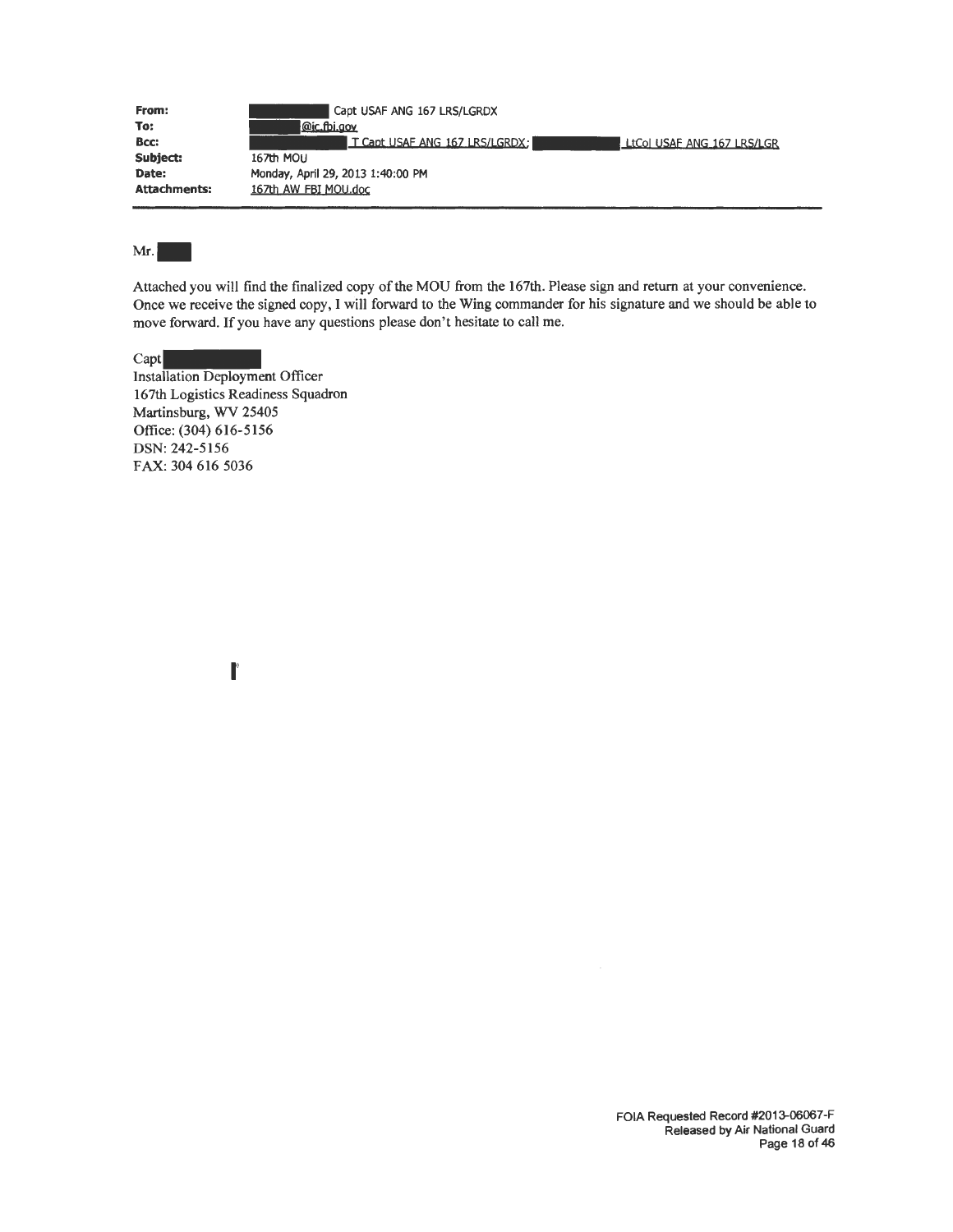| Frome<br>Toc | SMSOL USAF ANG 167 LRS/LGRDX<br>TSat USAF ANG 167 CF/SCXK |
|--------------|-----------------------------------------------------------|
| Subject:     | <b>FOIA Request</b>                                       |
| Date:        | Friday, November 22, 2013 7:57:51 AM                      |

Koely,

Here ia the link were spoke about

There are three files which contains the actual agreement, a list of FBI counterparts and a signed agreements.

Plans & Integration Superintendent<br>167AW/LGRDX<br>DSN 242-5441<br>Com 304-616-5441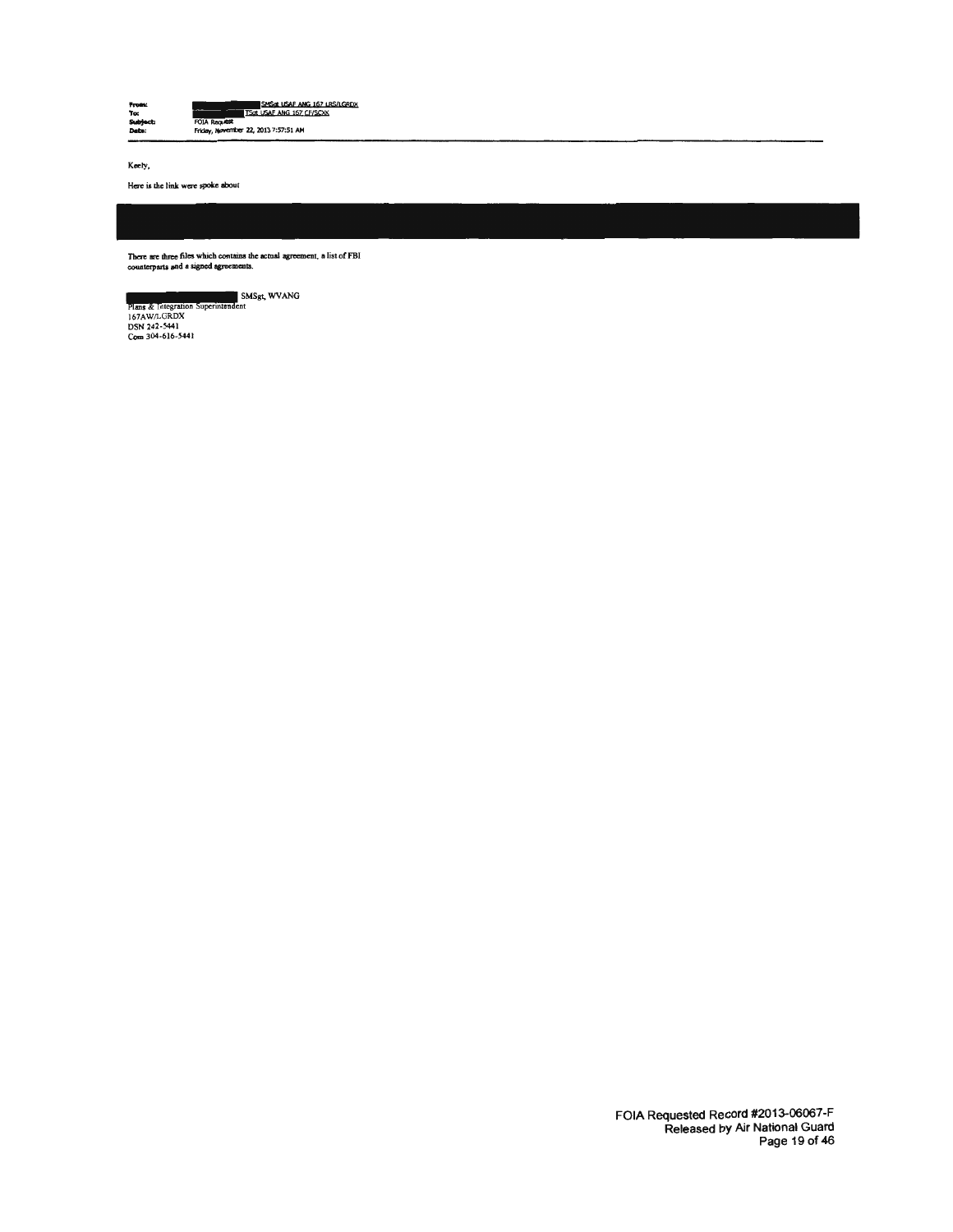| From:               |                                    |
|---------------------|------------------------------------|
| To:                 | Capt USAF ANG 167 LRS/LGRDX        |
| Subject:            | FW: Martinsburg Journal article    |
| Date:               | Tuesday, April 09, 2013 7:09:25 AM |
| <b>Attachments:</b> | image001.png                       |

Capt.

FYI.

FBI to store records at airport

April 8, 2013

By @journal-news net, journal-news net

Save <http://www.journal-news net/?page=mscontent.sayeContentMsg&showlayout=0&id=593057&nay=5006> Comments (3) <http://www.journal-news net/page/content.comment/id/593057/FBI-to-store-records-atairport html?nav=5006> | Post a comment <http://www.journal-news net/page/content.comment/id/593057/FBIto-store-records-at-airport.html?nav=5006> | http://w.sharethis.com/images/check-small.png http://w.sharethis.com/jmages/check-small.png http://w.sharethis.com/jmages/check-small.png http://w.sharethis.com/jmages/check-small.png http://w.sharethis.com/jmages/check-small.png http://w.sharethis.com/images/check-small.png

MARTINSBURG - The FBI wants to temporarily store records on the 167th Airlift Wing's base at the Eastern Regional Airport.

Maj. **EXECUTE:** told members of the Eastern Regional Airport Authority during their meeting Tuesday that the FBI's records management division wants to store 12 cargo trailers filled with frozen documents at the base for about a year.

He said the documents were damaged by flooding in Washington and were frozen to preserve them. He said the FBI wants to try to salvage some of the documents and dispose of the rest.

The documents currently are stored in a facility in Alexandria, Va., explained, but the cost of keeping them there is high, so the FBI wants to move them to the base at the airport, because there would be no cost to store them there and they would be secure.

Storing the refrigerated trailers at the base would not affect the 167th in any way, said.

Under the National Guard Bureau's joint-use agreement with the Airport Authority for the l 67th to use the airport, permission must be obtained from the authority to allow a non-U.S. Air Force entity to use the base, said.

Airport Authority members unanimously granted permission to store the trailers on the 167th's side of the airport.

The 167th also must get permission from the National Guard Bureau, Poland said. The NGB is the federal agency that oversees National Guard bases across the country.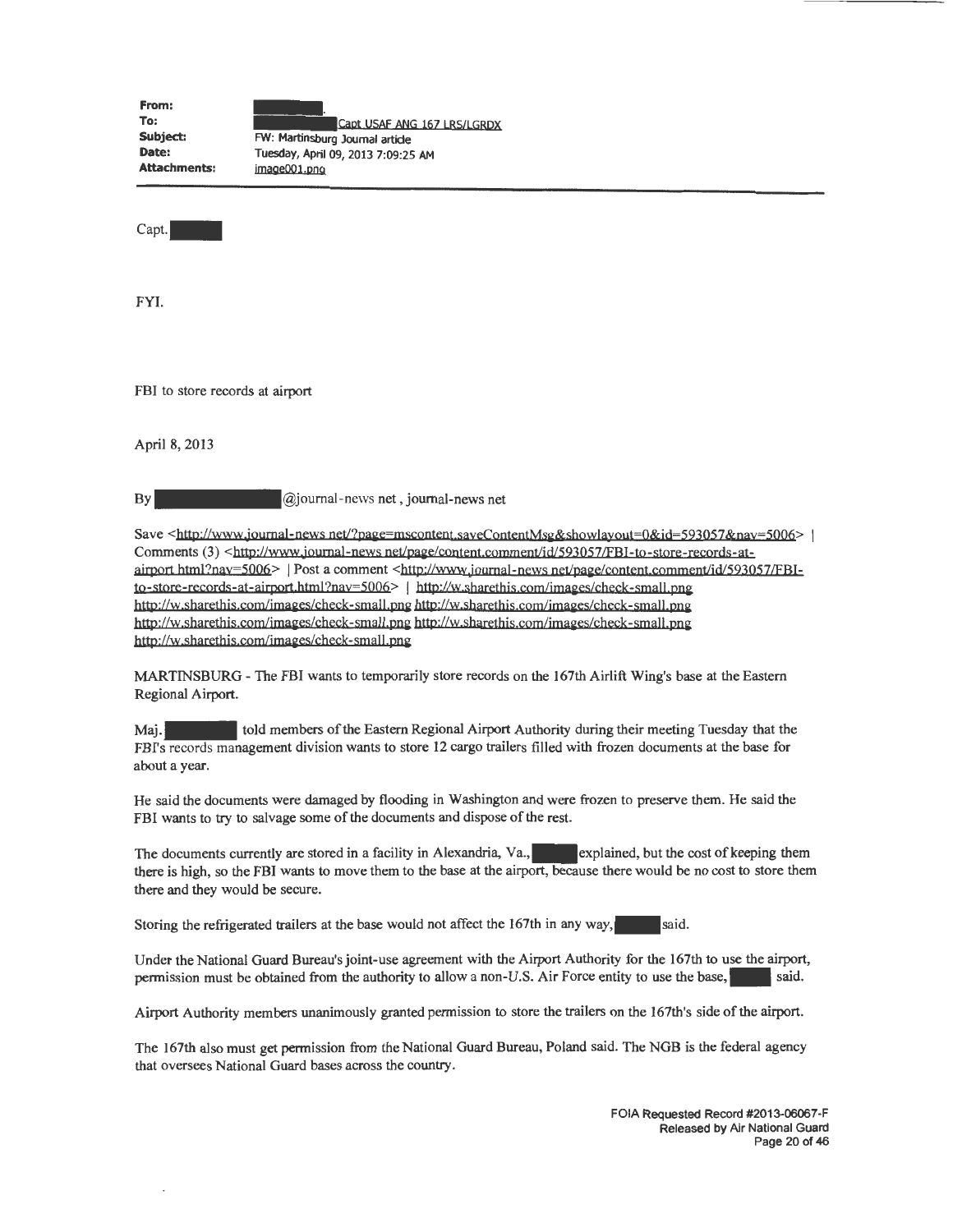Solutions, and served him with default paper Solution of the Second text of bankruptcy the former Tiper Aircretise Cout of bankruptcy the former Tiper Aircretise s for being \$12,000 behind in land lease payments.

In February 2011, Aviation Solutions bought out of bankruptcy the former Tiger Aircraft assembly plant off Novak Drive in the airport's business park. Aviation Solutions leased the land from the Airport Authority.

.. planned to manufacture airplane parts at the plant as well as do aircraft maintenance, repair and storage, he told The Journal during an earlier interview. He was hoping to obtain 100 percent set-aside contracts for veteranowned businesses with the federal government. He is a U.S. Navy veteran.

The West Virginia Economic Development Authority authorized Aviation Solutions to issue up to \$3.2 million in bonds for the operation.

and **and**, chairman of the Airport Authority, said told them he had a possible buyer or subtenant for the property.

If the delinquent payment is not made by April 18, the Airport Authority could take court action to take control of the property.

 $-$  Staff writer $\sim$  can be reached at 304-263-3381, ext. 128.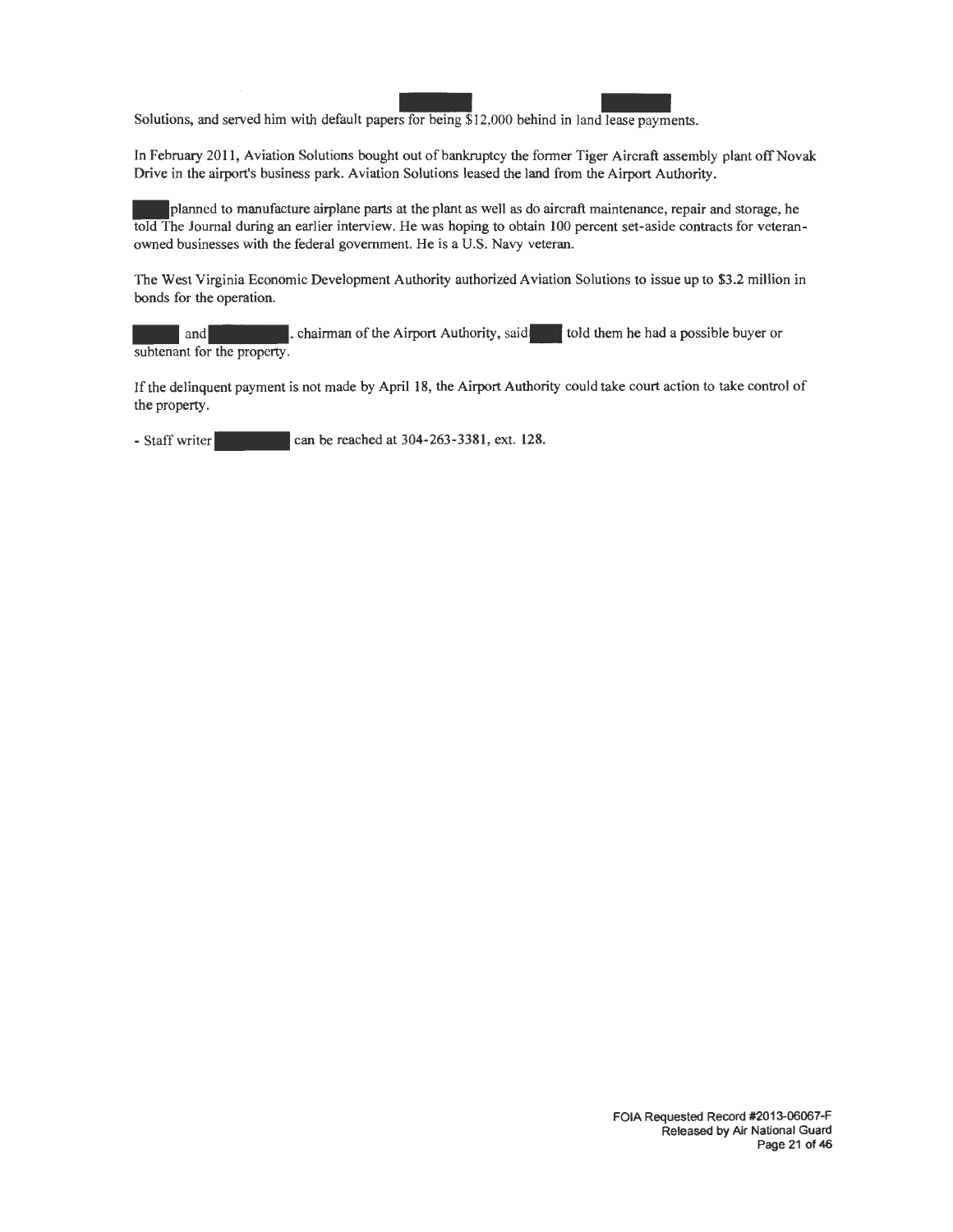| From:    |                                  |
|----------|----------------------------------|
| To:      | Capt USAF ANG 167 LRS/LGRDX      |
| Subject: | <b>Re: 167th MOU</b>             |
| Date:    | Tuesday, May 28, 2013 3:27:00 PM |

Not a problem, Sir. We will start the move on June 10. As always, We greatly appreciate your help with this issue.

Have a good day.

----- Original Message -----<br>From: Capt Capt USAF ANG 167 LRS/LGRDX  $\leq$  @ang.af mil> To: Sent: Tue May 28 14:44:40 2013 Subject: RE: 167th MOU

Subject: RE: 167th MOU<br>
The base is having family day on June 8,9. Would it be possible to move trailers up here on week of June 10? If this<br>
is possible, great, if not, it is no big deal. Please advise. is possible, great, if not, it is no big deal. Please advise.

-----Original Message----- From:  $\widehat{a}$  ic fbi.gov] Sent: Monday, April 29, 2013 1:59 PM To: Capt USAF ANG 167 LRS/LGRDX Subject: RE: 167th MOU

Capt.

Thank you very much for sending this to us. I'll review, sign and get it back to you ASAP. Again, the Bureau appreciates the 167th's support in this effort.

Have a good day, sir.

Have -----Original Message----- From: Capt USAF ANG 167 LRS/LGRDX [mailto] [@ang.afmil] Sent: Monday, April 29, 2013 1:41 PM  $T$ o: Subject: 167th MOU

Subject: 167th MOU<br>
<br>
Attached you will find the finalized copy of the MOU from the 167th. Please sign and return at your convenience.<br>
Once we receive the signed copy, I will forward to the Wing commander for his signatur Once we receive the signed copy, I will forward to the Wing commander for his signature and we should be able to move forward. If you have any questions please don't hesitate to call me.

Capt Installation Deployment Officer 167th Logistics Readiness Squadron Martinsburg, WV 25405 Office: (304) 616-5156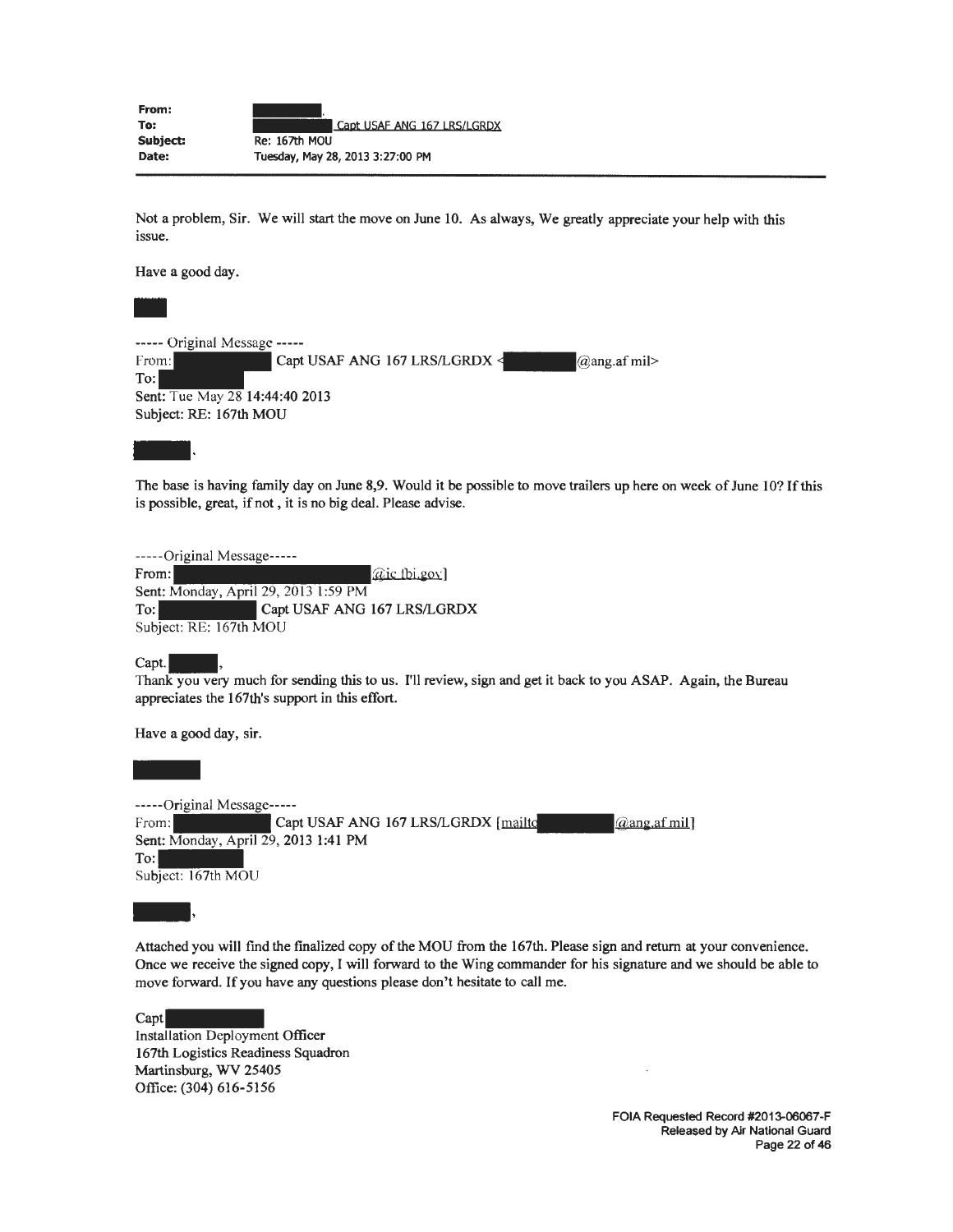| From:    |                                  |
|----------|----------------------------------|
| To:      | Capt USAF ANG 167 LRS/LGRDX      |
| Subject: | <b>Re: 167th MOU</b>             |
| Date:    | Tuesday, May 28, 2013 3:35:53 PM |

Thanks for the heads up. Let me work on adjusting the schedule.

----- Original Message ----- From: Capt USAF ANG 167 LRS/LGRDX <br/>  $\blacksquare$  @ang.af mil> To: Sent: Tue May 28 14:44:40 2013 Subject: RE: 167th MOU

sent:<br>Subje<br>The b<br>is pos The base is having family day on June 8,9. Would it be possible to move trailers up here on week of June 10? If this is possible, great, if not , it is no big deal. Please advise.

| -----Original Message-----           |          |                             |
|--------------------------------------|----------|-----------------------------|
| From                                 | [mailto: | <i>a</i> ic fbi.gov]        |
| Sent: Monday, April 29, 2013 1:59 PM |          |                             |
| $T_{\rm O}$ :                        |          | Capt USAF ANG 167 LRS/LGRDX |
| Subject: RE: 167th MOU               |          |                             |

Capt.<br>Thank you very much for sending this to us. I'll review, sign and get it back to you ASAP. Again, the Bureau appreciates the 167th's support in this effort.

| Have a good day, sir.                                                                                                                                                                         |
|-----------------------------------------------------------------------------------------------------------------------------------------------------------------------------------------------|
|                                                                                                                                                                                               |
| -----Original Message-----<br>@ang.af mil]<br>Capt USAF ANG 167 LRS/LGRDX [mailto]<br>From:<br>Sent: Monday, April 29, 2013 1:41 PM<br>To:<br>Subject: 167th MOU                              |
| Attached you will find the finalized copy of the MOU from the 167th. Please sign and return at<br>Once we receive the signed copy, I will forward to the Wing commander for his signature and |

Attached you will find the finalized copy of the MOU from the 167th. Please sign and return at your convenience. Once we receive the signed copy, I will forward to the Wing commander for his signature and we should be able to move forward. If you have any questions please don't hesitate to call me.

Capt

Installation Deployment Officer 167th Logistics Readiness Squadron Martinsburg, WV 25405 Office: (304) 616-5156 DSN: 242-5156 FAX: 304 616 5036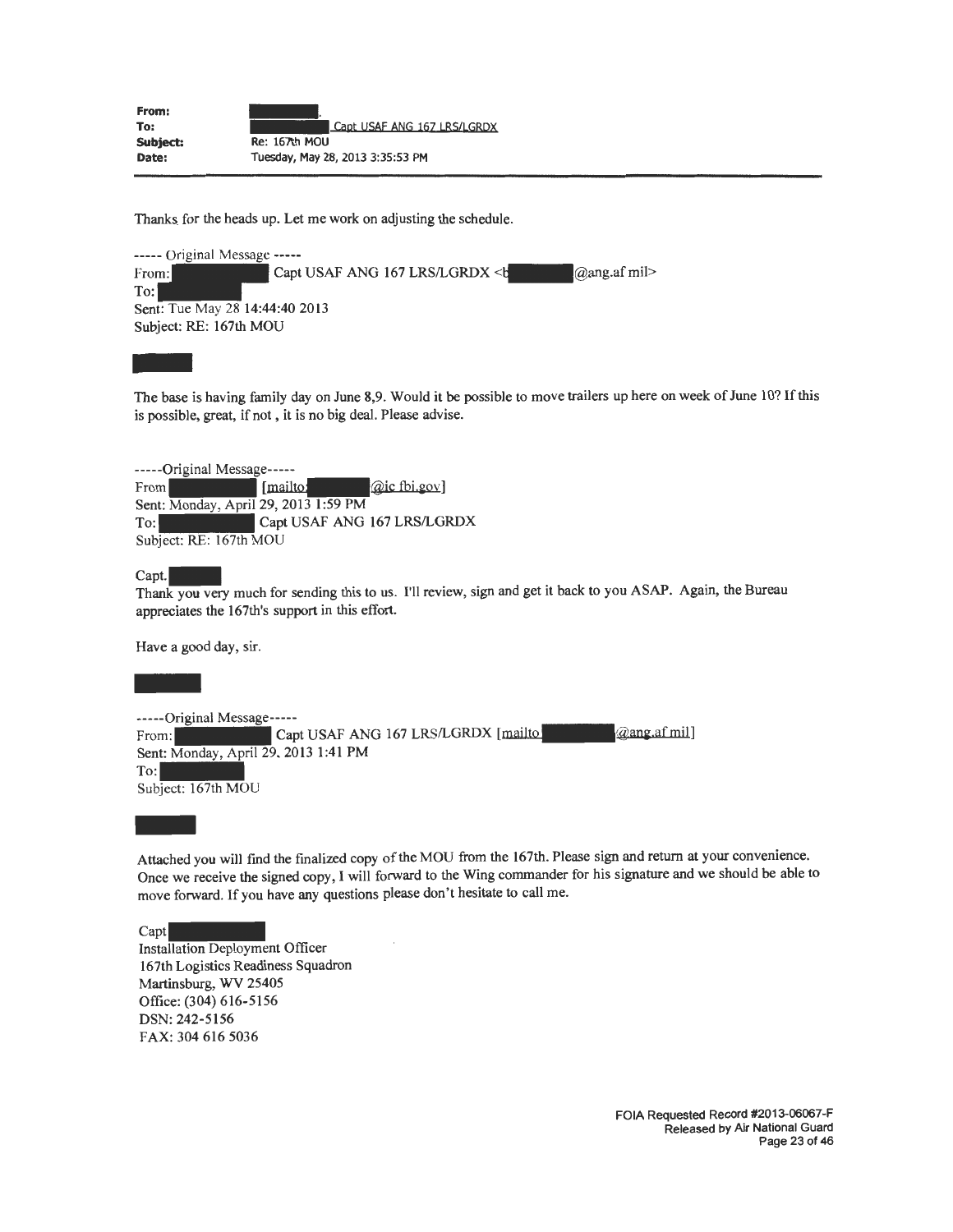| From:    |                                   |
|----------|-----------------------------------|
| To:      | Capt USAF ANG 167 LRS/LGRDX       |
| Subject: | <b>RE: 167th MOU</b>              |
| Date:    | Monday, April 29, 2013 2:03:34 PM |

 $Capt.$ 

Thank you very much for sending this to us. 1'11 review, sign and get it back to you ASAP. Again, the Bureau appreciates the 167th's support in this effort.

Have a good day, sir.

-----Original Message-----<br>From: Cap Capt USAF ANG 167 LRS/LGRDX [mailto sales and sales afmil] Sent: Monday, April 29, 2013 1:41 PM  $T_{\rm O}$ : Subject: 167th MOU

To:<br>Subjet<br>Attack<br>Once Attached you will find the finalized copy of the MOU from the 167th. Please sign and return at your convenience. Once we receive the signed copy, I will forward to the Wing commander for his signature and we should be able to move forward. If you have any questions please don't hesitate to call me.

Capt Installation Deployment Officer 167th Logistics Readiness Squadron Martinsburg, WV 25405 Office: (304) 616-5156 DSN: 242-5156 FAX: 304 616 5036

> FOIA Requested Record #2013-06067-F Released by Air National Guard Page 24 of 46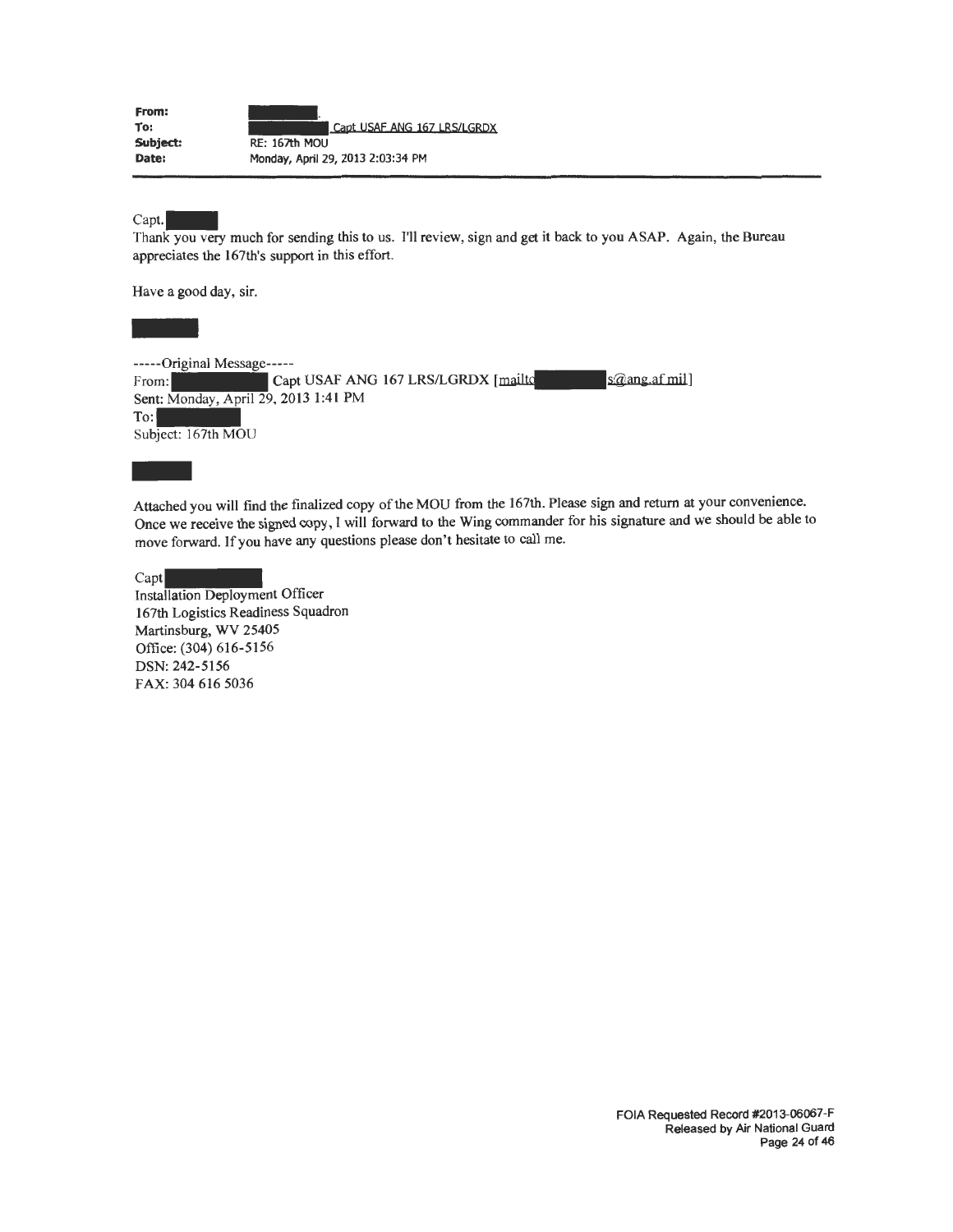| From:    |                                            |
|----------|--------------------------------------------|
| To:      | Capt USAF ANG 167 LRS/LGRDX                |
| Subject: | RE: Formal FBI request for trailer parking |
| Date:    | Friday, March 29, 2013 8:33:15 AM          |

Capt<sub>1</sub>

-

Thanks for the response.

I am going to put a hardcopy in the mail this morning. Is the mailing address below complete, or do I need a PO box or street address added?

Capt Installation Deployment Officer 167th Logistics Readiness Squadron Martinsburg, WV 25405

| -----Original Message-----           |                                                     |
|--------------------------------------|-----------------------------------------------------|
| From:                                | @ang.af mil<br>Capt USAF ANG 167 LRS/LGRDX [mailto] |
| Sent: Friday, March 29, 2013 6:45 AM |                                                     |
| To:                                  |                                                     |
| $Cc$ :                               |                                                     |
|                                      | Subject: RE: Formal FBI request for trailer parking |

Mr. **I received your request and forwarded it to our CE rep.** Have a good weekend and Happy Easter!

-----Original Message-----<br>From: [100] . [mailto] -----Original Message-----<br>From: Thursday, March 28, 2013 4:44 PM<br>Sent: Thursday, March 28, 2013 4:44 PM To: Capt USAF ANG 167 LRS/LGRDX Cc:

Subject: Formal FBI request for trailer parking

Capt.

Thanks for meeting with us yesterday. We appreciate the 167th Wing's continued support!

Attached is the signed formal request we discussed.

We will mail you a hardcopy by snailmail, however, we hope that the pdf can move forward in the meantime.

> FOIA Requested Record #2013-06067-F Released by Air National Guard Page 25 of 46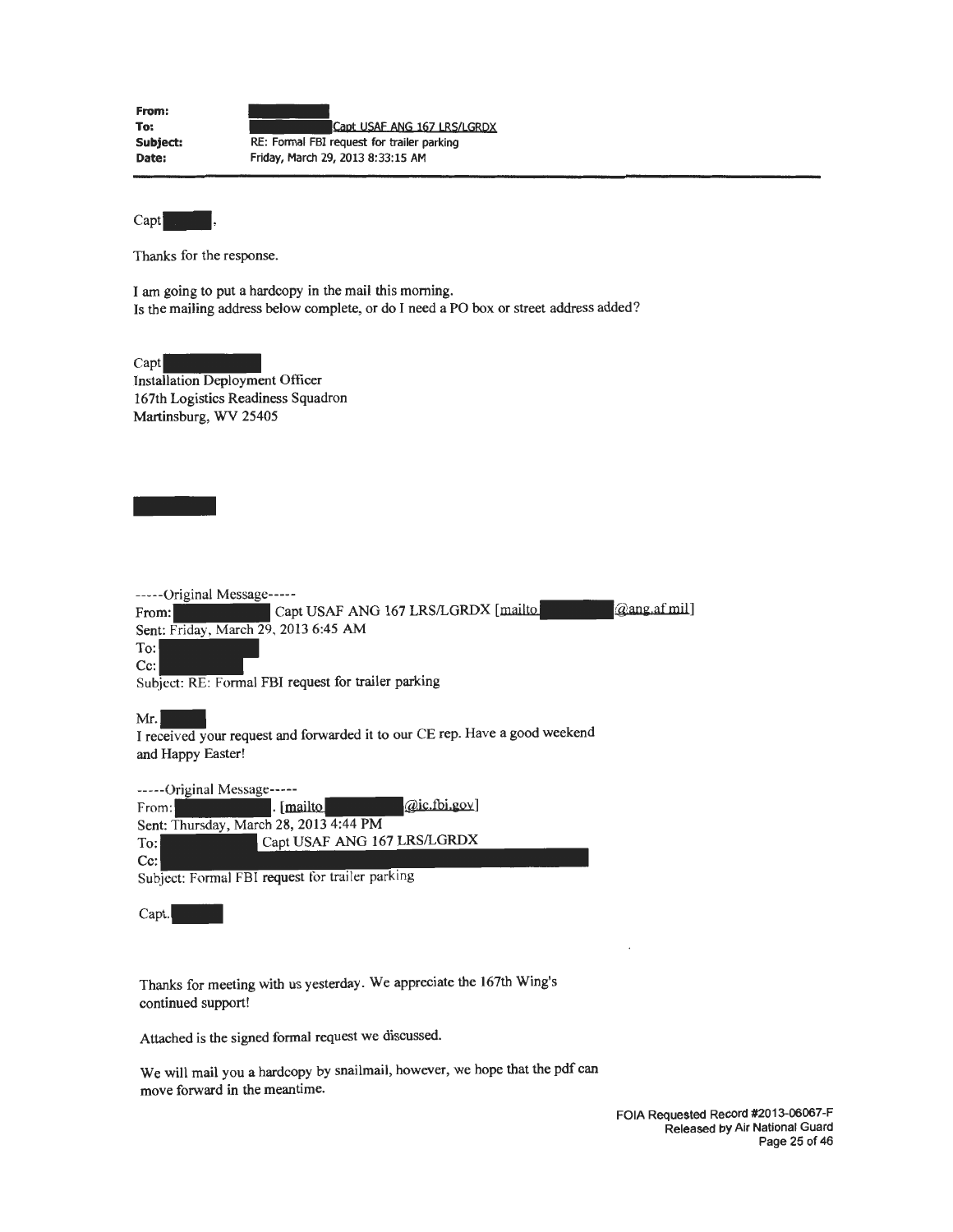Please let me know that you receive this email and let us know if there is any additional information you might require.

Sincerely,

**Mana** Management and Program Analyst Federal Bureau of Investigation Records Management Division 170 Marcel Drive Winchester, VA 22602<br>540-868-4415<br>cell 540-868-4415

 $\bar{z}$ 

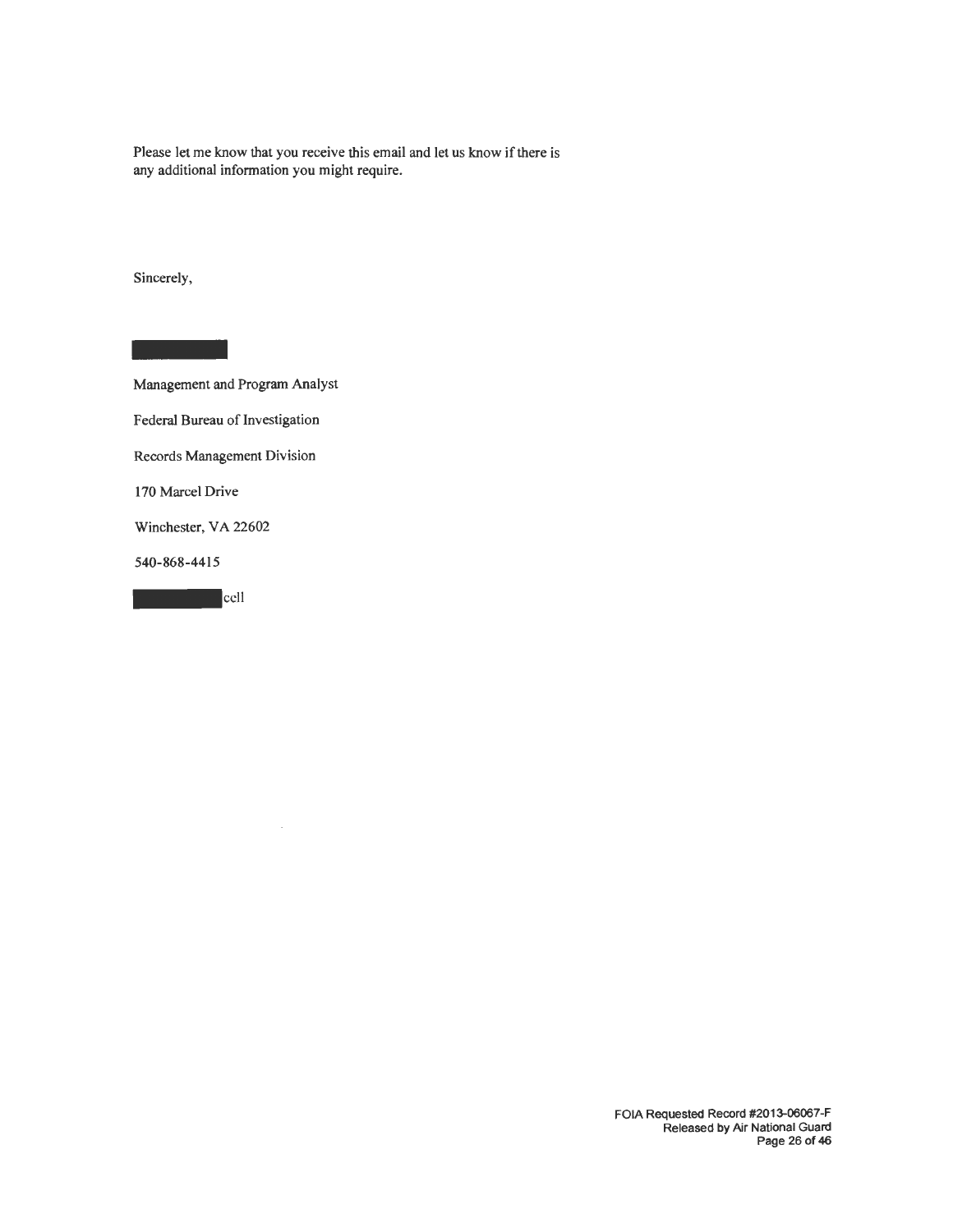**From: To: Subject: Date:**  Capt USAF ANG 167 LRS/LGRDX RE: Formal FBI request for trailer parking Friday, March 29, 2013 9:05:01 AM

Thanks. Have a great weekend. Please let us know if you need anything additional from us.



-----Original Message----- From: Capt USAF ANG 167 LRS/LGRDX [mailto:b and mail and mail] Sent: Friday, March 29, 2013 8:36 AM To: Subject: RE: Formal FBI request for trailer parking<br>167th AW ATTN Capt<br>222 Sebre Jet Blyd

222 Sabre Jet Blvd Martinsburg WV 25405-7704

-----Original Message----- -----Original Message-----<br>From: [*mailto*] [mailto] [mailto] [mailto] [mailto] [mailto] [2012, 8:31, 4M] Sent: Friday, March 29, 2013 8:31 AM To: E Capt USAF ANG 167 LRS/LGRDX Subject: RE: Formal FBI request for trailer parking

Capt

Thanks for the response.

I am going to put a hardcopy in the mail this morning. Is the mailing address below complete, or do I need a PO box or street address added?

Capt Installation Deployment Officer l 67th Logistics Readiness Squadron Martinsburg, WV 25405

-

-----Original Message----- From: Capt USAF ANG 167 LRS/LGRDX @ang.af mil] [mailto:b Sent: Friday, March 29, 2013 6:45 AM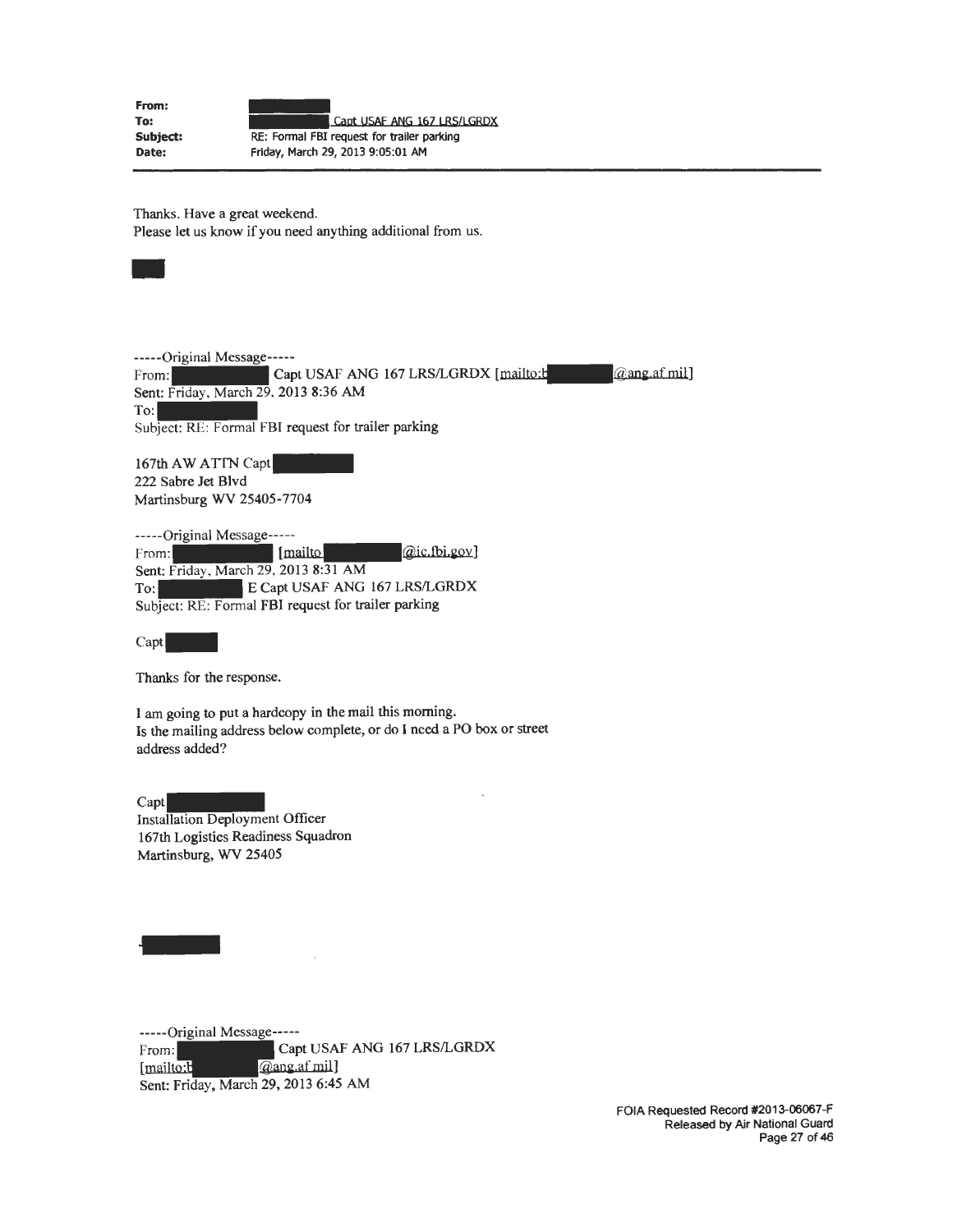

Subject: RE: Formal FBI request for trailer parking

 $Mr.$ 

I received your request and forwarded it to our CE rep. Have a good weekend and Happy Easter!

-----Original Message-----

From: [mailto] [mailto] [mailto] [aic.fbi.gov] Sent: Thursday, March 28, 2013 4:44 PM To: Capt USAF ANG 167 LRS/LGRDX Cc:

Subject: Formal FBI request for trailer parking

Capt.

Thanks for meeting with us yesterday. We appreciate the 167th Wing's continued support!

Attached is the signed formal request we discussed.

We will mail you a hardcopy by snailmail, however, we hope that the pdf can move forward in the meantime. .

Please let me know that you receive this email and let us know if there is any additional information you might require.

Sincerely,

-<br>Mana<sub>i</sub> Management and Program Analyst

Federal Bureau of Investigation

Records Management Division

170 Marcel Drive

Winchester, VA 22602

540-868-4415

 $\blacksquare$  cell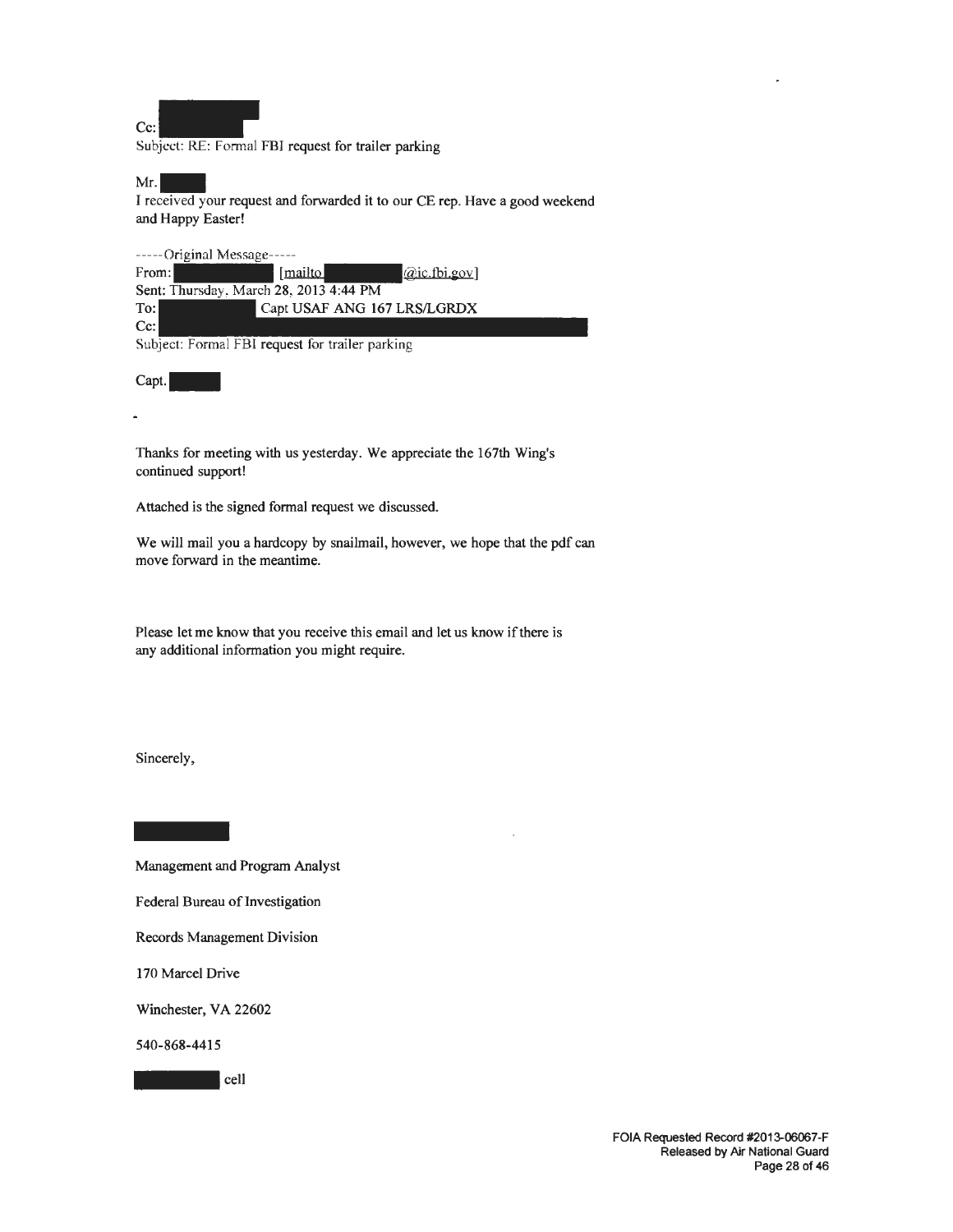| From:<br>To:        | Capt USAF ANG 167 LRS/LGRDX;               |
|---------------------|--------------------------------------------|
| Subject:            | RE: Formal FBI request for trailer parking |
| Date:               | Thursday, April 04, 2013 12:14:02 PM       |
| <b>Attachments:</b> | 167th AW FBI MOU (3), doc                  |
|                     |                                            |

Good Afternoon, Capt.

Thank you for continuing to work with us on the approval to temporarily store our freezer trailers with the 167th Air Wing. Again, we greatly appreciate the assistance. Our legal review of the MOA was completed. Please see the attached revision which adds language to element 4.B to clarify our respective organization's financial obligations.

Please Jet one of us know if we can assist your process in any way.

| Thanks you again for your consideration of our request.                               |
|---------------------------------------------------------------------------------------|
| Division Operations manager                                                           |
| $---Original Message---$<br><i>a</i> ang af mil                                       |
| Capt USAF ANG 167 LRS/LGRDX [mailto]<br>From:<br>Sent: Friday, March 29, 2013 6:45 AM |
| To:                                                                                   |
| $Cc$ :                                                                                |
| Subject: RE: Formal FBI request for trailer parking                                   |

I received your request and forwarded it to our CE rep. Have a good weekend and Happy Easter!

| -----Original Message-----             |          |                             |
|----------------------------------------|----------|-----------------------------|
| From:                                  | [mailto] | $(a$ ic.fbi.gov             |
| Sent: Thursday, March 28, 2013 4:44 PM |          |                             |
| To:                                    |          | Capt USAF ANG 167 LRS/LGRDX |
| $Cc$ :                                 |          |                             |

Subject: Formal FBI request for trailer parking

Capt.

Thanks for meeting with us yesterday. We appreciate the 167th Wing's continued support!

Attached is the signed fonnal request we discussed.

We will mail you a hardcopy by snailmail, however, we hope that the pdf can move forward in the meantime.

Please let me know that you receive this email and let us know if there is any additional information you might require.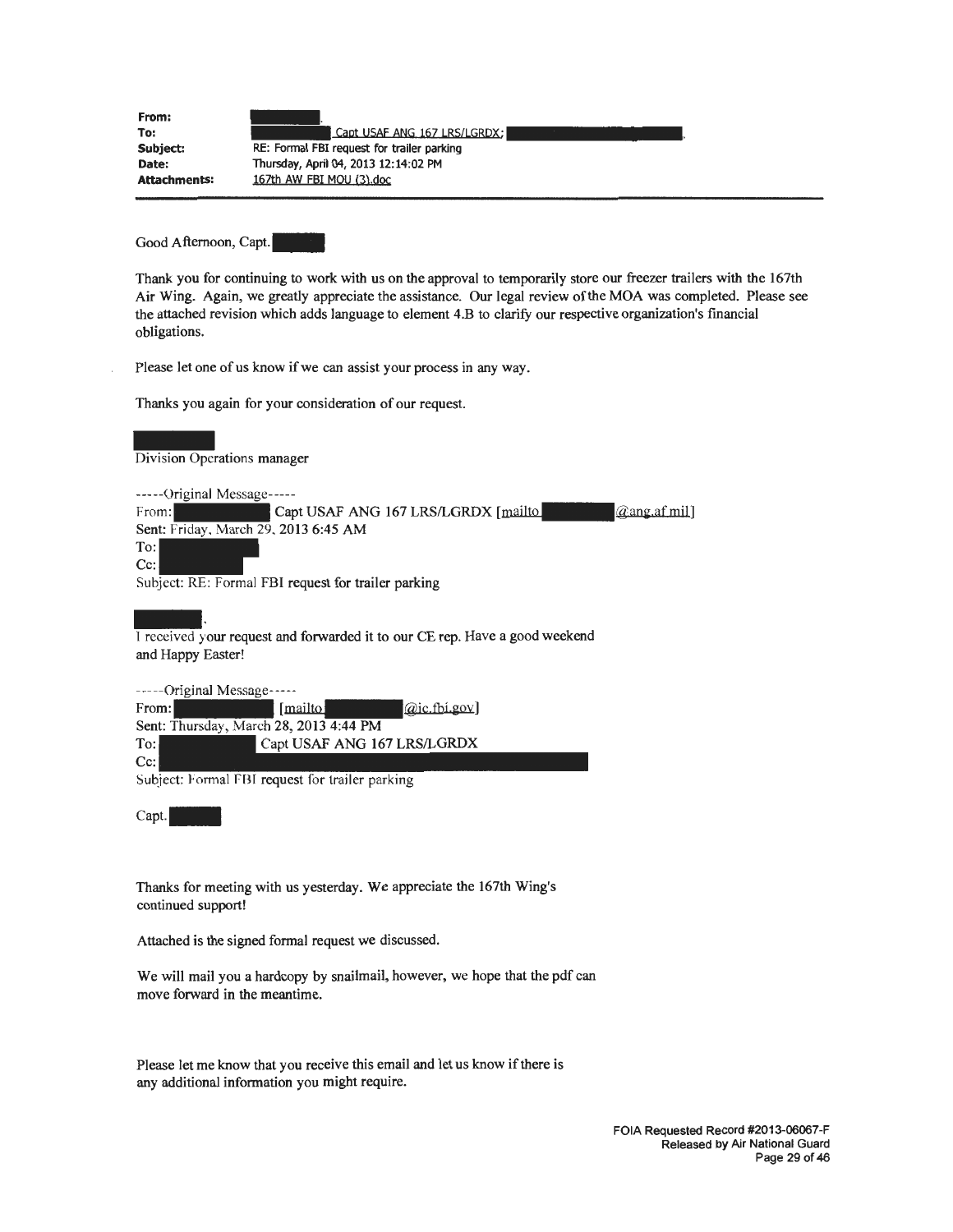Sincerely,

Management and Program Analyst Federal Bureau of Investigation Records Management Division 170 Marcel Drive Winchester, VA 22602 540-868-4415

**The Contract of Second** 

 $\bar{z}$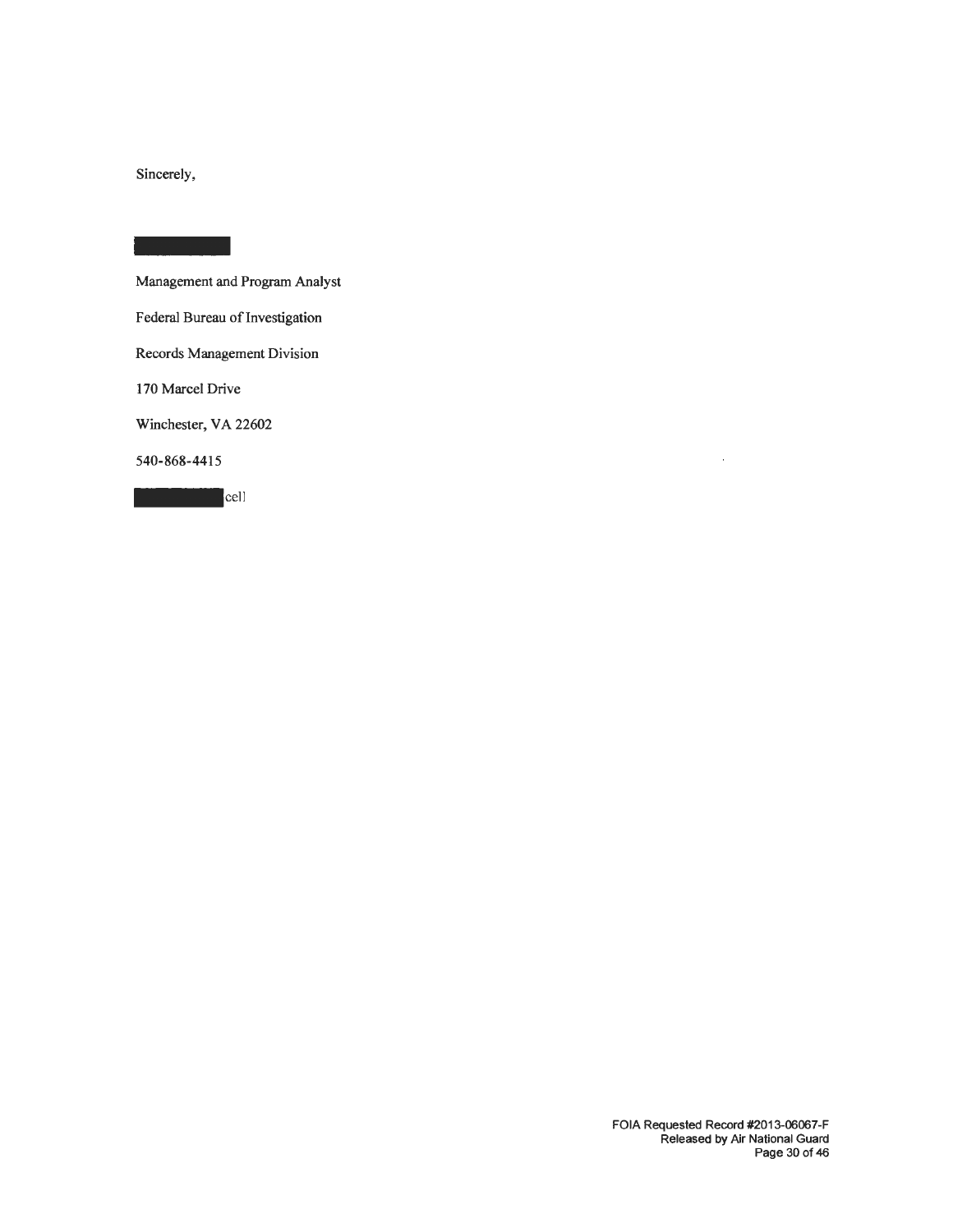**From: To:**  Cc: **Subject: Date:**  Capt USAF ANG 167 LRS/LGRDX Re: Fonnal FBI request for trailer parking Thursday, April 04, 2013 12:27:09 PM

Excellent. Thank you, sir.

V/R

----- Original Message -----<br>From: Capt Capt USAF ANG 167 LRS/LGRDX- $Q$ ang.afmil> To: Sent: Thu Apr 04 12:20:50 2013 Subject: RE: Formal FBI request for trailer parking

 $Mr.$ 

The Civil Engineering representative received approval from the Airport Authority to house the trailers. I am waiting on him to add the HAZMAT verbiage to the MOA, then I will send it to you.

-----Original Message-----<br>From: [*mailto]* [*mailto]* [*@icfbi.gov*] Sent: Thursday, April 04, 2013 12:12 PM From: [mailto]<br>Sent: Thursday, April 04, 2013 12:12 PM<br>To: Capt USAF ANG 167 LRS/LGRDX;

Subject: RE: Formal FBI request for trailer parking

Good Afternoon, Capt.

Thank you for continuing to work with us on the approval to temporarily store our freezer trailers with the 167th Air Wing. Again, we greatly appreciate the assistance. Our legal review of the MOA was completed. Please see the attached revision which adds language to element 4.B to clarify our respective organization's financial obligations .

. Please let one of us know if we can assist your process in any way.

Thanks you again for your consideration of our request.

Thank<br>Divisi<br>-----( Division Operations manager

-----Original Message-----

From: Capt USAF ANG 167 LRS/LGRDX [mailto] @ang.af mil] Sent: Friday, March 29, 2013 6:45 AM To: Cc:

Subject: RE: Formal FBI request for trailer parking

 $Mr.$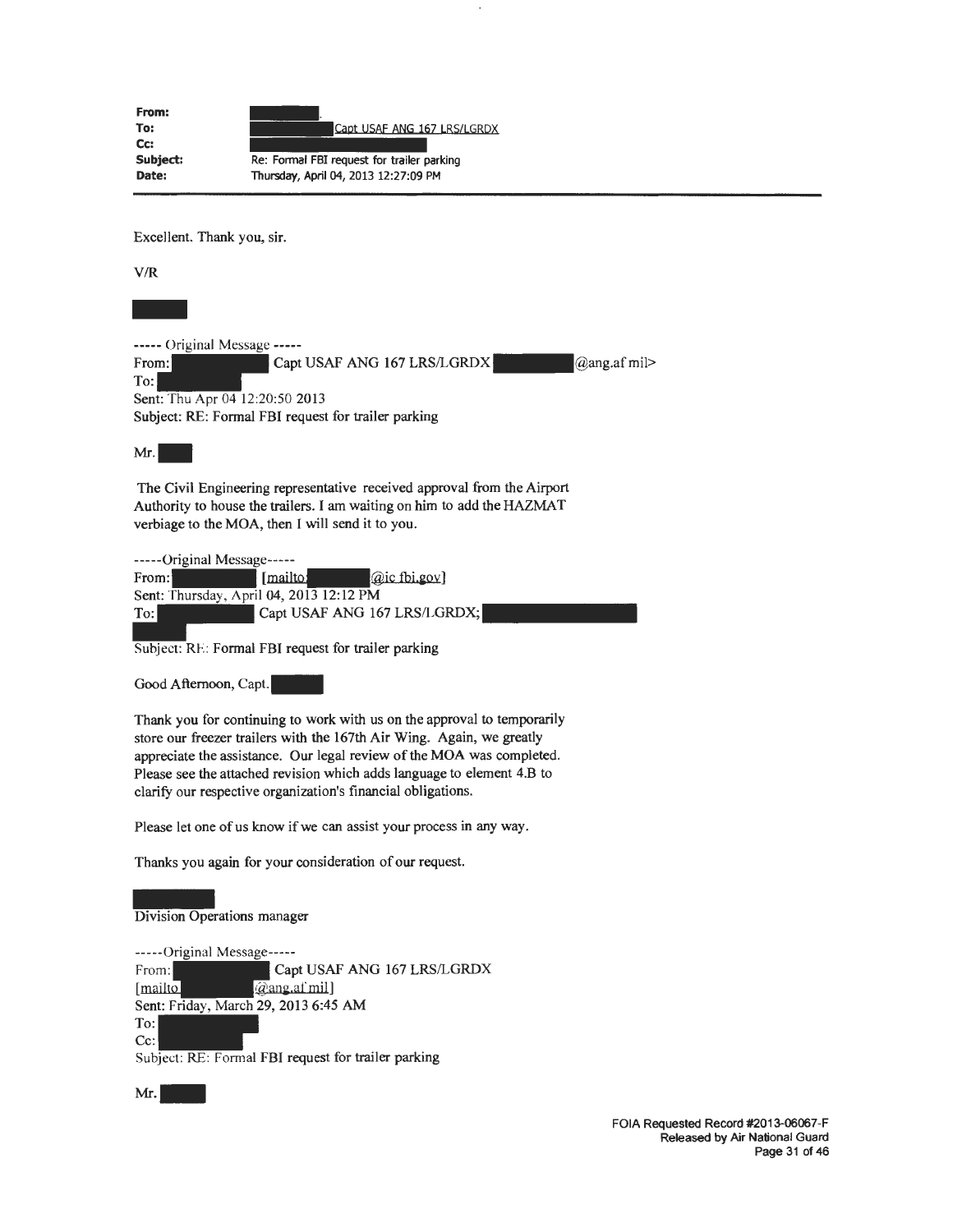I received your request and forwarded it to our CE rep. Have a good weekend and Happy Easter!

-----Original Message-----

| From:                                  | [mailto] | $(i)$ $(i)$ $(i)$           |
|----------------------------------------|----------|-----------------------------|
| Sent: Thursday, March 28, 2013 4:44 PM |          |                             |
| To:                                    |          | Capt USAF ANG 167 LRS/LGRDX |
| $C_{\mathbb{C}}$ :                     |          |                             |

Subject: Formal FBI request for trailer parking

Capt.<sup>1</sup>

Thanks for meeting with us yesterday. We appreciate the 167th Wing's continued support!

Attached is the signed formal request we discussed.

We will mail you a hardcopy by snailmail, however, we hope that the pdf can move forward in the meantime.

Please let me know that you receive this email and let us know if there is any additional information you might require.

Sincerely,

Management and Program Analyst Federal Bureau of Investigation Records Management Division 170 Marcel Drive

Winchester, VA 22602

540-868-4415

- cell

FOIA Requested Record #2013-06067-F Released by Air National Guard Page 32 of 46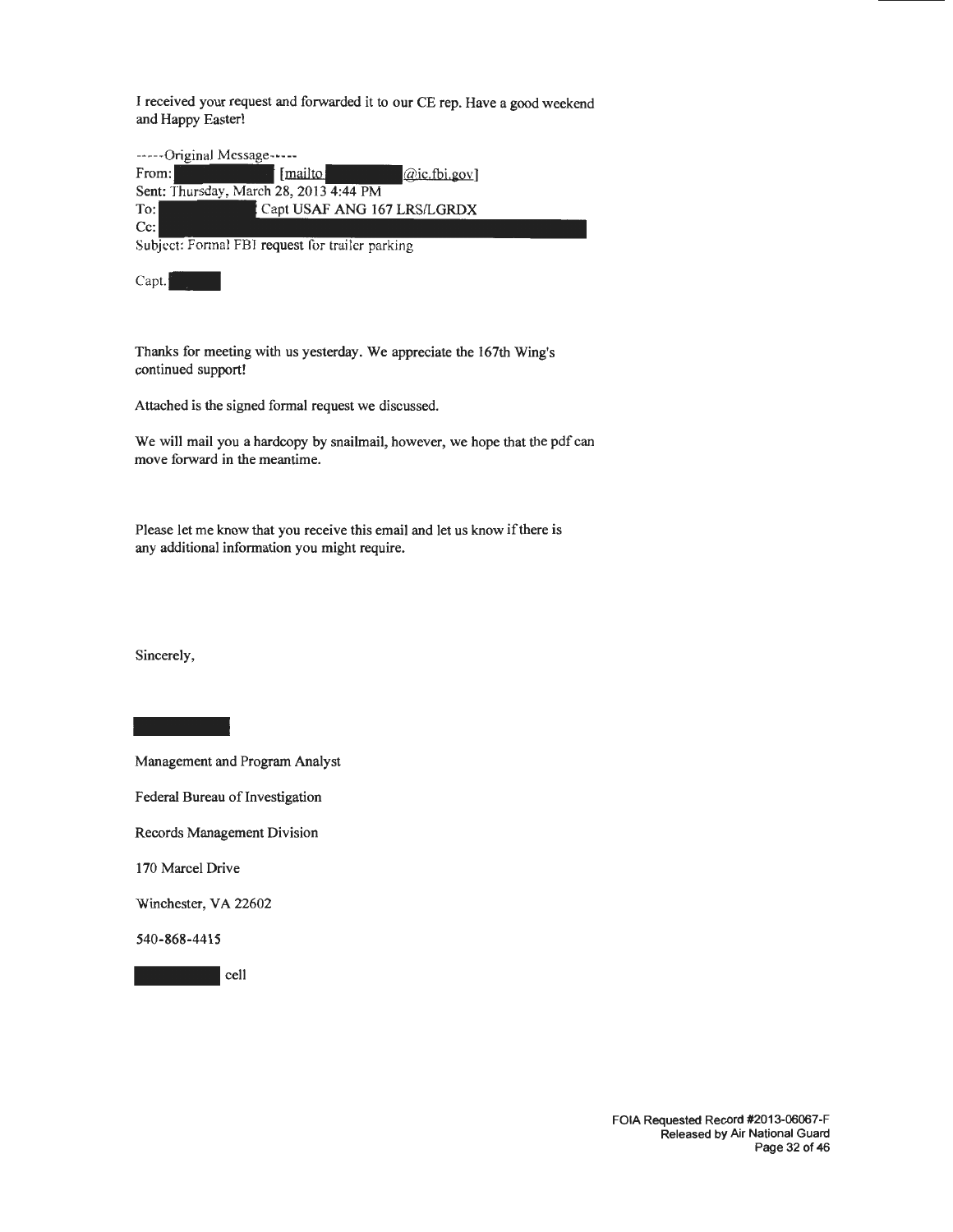| From:              |                                            |
|--------------------|--------------------------------------------|
| To:                | Capt USAF ANG 167 LRS/LGRDX                |
| $C_{\mathbb{C}}$ : |                                            |
| Subject:           | RE: Formal FBI request for trailer parking |
| Date:              | Thursday, April 18, 2013 1:58:50 PM        |

Good Afternoon, Capt.

Just wanted to touch base with you and see if you needed any additional information for the MOU. Again, we very much appreciate your help in getting this agreement established.

Have a good day.



-----Original Message------<br>From: USAF ANG 167 LRS/LGRDX  $[mailto]$   $@ang.af mi]$ Sent: Thursday, April 04, 2013 12:21 PM To: Subject: RE: Formal FBI request for trailer parking To:<br>Subje<br>The C<br>Autho

The Civil Engineering representative received approval from the Airport Authority to house the trailers. I am waiting on him to add the HAZMAT verbiage to the MOA, then I will send it to you.

|       | -----Original Message-----              |                              |
|-------|-----------------------------------------|------------------------------|
| From: | [mailto:                                | $(a)$ ic fbi.gov             |
|       | Sent: Thursday, April 04, 2013 12:12 PM |                              |
| To:   |                                         | Capt USAF ANG 167 LRS/LGRDX; |
|       |                                         |                              |

Subject: RE: Formal FBI request for trailer parking

Good Afternoon, Capt.

Thank you for continuing to work with us on the approval to temporarily store our freezer trailers with the 167th Air Wing. Again, we greatly appreciate the assistance. Our legal review of the MOA was completed. Please see the attached revision which adds language to element 4.B to clarify our respective organization's financial obligations.

Please let one of us know if we can assist your process in any way.

Thanks you again for your consideration of our request.

# Thank<br>Divisi<br>-----( Division Operations manager

-----Original Message----- From: Capt USAF ANG 167 LRS/LGRDX  $@$ ang.afmil) [mailto] Sent: Friday, March 29, 2013 6:45 AM To: Cc: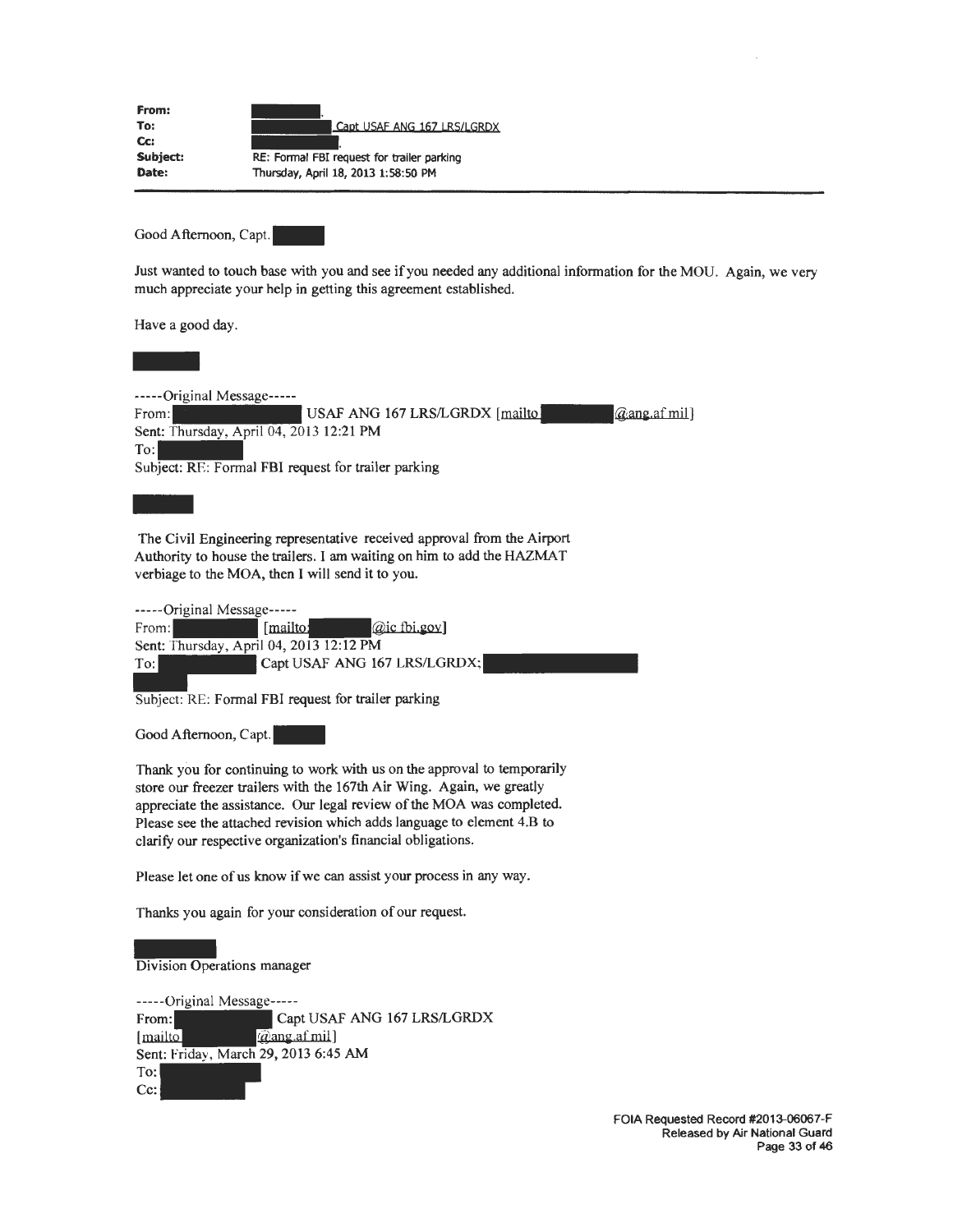Subject: RE: Formal FBI request for trailer parking

Subject: RE: Formal FBI request for trailer parking<br>Mr.<br>I received your request and forwarded it to our CE rep. Have a good weekend and Happy Easter!

-----Original Message----- -----Original Message-----<br>From: [*mailto*]<br>Sent: Thursday, Marsh 23, 2012, 4:44 BM Sent: Thursday, March 28, 2013 4:44 PM To: Capt USAF ANG 167 LRS/LGRDX Cc: Subject: Formal FBJ request for trailer parking

Capt

Thanks for meeting with us yesterday. We appreciate the 167th Wing's continued support!

Attached is the signed formal request we discussed.

We will mail you a hardcopy by snailmail, however, we hope that the pdf can move forward in the meantime.

Please let me know that you receive this email and let us know if there is any additional information you might require.

Sincerely,

**Mana** Management and Program Analyst

Federal Bureau of Investigation

Records Management Division

170 Marcel Drive

Winchester, VA 22602

540-868-4415

 $|cell$ 

FOIA Requested Record #2013-06067-F Released by Air National Guard Page 34 of 46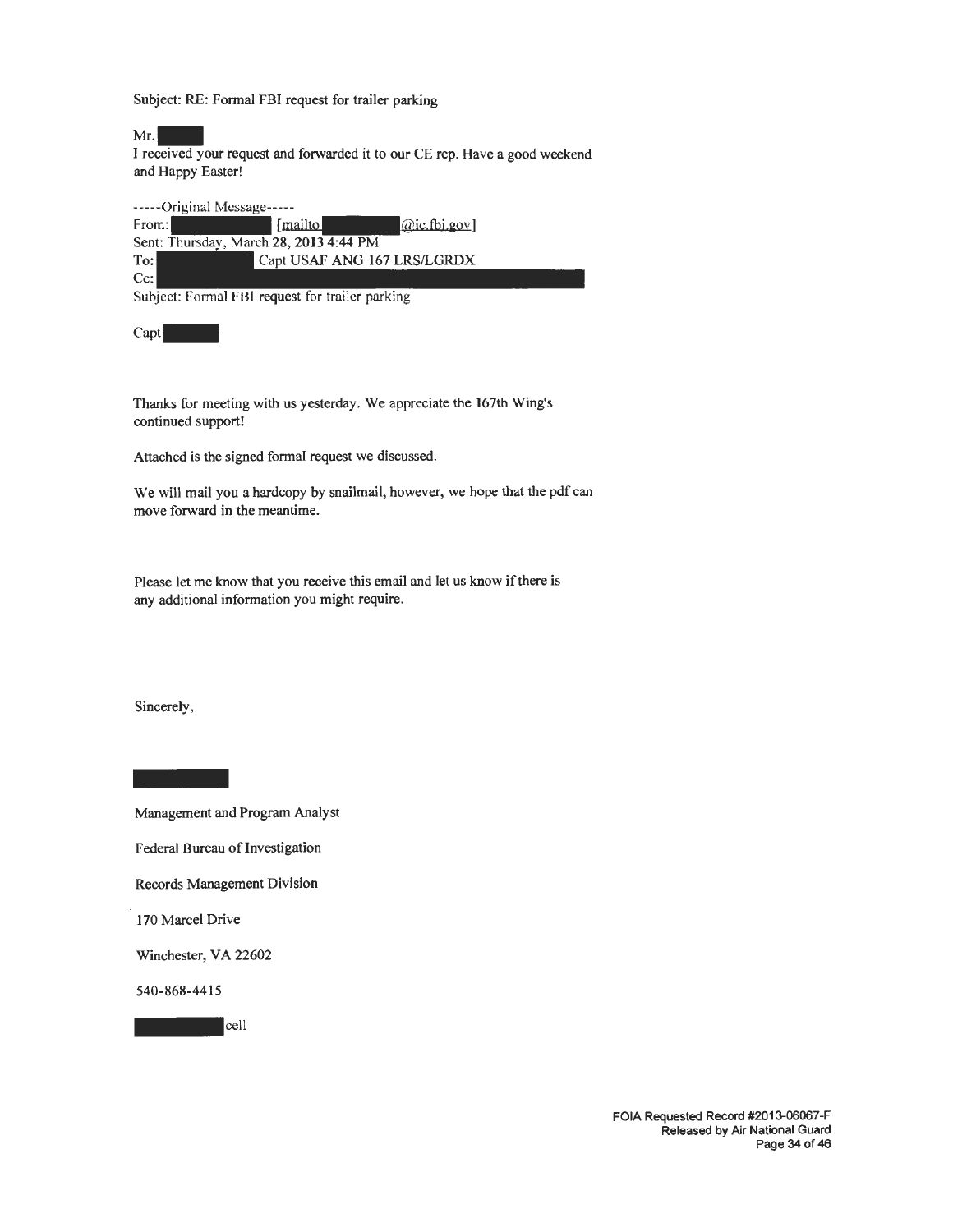| From:<br>To: | Capt USAF ANG 167 LRS/LGRDX;               |
|--------------|--------------------------------------------|
| Subject:     | Re: Formal FBI request for trailer parking |
| Date:        | Thursday, April 18, 2013 4:01:18 PM        |

Thank you for the quick response, Capt. As you know we are very eager to formalize the agreement and move our trailers to your location for the improved security and cost savings. We greatly appreciate the extra effort from you and your staff. Please let me know if we can support your efforts in any way.

Have a good day.



 $Mr.$ 

I am still waiting on the CE representative to add the HAZMAT verbiage. As soon as he completes his part I will forward it to you. My apologies for the time this has taken.

| -----Original Message----- |                                                     |                             |
|----------------------------|-----------------------------------------------------|-----------------------------|
| From:                      | [mailto:                                            | <i>a</i> ic fbi.gov         |
|                            | Sent: Thursday, April 18, 2013 1:56 PM              |                             |
| To:                        |                                                     | Capt USAF ANG 167 LRS/LGRDX |
| $Cc$ :                     |                                                     |                             |
|                            | Subject: RE: Formal FBI request for trailer parking |                             |

Good Afternoon, Capt.

Just wanted to touch base with you and see if you needed any additional information for the MOU. Again, we very much appreciate your help in getting this agreement established.

Have a good day.

Have<br> $\overline{\phantom{a}}$ <br> $\overline{\phantom{a}}$ <br> $\overline{\phantom{a}}$ <br> $\overline{\phantom{a}}$ <br> $\overline{\phantom{a}}$ <br> $\overline{\phantom{a}}$ <br> $\overline{\phantom{a}}$ <br> $\overline{\phantom{a}}$ <br> $\overline{\phantom{a}}$ 

-----Original Message----- From: Capt USAF ANG 167 LRS/LGRDX [mailto:h | @ang.afmil] Sent: Thursday, April 04, 2013 12:21 PM  $T_{\rm O}$ : Subject: RE: Formal FBI request for trailer parking

Mr.

The Civil Engineering representative received approval from the Airport Authority to house the trailers. I am waiting on him to add the HAZMAT verbiage to the MOA, then I will send it to you.

> FOIA Requested Record #2013-06067-F Released by Air National Guard Page 35 of 46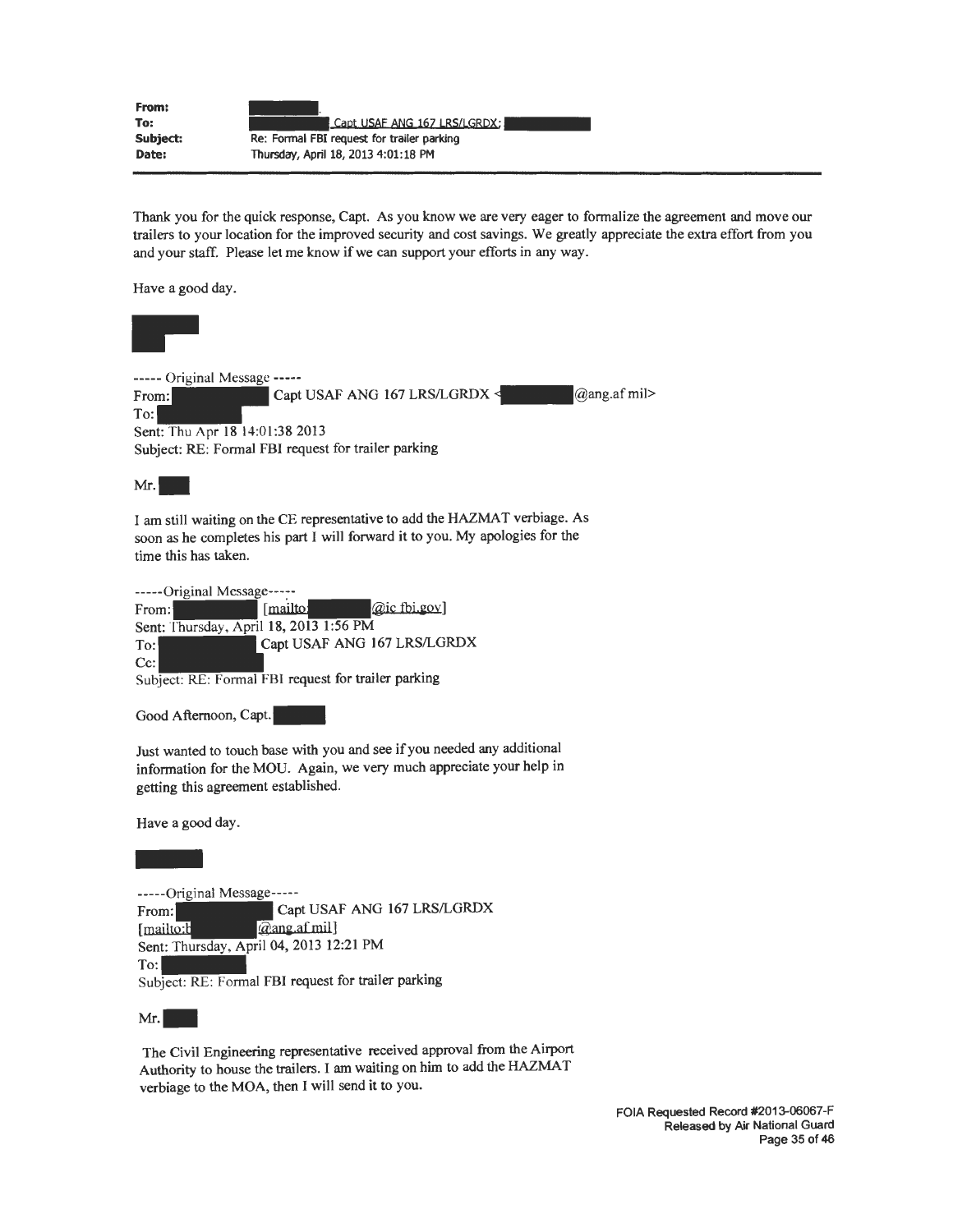-----Original Message----- From:  $\boxed{\text{main}}$ . [mailto:  $\boxed{\text{a}$ ic fbi.gov] Sent: Thursday, April 04, 2013 12:12 PM The USAF ANG 167 LRS/LGRDX;<br>
Thursday, April 04, 2013 12:12 PM<br>
To: Capt USAF ANG 167 LRS/LGRDX;

Subject: RE: Formal FBI request for trailer parking

Good Afternoon, Capt.

Thank you for continuing to work with us on the approval to temporarily store our freezer trailers with the 167th Air Wing. Again, we greatly appreciate the assistance. Our legal review of the MOA was completed. Please see the attached revision which adds language to element 4.B to clarify our respective organization's financial obligations.

Please let one of us know if we can assist your process in any way.

Thanks you again for your consideration of our request. -

Division Operations manager

-----Original Message-----

From: Capt USAF ANG 167 LRS/LGRDX [mailto] @an2 afmil] Sent: Friday, March 29, 2013 6:45 AM To: Cc: Subject: RE: Formal FBI request for trailer parking

Subject: KE: Formal FBI request for trailer parking<br>Mr.<br>I received your request and forwarded it to our CE rep. Have a good weekend and Happy Easter!

-----Original Message----- From: . [~@ic tbi.2ov] Sent: Thursday, March 28, 2013 4:44 PM To: Capt USAF ANG 167 LRS/LGRDX Cc:

Subject: Formal FBI request for trailer parking

Capt.

Thanks for meeting with us yesterday. We appreciate the 167th Wing's continued support!

Attached is the signed formal request we discussed.

We will mail you a hardcopy by snailmail, however, we hope that the pdf can move forward in the meantime.

Please let me know that you receive this email and let us know if there is

FOIA Requested Record #2013-06067-F Released by Air National Guard Page 36 of 46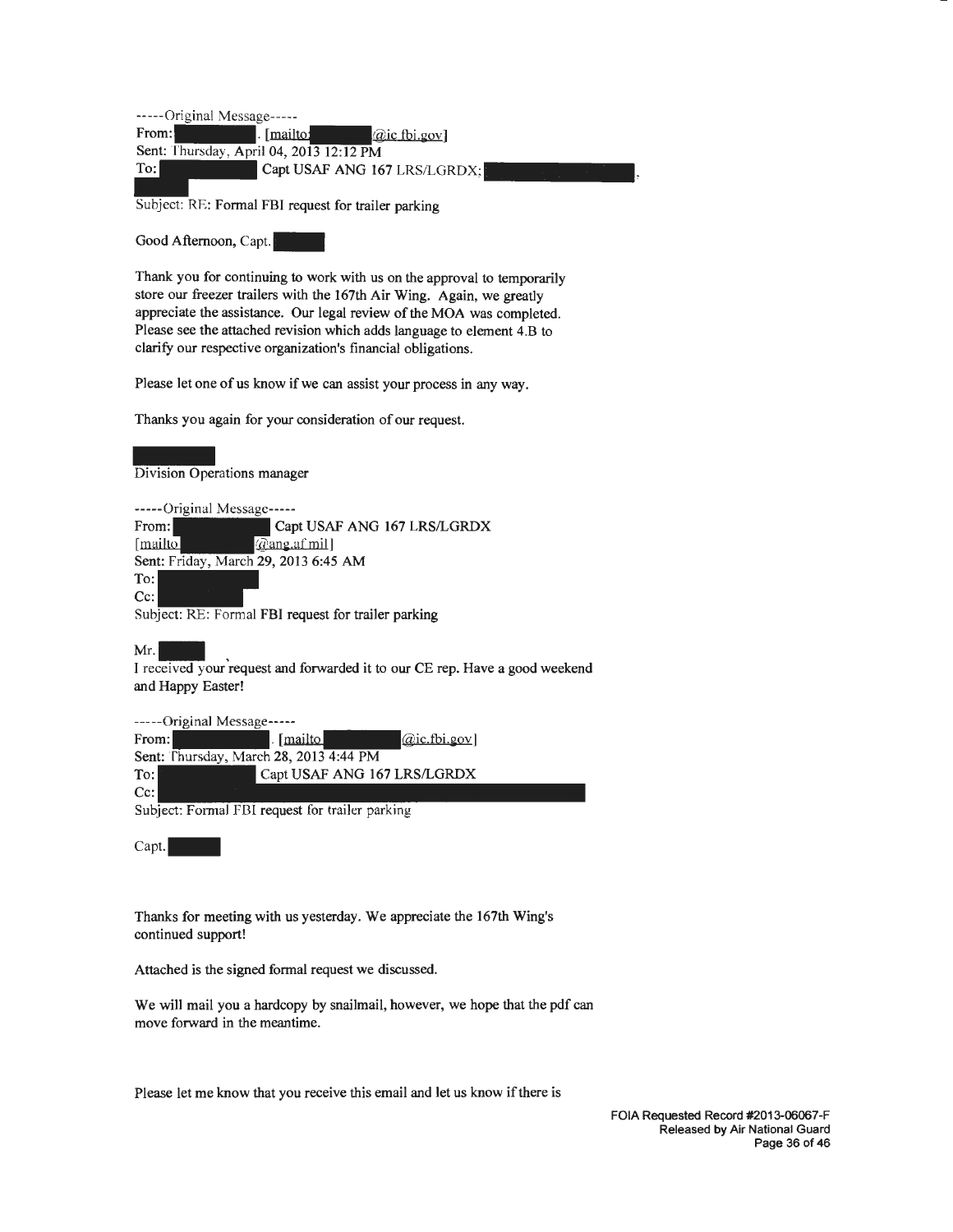any additional information you might require.

Sincerely,

Management and Program Analyst Federal Bureau of Investigation Records Management Division 170 Marcel Drive Winchester, VA 22602<br>540-868-4415<br>cell 540-868-4415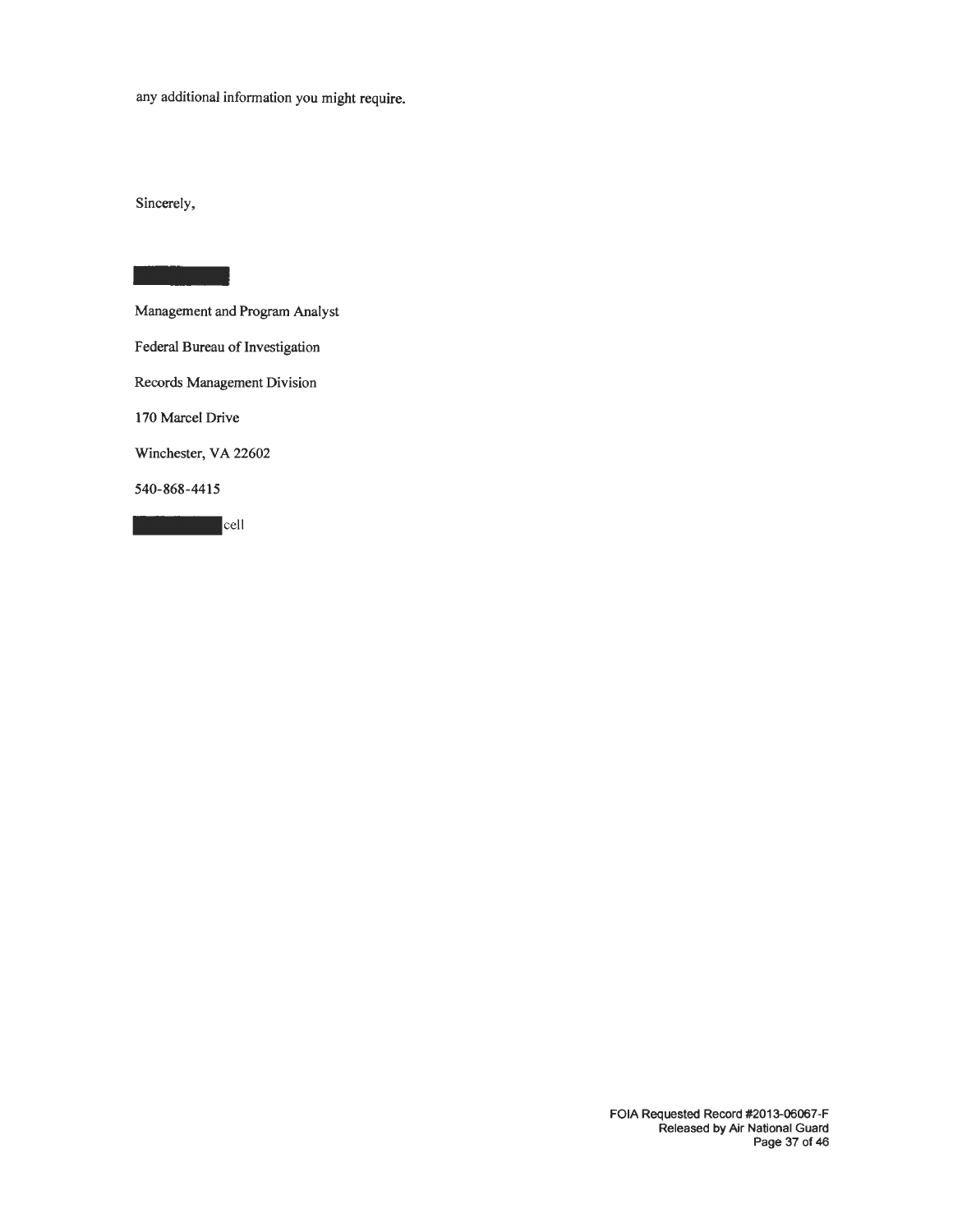| From:    |                                            |
|----------|--------------------------------------------|
| To:      | Capt USAF ANG 167 LRS/LGRDX                |
| Subject: | Re: Formal FBI request for trailer parking |
| Date:    | Friday, March 29, 2013 6:53:12 AM          |

Thank you, Sir.

We greatly appreciate the partnership and all your effort. It was a pleasure to meet all of you the other day.

| We greatly appreciate the partnership and all your effort. It was a pleasure to meet all of             |
|---------------------------------------------------------------------------------------------------------|
|                                                                                                         |
| ----- Original Message -----                                                                            |
| From:<br>Capt USAF ANG 167 LRS/LGRDX <<br>@ang.af mil $>$<br>To:<br>$Cc$ :                              |
| Sent: Fri Mar 29 06:44:38 2013                                                                          |
| Subject: RE: Formal FBI request for trailer parking                                                     |
| Mr.<br>I received your request and forwarded it to our CE rep. Have a good weekend<br>and Happy Easter! |
| -----Original Message-----                                                                              |
| ( <i>Qic.fbi.gov</i> )<br>[mailto]<br>From:                                                             |
| Sent: Thursday, March 28, 2013 4:44 PM                                                                  |
| Capt USAF ANG 167 LRS/LGRDX<br>$T_{\rm O}$ :                                                            |
| $Cc$ :                                                                                                  |
| Subject: Formal FBI request for trailer parking                                                         |

Capt.

Thanks for meeting with us yesterday. We appreciate the 167th Wing's continued support!

Attached is the signed formal request we discussed.

We will mail you a hardcopy by snailmail, however, we hope that the pdf can move forward in the meantime.

Please let me know that you receive this email and let us know if there is any additional information you might require.

Sincerely,

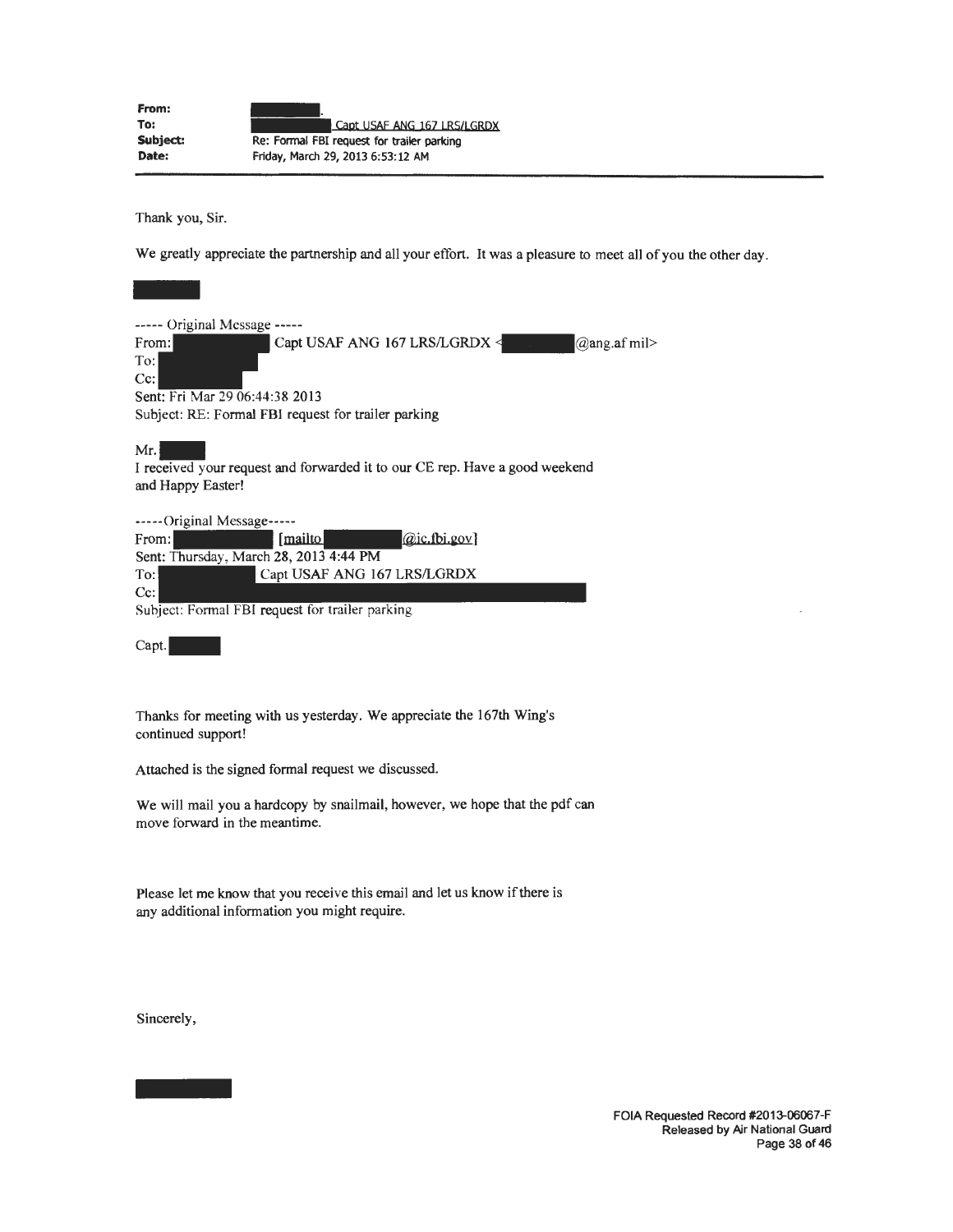Management and Program Analyst Federal Bureau of Investigation Records Management Division 170 Marcel Drive Winchester, VA 22602 540-868-4415

- cell

FOIA Requested Record #2013-06067-F Released by Air National Guard Page 39 of 46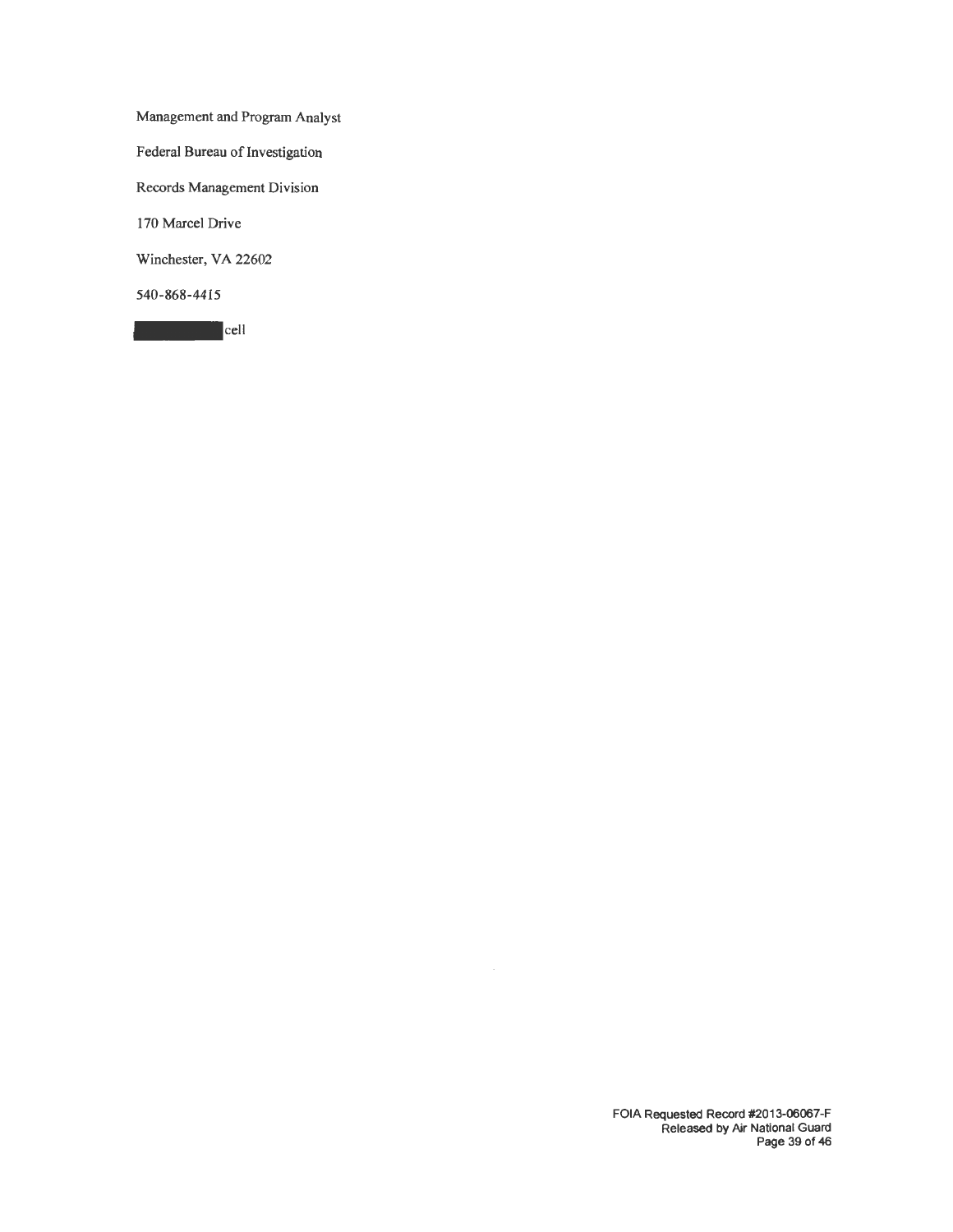| From:    |                                   |
|----------|-----------------------------------|
| To:      | Capt USAF ANG 167 LRS/LGRDX       |
| Subject: | RE: MOA MOU Template              |
| Date:    | Friday, March 22, 2013 3:32:25 PM |

#### Capt

We have completed a draft of the MOU but are reviewing internally. We hope to have it to you early Monday for your review, comment, or edits. Looking forward to meeting with you next Wednesday. Again, our thanks to the 167th for working to assist us with this effort. It is much appreciated.

Have a good weekend.

Records Management Division

-----Original Message----- From: Capt USAF ANG 167 LRS/LGRDX [mailto:b] [@ang.af mil] Sent: Thursday, March 21, 2013 4:22 PM  $T_{0}$ : Subject: MOA MOU Template

Mr.

Here is the format we will be using for your MOU with the 167th. Please update the Word document with your specific requirements. There is also a PDF attachment which provides examples for the specific categories. If a specific category is not applicable, feel free to delete the information.

If possible please send a copy back to me before the meeting next week. I would like to distribute it to the functional representatives on base so they have an opportunity to review, before the meeting on Wednesday. If you have any questions please call 304 616 5156.

Capt Installation Deployment Officer 167th Logistics Readiness Squadron Martinsburg, WV 25405 Office: (304) 616-5156 DSN: 242-5156 FAX: 304 616 5036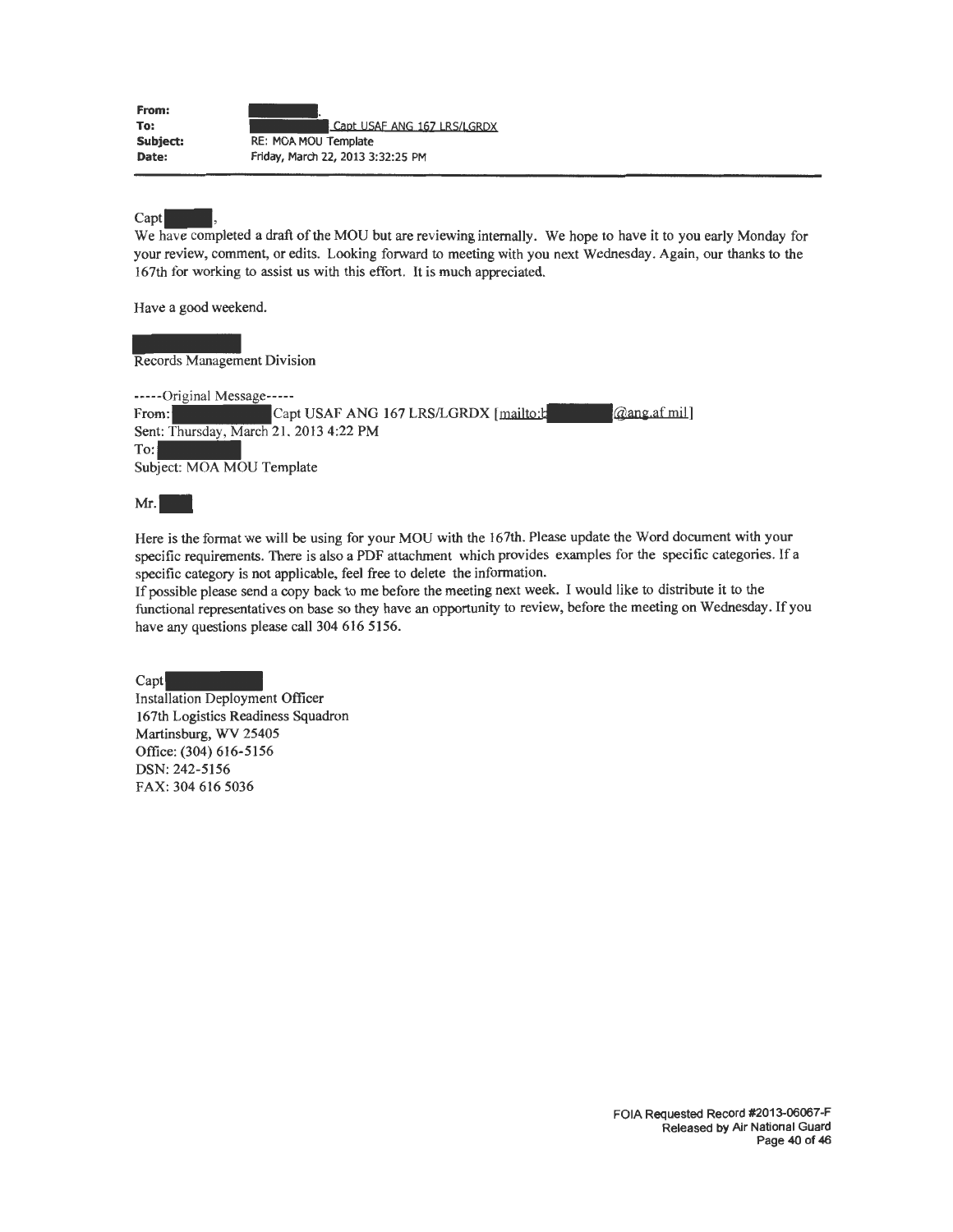| From:<br>To:        | Capt USAF ANG 167 LRS/LGRDX            |
|---------------------|----------------------------------------|
| Cc:                 |                                        |
| Subject:            | Formal FBI request for trailer parking |
| Date:               | Thursday, March 28, 2013 4:46:36 PM    |
| <b>Attachments:</b> | FBI WVANG trailer parking request.pdf  |
|                     |                                        |

Capt.

Thanks for meeting with us yesterday. We appreciate the 167th Wing's continued support!

Attached is the signed formal request we discussed.

We will mail you a hardcopy by snailmail, however, we hope that the pdf can move forward in the meantime.

Please let me know that you receive this email and let us know if there is any additional information you might require.

Sincerely,

-<br>Mana Management and Program Analyst Federal Bureau of Investigation Records Management Division 170 Marcel Drive Winchester, VA 22602 540-868-4415

- cell

FOIA Requested Record #2013-06067-F Released by Air National Guard Page 41 of 46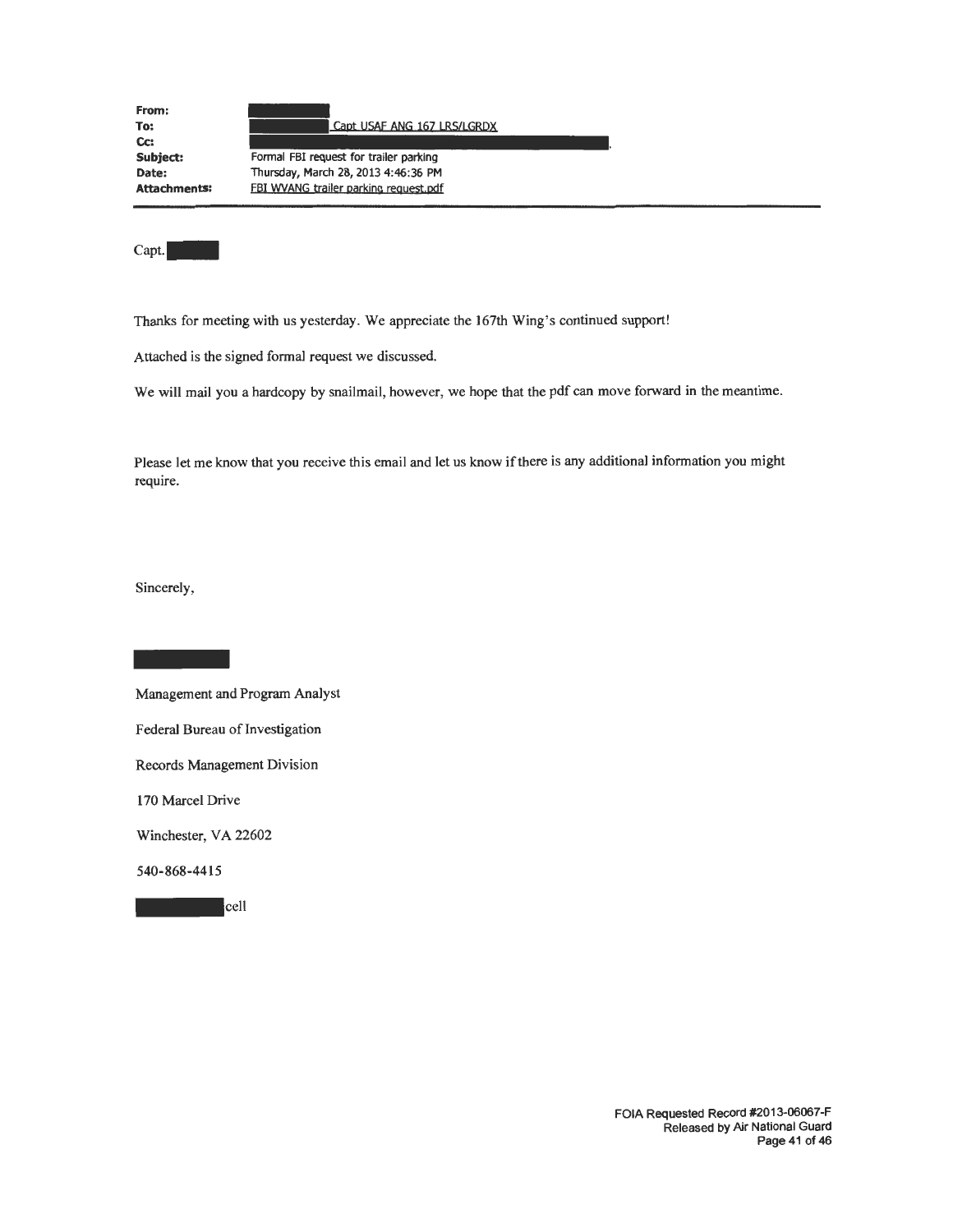| From:               |                                   |  |
|---------------------|-----------------------------------|--|
| To:                 | Capt USAF ANG 167 LRS/LGRDX       |  |
| Subject:            | RE: MOA MOU Template              |  |
| Date:               | Monday, March 25, 2013 1:12:32 PM |  |
| <b>Attachments:</b> | 167th AW FBI MOU (2) doc          |  |

Good Afternoon, Capt

I have attached a rough working draft of the MOU for our Wednesday meeting. Please consider it a work in progress and adjust as needed for the 167th. RE our earlier discussion, we have an obligation to submit our final MOU for an internal review which may take a week or two after our meeting to complete.

Again, the FBI greatly appreciates your help and that of the entire l 67th for assisting us with this issue.

Again<br>Recor<br>Divisi Records Management Division Division Operations Manager -----Original Message----- From: Capt USAF ANG 167 LRS/LGRDX [mailto] [@ang af mil] Sent: Thursday, March 21, 2013 4:22 PM  $T<sub>o</sub>$ : Subject: MOA MOU Template

 $Mr.$ 

Here is the format we will be using for your MOU with the 167th. Please update the Word document with your specific requirements. There is also a PDF attachment which provides examples for the specific categories. If <sup>a</sup> specific category is not applicable, feel free to delete the information.

If possible please send a copy back to me before the meeting next week. I would like to distribute it to the functional representatives on base so they have an opportunity to review, before the meeting on Wednesday. If you have any questions please call 304 616 5156.

Capt

Installation Deployment Officer 167th Logistics Readiness Squadron Martinsburg, WV 25405 Office: (304) 616-5156 DSN: 242-5156 FAX: 304 616 5036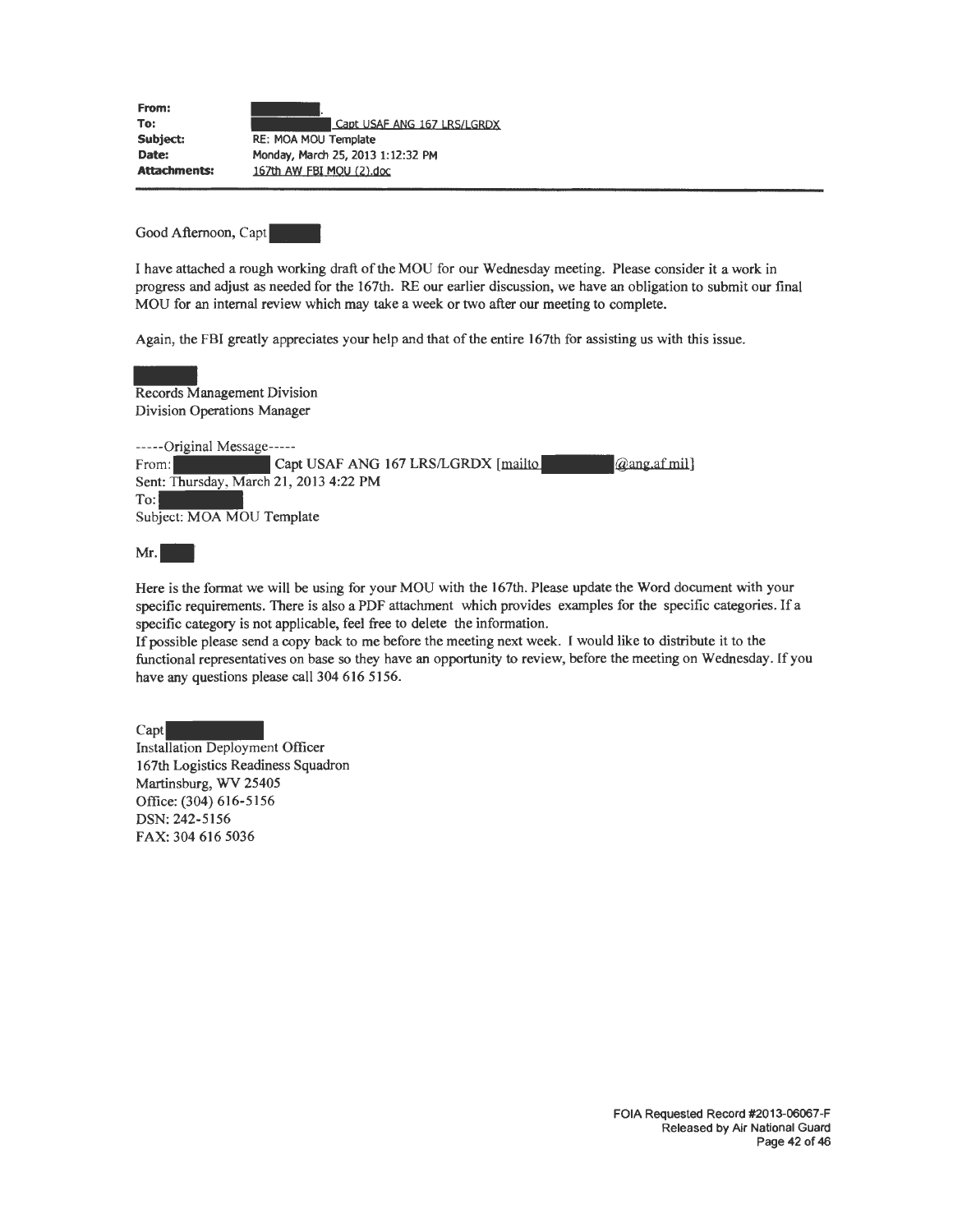| From:<br>To: | USAF ANG 167 LRS/LGRDX:               |
|--------------|---------------------------------------|
| Subject:     | Re: Names to contact for trailer move |
| Date:        | Thursday, May 30, 2013 11:58:09 AM    |

Thank you Sir. We will contact them prior to delivery of the first trailer. Best ofluck to you and Mrs. Runkles. ------ Original Message -----

----- Original Message -----<br>From: Capt USAF ANG 167 LRS/LGRDX < Capt USAF ANG 167 LRS/LGRDX = Capt (2) ang.af mil> To: Sent: Thu May 30 11:38:47 2013 Subject: Names to eontact for trailer move

Mr.

Here are the two individuals that you will most likely be working with during my absence. They will coordinate the Security Forces and Civil Engineering representatives. Thank You

SMSgt MSgt

Capt

 $\ddot{\phantom{0}}$ 

Installation Deployment Officer 167th Logistics Readiness Squadron Martinsburg, WV 25405 Office: (304) 616-5156 DSN: 242-5156 FAX: 304 616 5036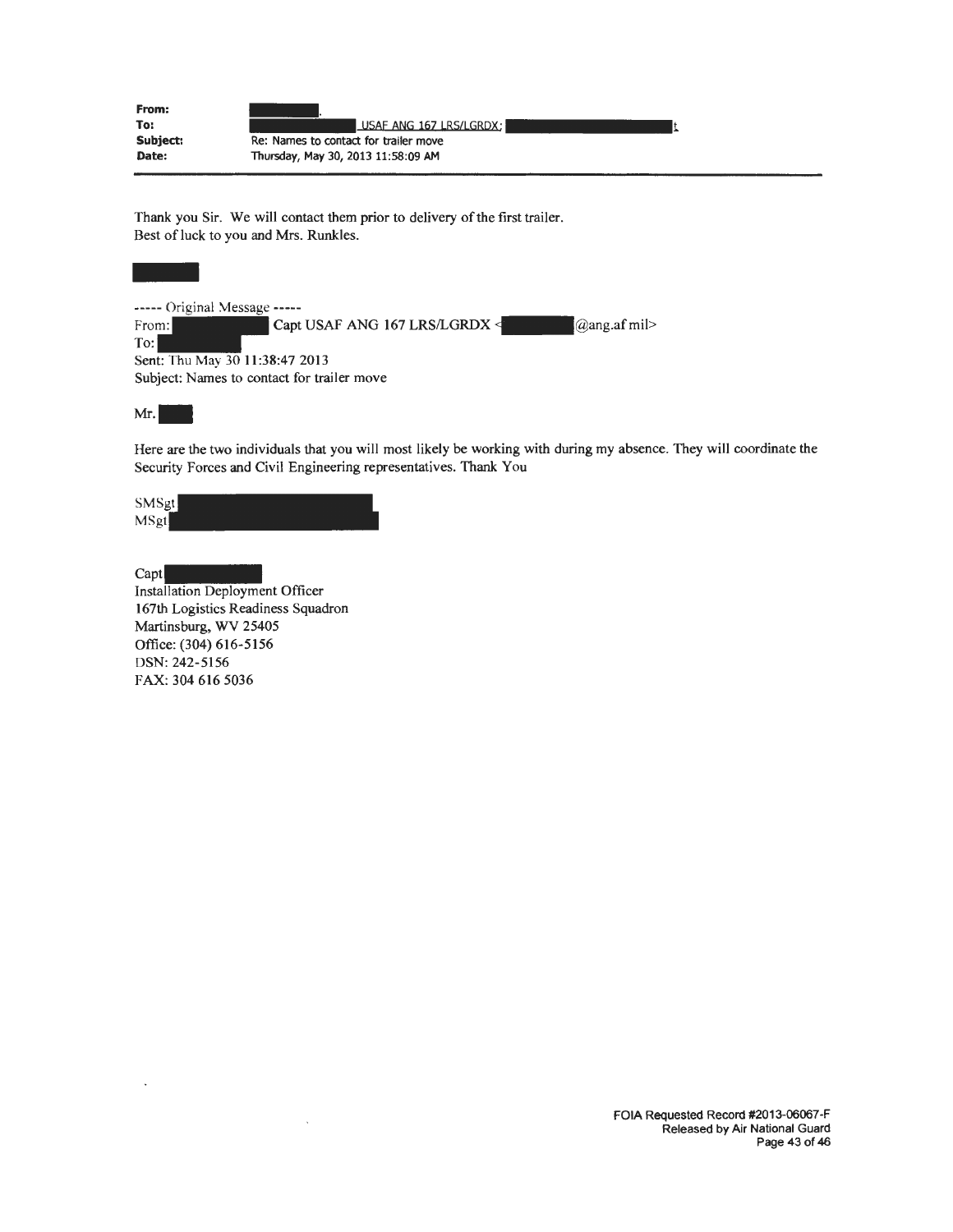**From: To: Subject: Date:**  Capt USAF ANG 167 LRS/LGRDX FBI request for trailer parking Monday, April 08, 2013 1:52:09 PM

Good Afternoon, Capt.

I'd like to have a quick conversation with you about the proposed parking of our freezer trailers at your location. I would greatly appreciate a call at (540)868-4478.

Thank you.

Thank<br>Recor<br>Divisi<br>(540) Records Management Division Division Operations Manager (540)868-4478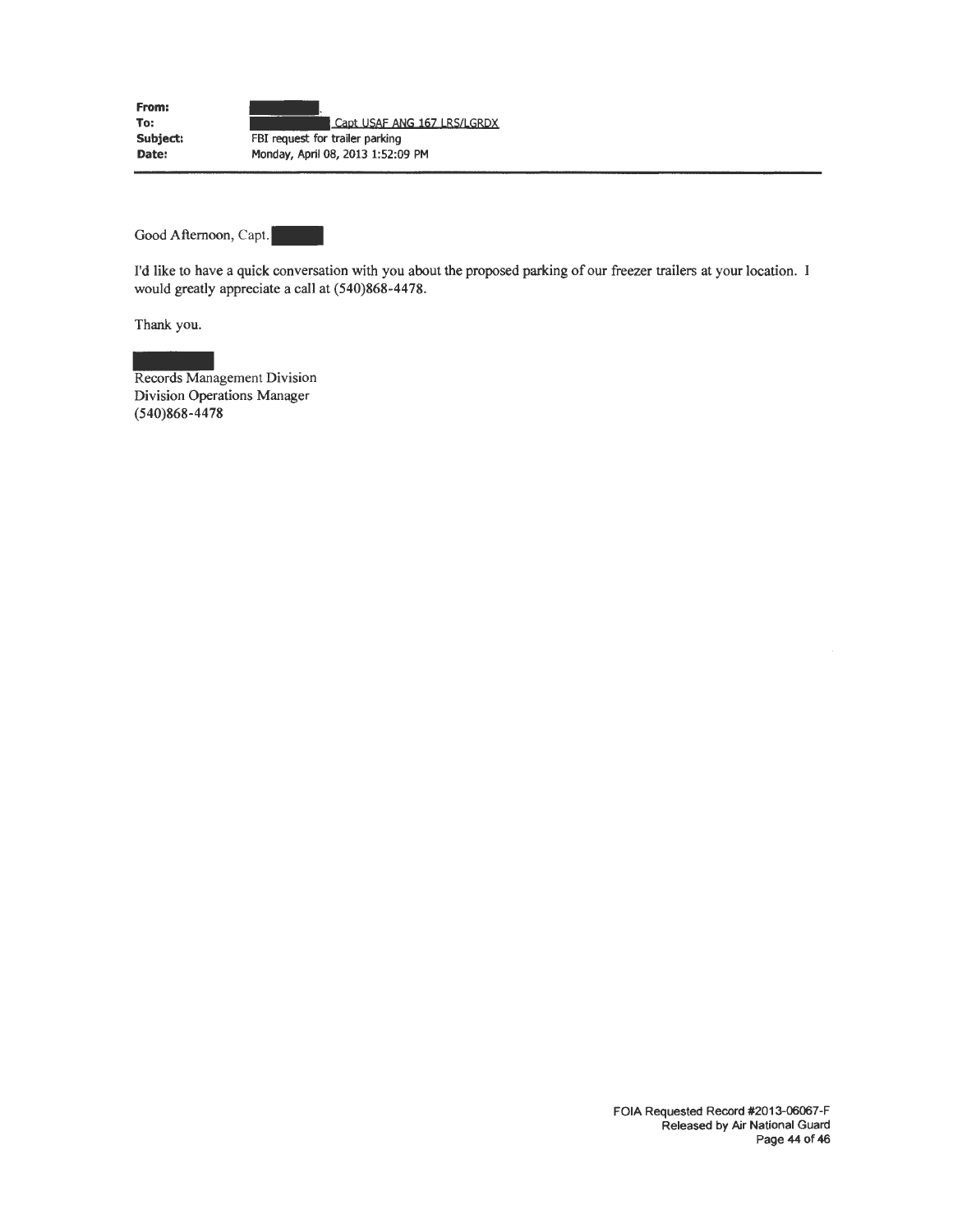

#### U.S. **Department of** Justice

<

Federal Bureau of Investigation Records Management Division

Washington, D. C. 20535-0001

March 28, 2013

Rodney E. Neely, Colonel, WV ANG 167 AW Mission Support Group Commander

Dear Colonel Neely:

The FBI Records Management Division respectfully requests permission to store up to twelve (12) refrigerated trailers at the 167th Airlift Wing West Virginia Air National Guard base in Martinsburg, WV. The trailers contain frozen, flood-damaged FBI records. While most of the records will eventually be destroyed, some of the records are identified for restoration. The FBI estimates that the trailers will need to be on base for up to twelve months, but would appreciate your flexibility should an extension be required. The trailers are equipped with high security locks to prevent removal or access to the interior. From a security standpoint, the FBI requires the trailers be stored within the base's perimeter fence and be included in the base's routine security camera coverage and security patrols.

FBI personnel will check the refrigeration units on the trailers daily for normal operation. The FBI will provide a list of personnel who will perform this task and will require access to the trailers. All FBI personnel maintain top secret security clearances and will carry their official FBI credentials during any visits to the base. The FBI will provide a contact list for use should any issues arise with the trailers at any time. FBI personnel should be allowed 24 hour, 7 days per week, access to the trailers. The trailer contents must only be accessed by FBI personnel.

The FBI will comply with all security requirements of the 167th Airlift Wing West Virginia Air National Guard base. In addition, the FBI will provide emissions and sound data for an environmental assessment of the trailers.